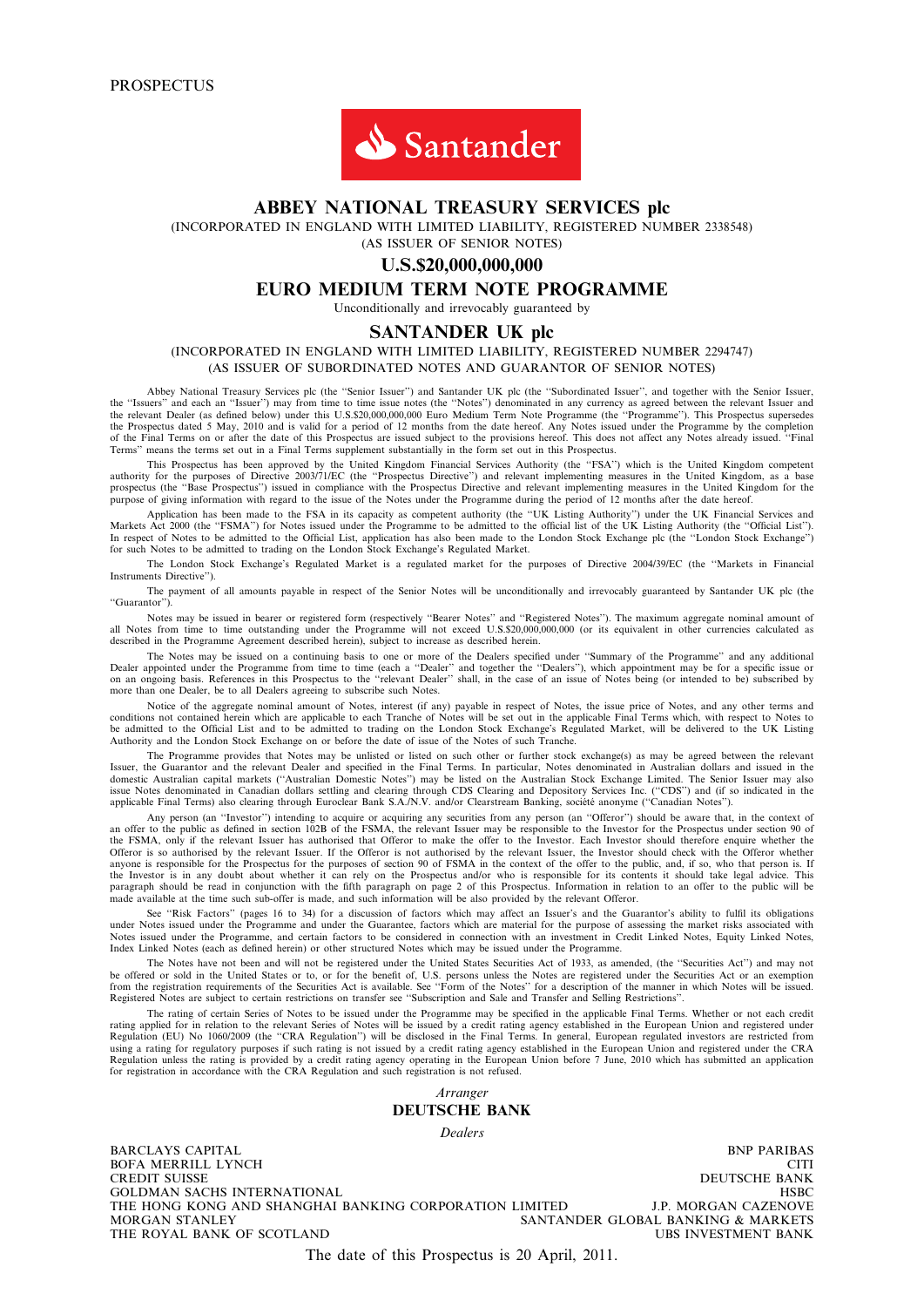In this document references to ''ANTS'' are references to Abbey National Treasury Services plc; references to ''Santander UK'' and the ''Guarantor'' are references to Santander UK plc; and references to the ''ANTS Group'' are references to ANTS and its subsidiaries and references to the "Santander UK Group" and the "Group" are references to Santander UK and its subsidiaries. References to the "Issuer" and the "Issuers" are references to ANTS or Santander UK plc (as issuer of the relevant Notes) or each of them as the context requires. References to ''Banco Santander'' are references to Banco Santander, S.A. and references to the ''Banco Santander Group'' are references to Banco Santander and its subsidiaries. References to "A&L" are references to Alliance & Leicester plc and references to the ''A&L Group'' are references to A&L and its subsidiaries.

The Issuers and the Guarantor (the ''Responsible Persons'') accept responsibility for the information contained in this Prospectus. To the best of the knowledge of the Responsible Persons (each having taken all reasonable care to ensure that such is the case) the information contained in this Prospectus is in accordance with the facts and does not omit anything likely to affect the import of such information.

The previous paragraph should be read in conjunction with the 10th paragraph on the first page of this Prospectus.

Subject as provided in the applicable Final Terms, the only persons authorised to use this Prospectus in connection with an offer of Notes are the persons named in the applicable Final Terms as the relevant Dealer or the Managers and the persons named in or identifiable following the applicable Final Terms as the Financial Intermediaries, as the case may be.

AN INVESTOR INTENDING TO ACQUIRE OR ACQUIRING ANY NOTES FROM AN OFFEROR WILL DO SO, AND OFFERS AND SALES OF THE NOTES TO AN INVESTOR BY AN OFFEROR WILL BE MADE, IN ACCORDANCE WITH ANY TERMS AND OTHER ARRANGEMENTS IN PLACE BETWEEN SUCH OFFEROR AND SUCH INVESTOR INCLUDING AS TO PRICE, ALLOCATIONS AND SETTLEMENT ARRANGEMENTS. THE RELEVANT ISSUER WILL NOT BE A PARTY TO ANY SUCH ARRANGEMENTS WITH INVESTORS (OTHER THAN THE DEALERS) IN CONNECTION WITH THE OFFER OR SALE OF THE NOTES AND, ACCORDINGLY, THIS PROSPECTUS AND ANY FINAL TERMS WILL NOT CONTAIN SUCH INFORMATION AND AN INVESTOR MUST OBTAIN SUCH INFORMATION FROM THE OFFEROR.

Neither the Dealers nor the Trustee have independently verified the information contained herein. Accordingly, no representation, warranty or undertaking, express or implied, is made and no responsibility or liability is accepted by the Dealers or the Trustee as to the accuracy or completeness of the information contained or incorporated in this Prospectus or any other information provided by the Issuers or the Guarantor in connection with the Programme. No Dealer or the Trustee accepts any liability in relation to the information contained or incorporated by reference in this Prospectus or any other information provided by the Issuers or the Guarantor in connection with the Programme.

No person is or has been authorised by the Issuers or the Guarantor to give any information or to make any representation not contained in or not consistent with this Prospectus or any other information supplied in connection with the Programme or the Notes and, if given or made, such information or representation must not be relied upon as having been authorised by the Issuers, the Guarantor, any of the Dealers or the Trustee.

Neither this Prospectus nor any other information supplied in connection with the Programme or any Notes (i) is intended to provide the basis of any credit or other evaluation or (ii) should be considered as a recommendation by the Issuers, the Guarantor, any of the Dealers or the Trustee that any recipient of this Prospectus or any other information supplied in connection with the Programme or any Notes should purchase any Notes. Each investor contemplating purchasing any Notes should make its own independent investigation of the financial condition and affairs, and its own appraisal of the creditworthiness, of the relevant Issuer and/or the Guarantor. Neither this Prospectus nor any other information supplied in connection with the Programme or the issue of any Notes constitutes an offer or invitation by or on behalf of the Issuers, the Guarantor, any of the Dealers or the Trustee to any person to subscribe for or to purchase any Notes.

Neither the delivery of this Prospectus nor the offering, sale or delivery of any Notes shall in any circumstances imply that the information contained herein concerning the Issuers and/or the Guarantor is correct at any time subsequent to the date hereof or that any other information supplied in connection with the Programme is correct as of any time subsequent to the date indicated in the document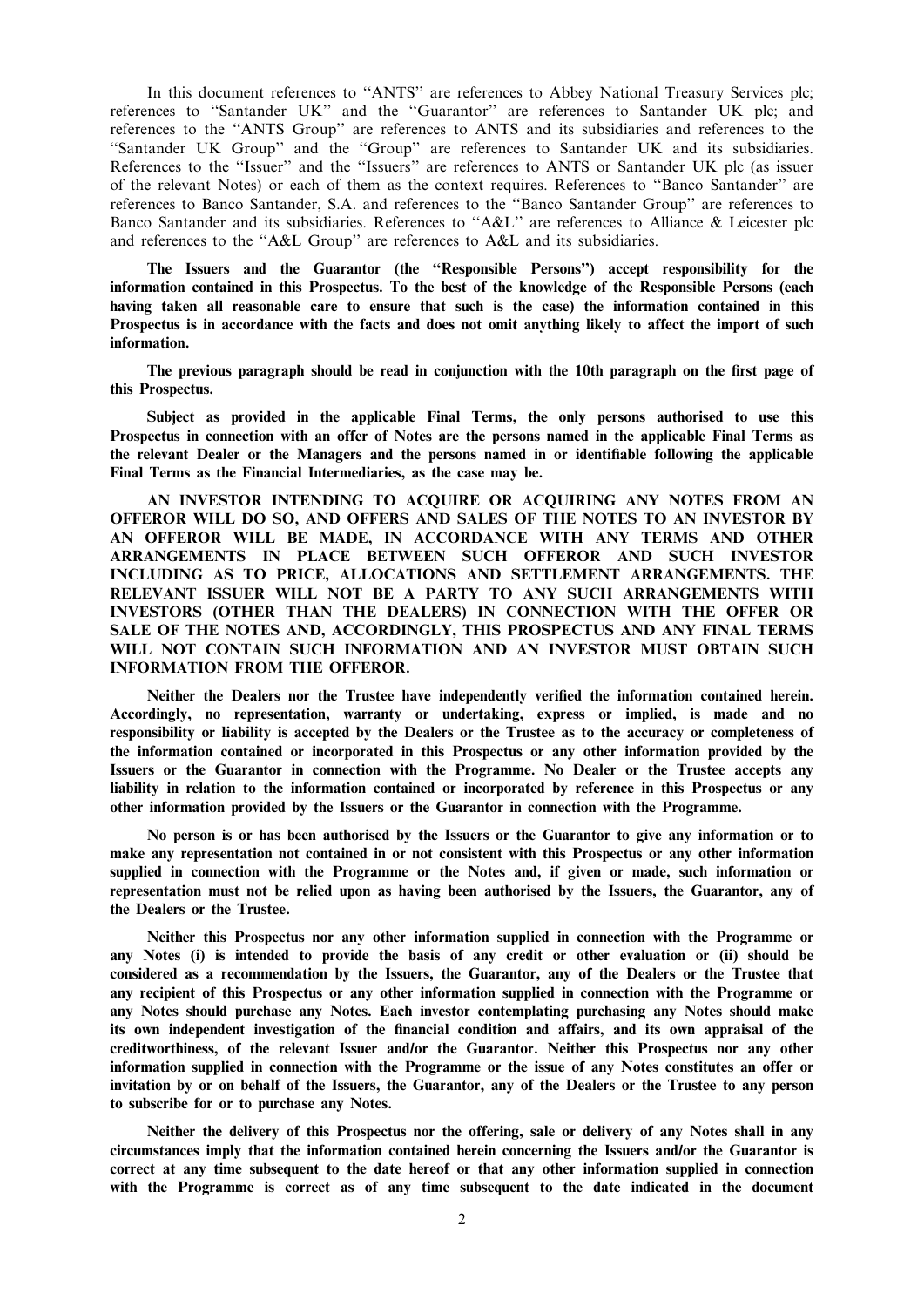containing the same. The Dealers and the Trustee expressly do not undertake to review the financial condition or affairs of the Issuers or the Guarantor during the life of the Programme or to advise any investor in the Notes of any information coming to their attention. Investors should review, *inter alia*, the most recently published documents incorporated by reference in this Prospectus when deciding whether or not to purchase any Notes.

The Notes in bearer form are subject to U.S. tax law requirements and may not be offered, sold or delivered within the United States or its possessions or to or for the account or benefit of U.S. persons, except in certain transactions permitted by U.S. tax regulations. Terms used in this paragraph have the meanings given to them by the U.S. Internal Revenue Code and the U.S. Treasury regulations promulgated thereunder.

To ensure compliance with Treasury Department Circular 230, Noteholders are hereby notified that: (a) any discussion of federal tax issues in this document is not intended or written to be relied upon, and cannot be relied upon, by Noteholders for the purpose of avoiding penalties that may be imposed on Noteholders under the Internal Revenue Code; (b) such discussion is included herein by the Issuers in connection with the promotion or marketing (within the meaning of Circular 230) by the Issuers of the transactions and matters addressed herein; and (c) Noteholders should seek advice based on their particular circumstances from an independent tax advisor.

Notwithstanding anything in this Prospectus to the contrary, each prospective investor (and each employee, representative or other agent of the prospective investor) may disclose to any and all persons, without limitation of any kind, the U.S. tax treatment and U.S. tax structure of any offering and all materials of any kind (including opinions or other tax analyses) that are provided to the prospective investor relating to such U.S. tax treatment and U.S. tax structure, other than any information for which nondisclosure is reasonably necessary in order to comply with applicable securities laws.

Persons into whose possession offering material comes must inform themselves about and observe any such restrictions. This Prospectus does not constitute, and may not be used for or in connection with, an offer to any person to whom it is unlawful to make such an offer or a solicitation by anyone not authorised so to act.

This Prospectus does not constitute an offer to sell or the solicitation of an offer to buy any Notes in any jurisdiction to any person to whom it is unlawful to make the offer or solicitation in such jurisdiction. The distribution of this Prospectus and the offer or sale of Notes may be restricted by law in certain jurisdictions. The Issuers, the Guarantor, the Dealers and the Trustee do not represent that this Prospectus may be lawfully distributed, or that any Notes may be lawfully offered, in compliance with any applicable registration or other requirements in any such jurisdiction, or pursuant to an exemption available thereunder, or assume any responsibility for facilitating any such distribution or offering, or that all actions have been taken by the Issuers, the Guarantor, the Dealers or the Trustee which would permit a public offering of any Notes or distribution of this Prospectus in any jurisdiction where action for that purpose is required. In particular, no action has been taken by the Issuers, the Guarantor, the Dealers or the Trustee which would permit a public offering of any Notes outside the European Economic Area or distribution of this Prospectus in any jurisdiction where action for that purpose is required. Accordingly, no Notes may be offered or sold, directly or indirectly, and neither this Prospectus nor any advertisement or other offering material may be distributed or published in any jurisdiction, except under circumstances that will result in compliance with any applicable laws and regulations. Persons into whose possession this Prospectus or any Notes may come must inform themselves about, and observe, any such restrictions on the distribution of this Prospectus and the offering and sale of Notes. In particular, there are restrictions on the distribution of this Prospectus and the offer or sale of Notes in the United States, the European Economic Area, the United Kingdom, Australia, Canada, Japan, Hong Kong and Singapore, see ''Subscription and Sale and Transfer and Selling Restrictions''.

This Prospectus has been prepared on the basis that, except to the extent sub-paragraph (ii) below may apply, any offer of Notes in any Member State of the European Economic Area which has implemented the Prospectus Directive (each, a Relevant Member State) will be made pursuant to an exemption under the Prospectus Directive, as implemented in that Relevant Member State, from the requirement to publish a prospectus for offers of Notes. Accordingly any person making or intending to make an offer in that Relevant Member State of Notes which are the subject of an offering contemplated in this Prospectus as completed by final terms in relation to the offer of those Notes may only do so (i) in circumstances in which no obligation arises for the Issuer or any Dealer to publish a prospectus pursuant to Article 3 of the Prospectus Directive or supplement a prospectus pursuant to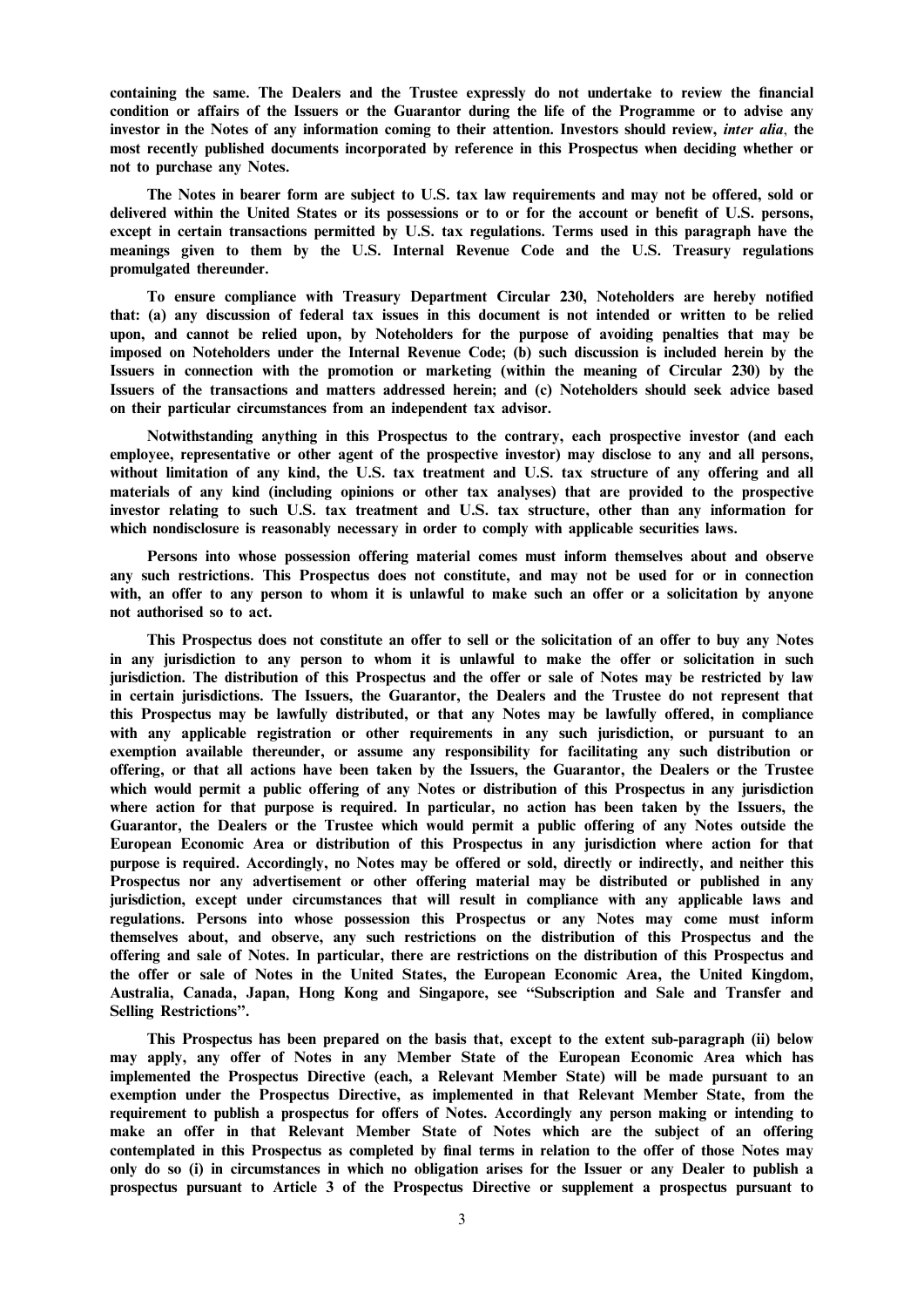Article 16 of the Prospectus Directive, in each case, in relation to such offer, or (ii) if a prospectus for such offer has been approved by the competent authority in that Relevant Member State or, where appropriate, approved in another Relevant Member State and notified to the competent authority in that Relevant Member State and (in either case) published, all in accordance with the Prospectus Directive, provided that any such prospectus has subsequently been completed by final terms which specify that offers may be made other than pursuant to Article 3(2) of the Prospectus Directive in that Relevant Member State, such offer is made in the period beginning and ending on the dates specified for such purpose in such prospectus or final terms, as applicable and the Issuer has consented in writing to its use for the purpose of such offer. Except to the extent sub-paragraph (ii) above may apply, none of the Issuer, the Guarantor nor any Dealer have authorised, nor do they authorise, the making of any offer of Notes in circumstances in which an obligation arises for the relevant Issuer or any Dealer to publish or supplement a prospectus for such offer.

In making an investment decision, investors must rely on their own examination of the relevant Issuer and the Guarantor and the terms of the Notes being offered, including the merits and risks involved.

Certain of the Dealers and their affiliates have engaged and may in the future engage in investment banking and/or commercial banking transactions with, and may perform services for the Issuers, the Guarantor and their respective affiliates.

None of the Dealers, the Issuers, the Guarantor and the Trustee makes any representation to any investor in the Notes regarding the legality of its investment under any applicable laws. Any investor in the Notes should satisfy itself that it is able to bear the economic risk of an investment in the Notes for an indefinite period of time.

Each of the Australian Registrar and the Canadian Agent has consented to being named under the Prospectus in the form in which its respective name appears, but has no liability in respect of the Prospectus.

This Prospectus has not been and will not be lodged with the Australian Securities and Investments Commission and is not and does not purport to be a document containing disclosure to investors, for the purposes of Part 6D.2 or Part 7.9 of the Corporations Act 2001 of the Commonwealth of Australia (''Australia'') (the ''Corporations Act 2001''). It is not intended to be used in connection with any offer for which such disclosure is required and does not contain all the information that would be required by those provisions if they applied. It does not take into account the objectives, financial situation or needs of any potential investor and is not to be provided to any ''retail client'' as defined in section 761G of the Corporations Act 2001.

This Prospectus is not, and under no circumstances is to be construed as, an advertisement or a public offering of the securities referred to in this document in Canada. No securities commission or similar authority in Canada has reviewed or in any way passed upon this Prospectus or the merits of the securities described herein and any representation to the contrary is an offence. This Prospectus may not be distributed or delivered in Canada or to any resident of Canada other than in compliance with applicable securities laws in the relevant province or territory of Canada.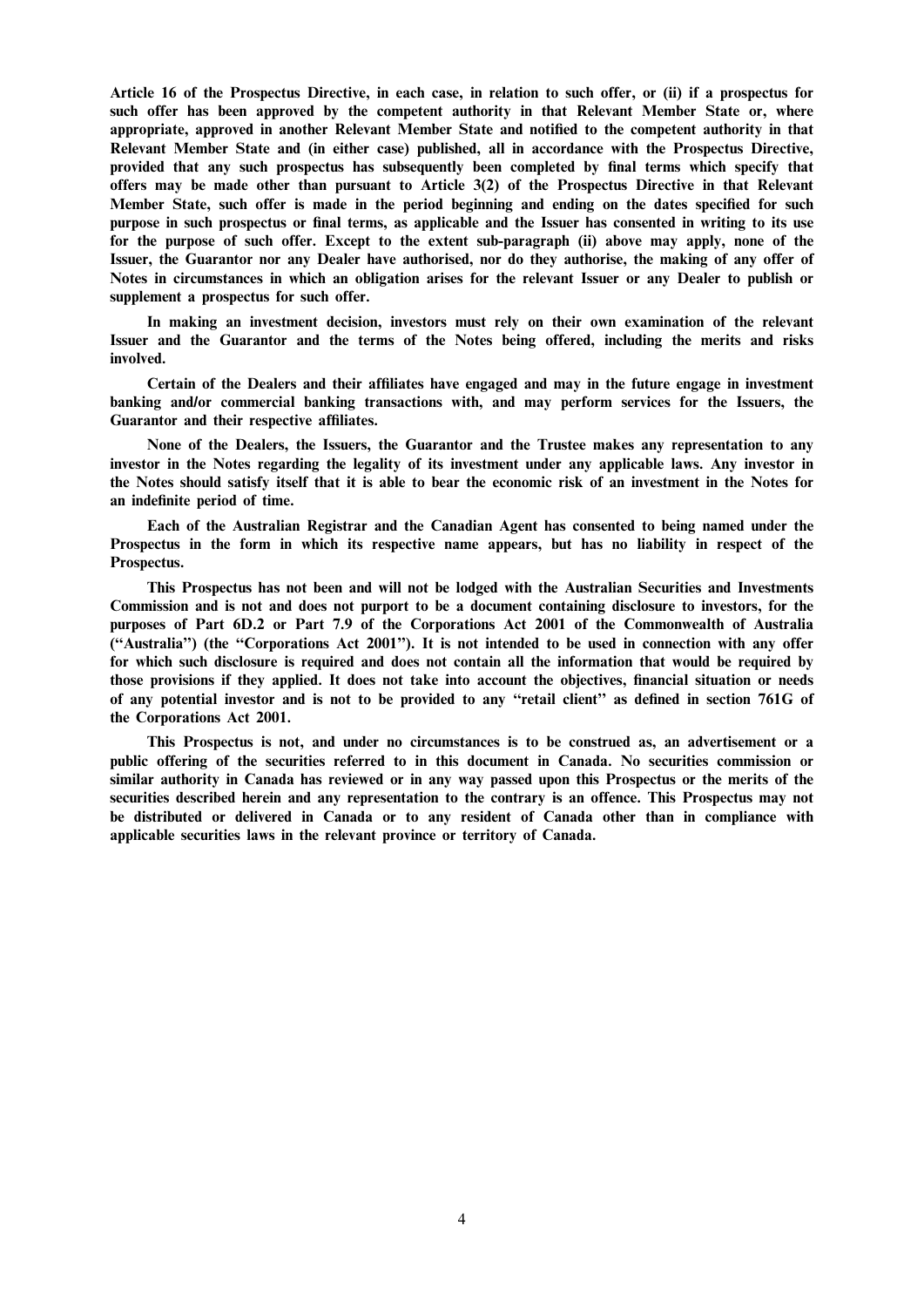## U.S. INFORMATION

The Notes have not been approved or disapproved by the United States Securities and Exchange Commission or any other securities commission or other regulatory authority in the United States, nor have the foregoing authorities approved this Prospectus or confirmed the accuracy or determined the adequacy of the information contained in this Prospectus. Any representation to the contrary is unlawful.

This Prospectus may be distributed on a confidential basis in the United States to a limited number of QIBs (as defined under ''Form of the Notes'') for informational use solely in connection with the consideration of the purchase of the Notes being offered hereby. Its use for any other purpose in the United States is not authorised. It may not be copied or reproduced in whole or in part nor may it be distributed or any of its contents disclosed to anyone other than the prospective investors to whom it is originally submitted.

Registered Notes may be offered or sold within the United States only to QIBs in transactions exempt from the registration requirements under the Securities Act. Each U.S. purchaser of Registered Notes is hereby notified that the offer and sale of any Registered Notes to it may be made in reliance upon the exemption from the registration requirements of the Securities Act provided by Rule 144A under the Securities Act (''Rule 144A'').

Each purchaser or holder of Notes represented by a Rule 144A Global Note or any Notes issued in registered form in exchange or substitution therefor (together ''Restricted Notes'') will be deemed, by its acceptance or purchase of any such Restricted Notes, to have made certain representations and agreements intended to restrict the resale or other transfer of such Notes as set out in ''Subscription and Sale and Transfer and Selling Restrictions''. Unless otherwise stated, terms used in this paragraph have the meanings given to them in ''Form of the Notes''.

# NOTICE TO NEW HAMPSHIRE RESIDENTS

Neither the fact that a registration statement or an application for a licence has been filed under Chapter 421-B of the New Hampshire revised statutes with the State of New Hampshire nor the fact that a security is effectively registered or a person is licensed in the State of New Hampshire constitutes a finding by the Secretary of State of New Hampshire that any document filed under Chapter 421-B is true, complete and not misleading. Neither any such fact nor the fact that an exemption or exception is available for a security or a transaction means that the Secretary of State has passed in any way upon the merits or qualifications of, or recommended or given approval to, any person, security or transaction. It is unlawful to make, or cause to be made, to any prospective purchaser, customer or client any representation inconsistent with the provisions of this paragraph.

# AVAILABLE INFORMATION

If the Guarantor ceases to be a reporting company under the Exchange Act (as defined below), to permit compliance with Rule 144A in connection with any resales or other transfers of Notes that are ''restricted securities'' within the meaning of the Securities Act, each Issuer has undertaken in the Trust Deed to furnish, upon the request of a holder of such Notes or any beneficial interest therein, to such holder or to a prospective purchaser designated by him, the information required to be delivered under Rule 144A(d)(4) under the Securities Act if, at the time of the request, such Issuer and the Guarantor are neither reporting companies under Section 13 or 15(d) of the U.S. Securities Exchange Act of 1934, as amended, (the ''Exchange Act'') nor exempt from reporting pursuant to Rule 12g3-2(b) thereunder. The Guarantor is currently a reporting company under the Exchange Act.

## SERVICE OF PROCESS AND ENFORCEMENT OF CIVIL LIABILITIES

ANTS and the Guarantor are companies incorporated in England. All of their directors reside outside the United States and all or a substantial portion of the assets of each Issuer and the Guarantor are located outside the United States. As a result, it may not be possible for investors to effect service of process outside England upon an Issuer or the Guarantor, or to enforce judgments against them obtained in the United States predicated upon civil liabilities of the relevant Issuer or the Guarantor or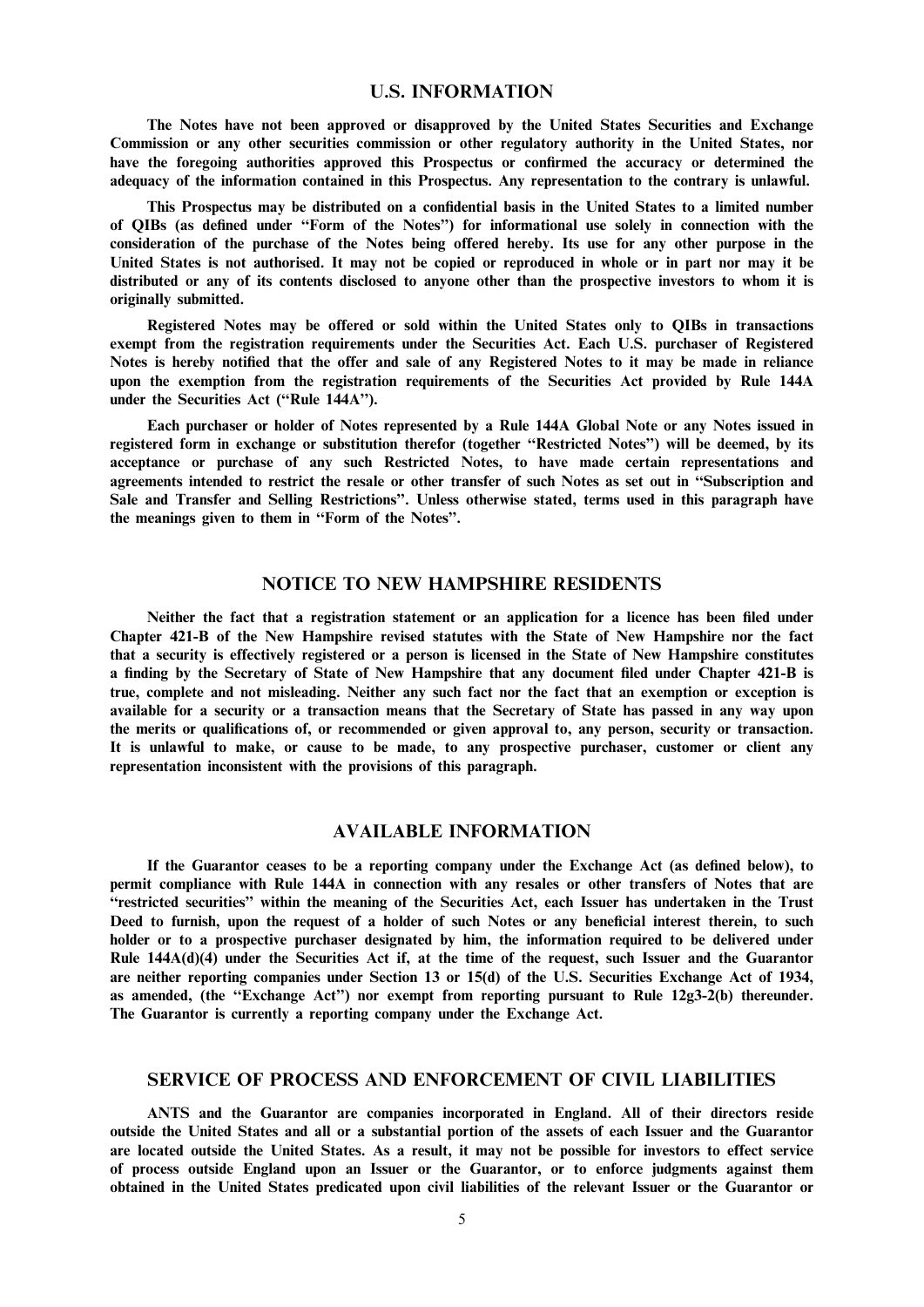such directors under laws other than English, including any judgment predicated upon United States federal securities laws. The Issuers and the Guarantor have been advised by Slaughter and May, their English solicitors, that there is doubt as to the enforceability in England in original actions or in actions for enforcement of judgments of United States courts of civil liabilities predicated solely upon the federal securities laws of the United States.

### PRESENTATION OF FINANCIAL AND OTHER INFORMATION

All references in this document to "U.S. dollars", "U.S.\$" and "\$" are to the currency of the United States of America, to "Sterling" and "£" are to the currency of the United Kingdom, to ''Australian dollars'' and ''A\$'' are to the currency of Australia, to ''Canadian dollars'' and ''C\$'' are to the currency of Canada and to "euro" and " $\epsilon$ " are to the currency introduced at the start of the third stage of European economic and monetary union pursuant to the Treaty on the Functioning of the European Union, as amended.

From 1 January, 2005 each of the Issuers and the Guarantor maintains its financial books and records and prepares its financial statements in Sterling in accordance with International Financial Reporting Standards (''IFRS'') as approved by the International Accounting Standards Board (''IASB''), interpretations issued by the International Financial Reporting Interpretations Committee (''IFRIC'') of the IASB that, under European Regulations, are effective and available for early adoption at the Group's reporting date. The Group has complied with IFRS as issued by the IASB in addition to complying with its legal obligation to comply with IFRS as adopted for use in the European Union.

# BANKING ACT OF AUSTRALIA

Abbey National Treasury Services plc (Issuer of the Australian Domestic Notes) is not a bank which is authorised under the Banking Act 1959 of Australia. The Australian Domestic Notes are not the obligations of any government and, in particular are not guaranteed by the Commonwealth of Australia.

## BANK ACT (CANADA)

None of the Issuers or the Guarantor is regulated as a financial institution in Canada. The Issuers and the Guarantor are not member institutions of the Canada Deposit Insurance Corporation. The liability incurred by an Issuer or the Guarantor through the issuance and sale of Canadian Notes (as defined herein) is not a deposit.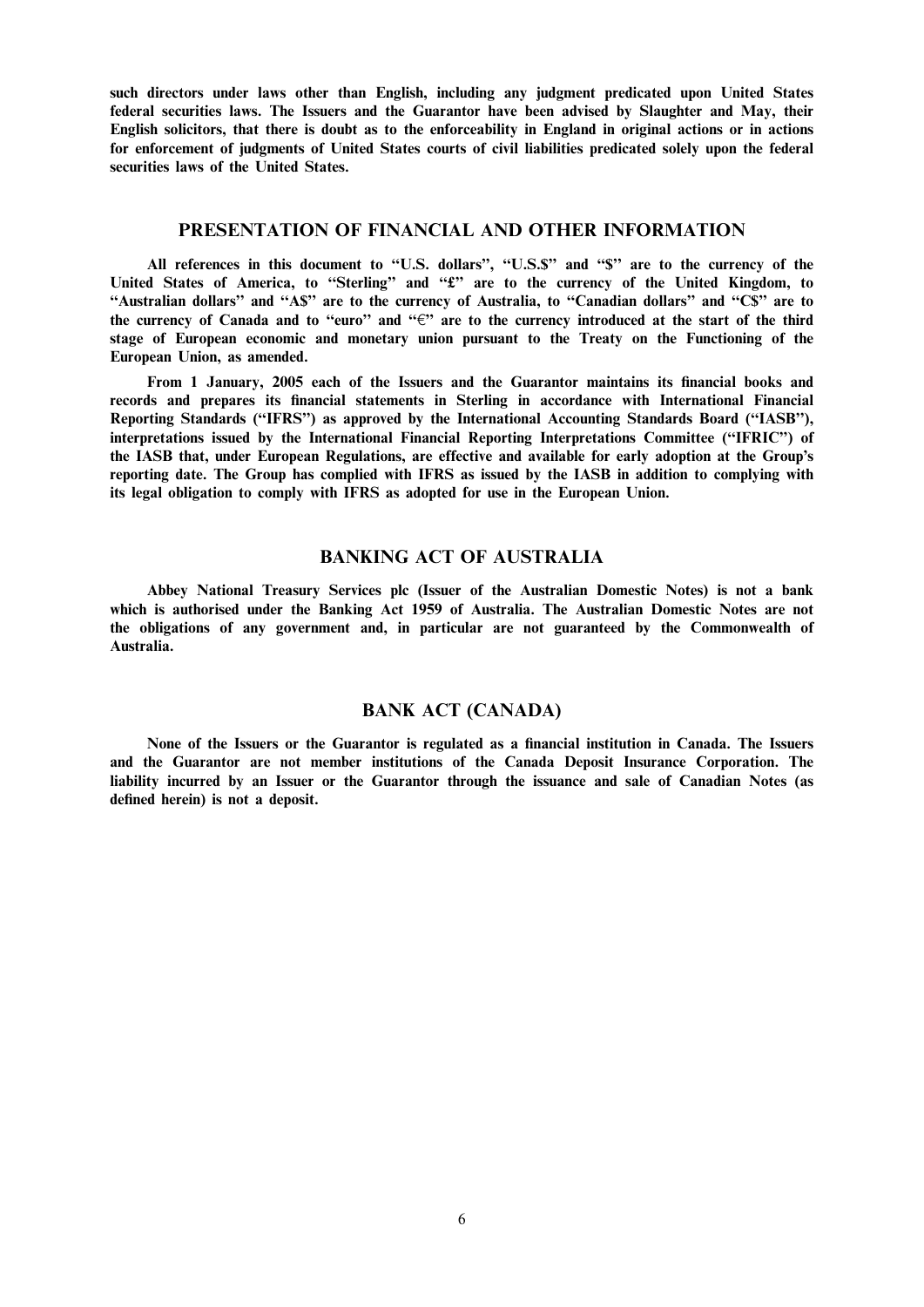# TABLE OF CONTENTS

|                                                             | Page |
|-------------------------------------------------------------|------|
|                                                             | 8    |
|                                                             | 10   |
|                                                             | 16   |
|                                                             | 35   |
|                                                             | 67   |
|                                                             | 98   |
| DESCRIPTION OF ABBEY NATIONAL TREASURY SERVICES PLC         | 99   |
| DESCRIPTION OF SANTANDER UK PLC AND THE SANTANDER UK GROUP  | 101  |
|                                                             | 105  |
|                                                             | 111  |
| SUBSCRIPTION AND SALE AND TRANSFER AND SELLING RESTRICTIONS | 114  |
|                                                             | 121  |

In connection with the issue of any Tranche of Notes, the Dealer or Dealers (if any) named as the Stabilising Manager(s) (or persons acting on behalf of any Stabilising Manager(s)) in the applicable Final Terms may, outside Australia and on a market operated outside Australia, over-allot Notes or effect transactions with a view to supporting the market price of the Notes at a level higher than that which might otherwise prevail. However, there is no assurance that the Stabilising Manager(s) (or persons acting on behalf of a Stabilising Manager) will undertake stabilisation action. Any stabilisation action may begin on or after the date on which adequate public disclosure of the terms of the offer of the relevant Tranche of Notes is made and, if begun, may be ended at any time, but it must end no later than the earlier of 30 days after the issue date of the relevant Tranche of Notes and 60 days after the date of the allotment of the relevant Tranche of Notes. Any stabilisation action or over-allotment must be conducted by the relevant Stabilising Manager(s) (or person(s) acting on behalf of any Stabilising Manager(s)) in accordance with all applicable laws and rules.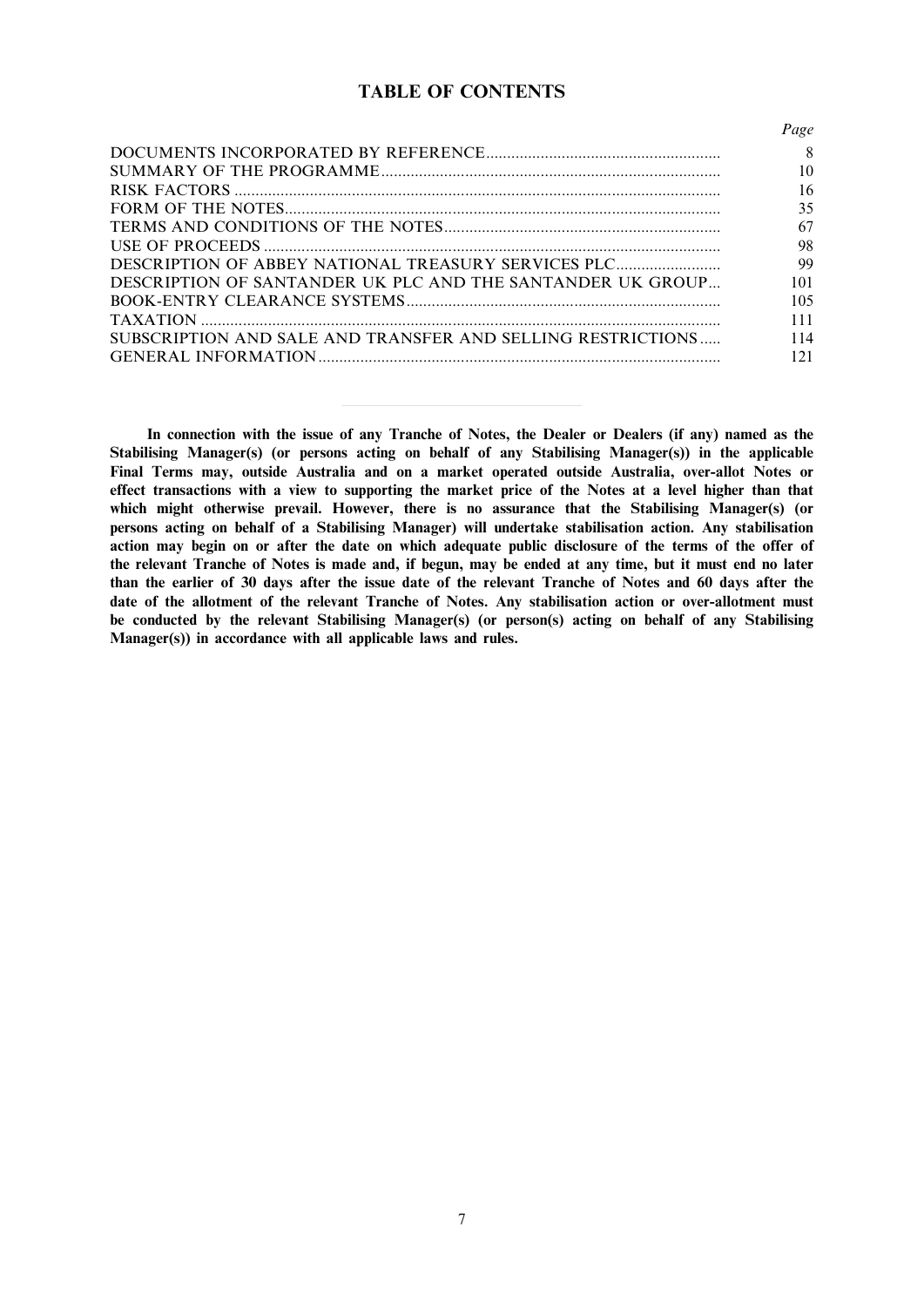# DOCUMENTS INCORPORATED BY REFERENCE

The following documents which have previously been published or are published simultaneously with this Prospectus and have been approved by the FSA or filed with it shall be incorporated in, and form part of, this Prospectus and the Base Prospectus set out in this Prospectus and approved by the FSA for the purpose of the Prospectus Directive:

- (1) the audited consolidated annual financial statements of ANTS for the financial year ended 31 December, 2010, which appear on pages 11 to 113 of ANTS' Annual Report and Accounts for the year ended 31 December, 2010;
- (2) the audited consolidated annual financial statements of ANTS for the financial year ended 31 December, 2009, which appear on pages 10 to 80 of ANTS' Annual Report and Accounts for the year ended 31 December, 2009;
- (3) the (i) audited consolidated annual financial statements of the Guarantor for the financial year ended 31 December, 2010, which appears on pages 149 to 262 and pages 67 to 134 of the Guarantor's Annual Report and Accounts for the year ended 31 December, 2010, except as marked as ''unaudited'' on pages 92 and 93 and the Operational Risk and Other Risks sections on pages 121 to 123; (ii) the ''Business Review – Divisional Results'', the unaudited table titled ''Trading profit before tax by segment'' on page 25 of the Guarantor's Annual Report and Accounts for the year ended 31 December, 2010; (iii) the sections entitled ''Bank of England Special Liquidity Scheme'' and ''UK Government 2008 Credit Guarantee Scheme'' on page 64 of the Guarantor's Annual Report and Accounts for the year ended 31 December, 2010; and (iv) the audited information in the Directors' Report which appears on pages 141 to 143 of the Guarantor's Annual Report and Accounts for the year ended 31 December, 2010;
- (4) the audited consolidated annual financial statements of the Guarantor for the financial year ended 31 December, 2009, which appear on pages 99 to 188 of the Guarantor's Annual Report and Accounts for the year ended 31 December, 2009;
- (5) the audited information in the Directors' Report on page 92, except the paragraph entitled ''Bank Payroll tax'', of the Guarantor's Annual Report and Accounts for the year ended 31 December, 2009;
- (6) the audited information in the Risk Management Report on pages 49 to 85 of the Guarantor's Annual Report and Accounts for the year ended 31 December, 2009;
- (7) the unaudited table titled ''Personal Financial Services profit before tax by segment'' on page 19 of the ''Business Review – Personal Financial Services'' section of the Guarantor's Annual Report and Accounts for the year ended 31 December, 2009;

provided also that any statement contained in a document all or the relevant portion of which is incorporated by reference herein shall be modified or superseded for the purpose of this Prospectus to the extent that a statement contained in this Prospectus modifies or supersedes such earlier statement (whether expressly, by implication or otherwise). Any statement so modified or superseded shall not, except as so modified or superseded, constitute part of this Prospectus.

In addition to the above, the following Terms and Conditions of the Notes shall be incorporated by reference in, and form part of, this Prospectus:

- (8) the Terms and Conditions of the Notes set out on pages 26 to 51 of the Information Memorandum dated 29 March, 2004;
- (9) the Terms and Conditions of the Notes set out on pages 26 to 52 of the Information Memorandum dated 11 April, 2005;
- (10) the Terms and Conditions of the Notes set out on pages 34 to 59 of the Information Memorandum dated 5 August, 2005;
- (11) the Terms and Conditions of the Notes set out on pages 36 to 63 of the Prospectus dated 22 June, 2006;
- (12) the Terms and Conditions of the Notes set out on pages 36 to 63 of the Prospectus dated 18 May, 2007;
- (13) the Terms and Conditions of the Notes set out on pages 50 to 79 of the Prospectus dated 26 March, 2008;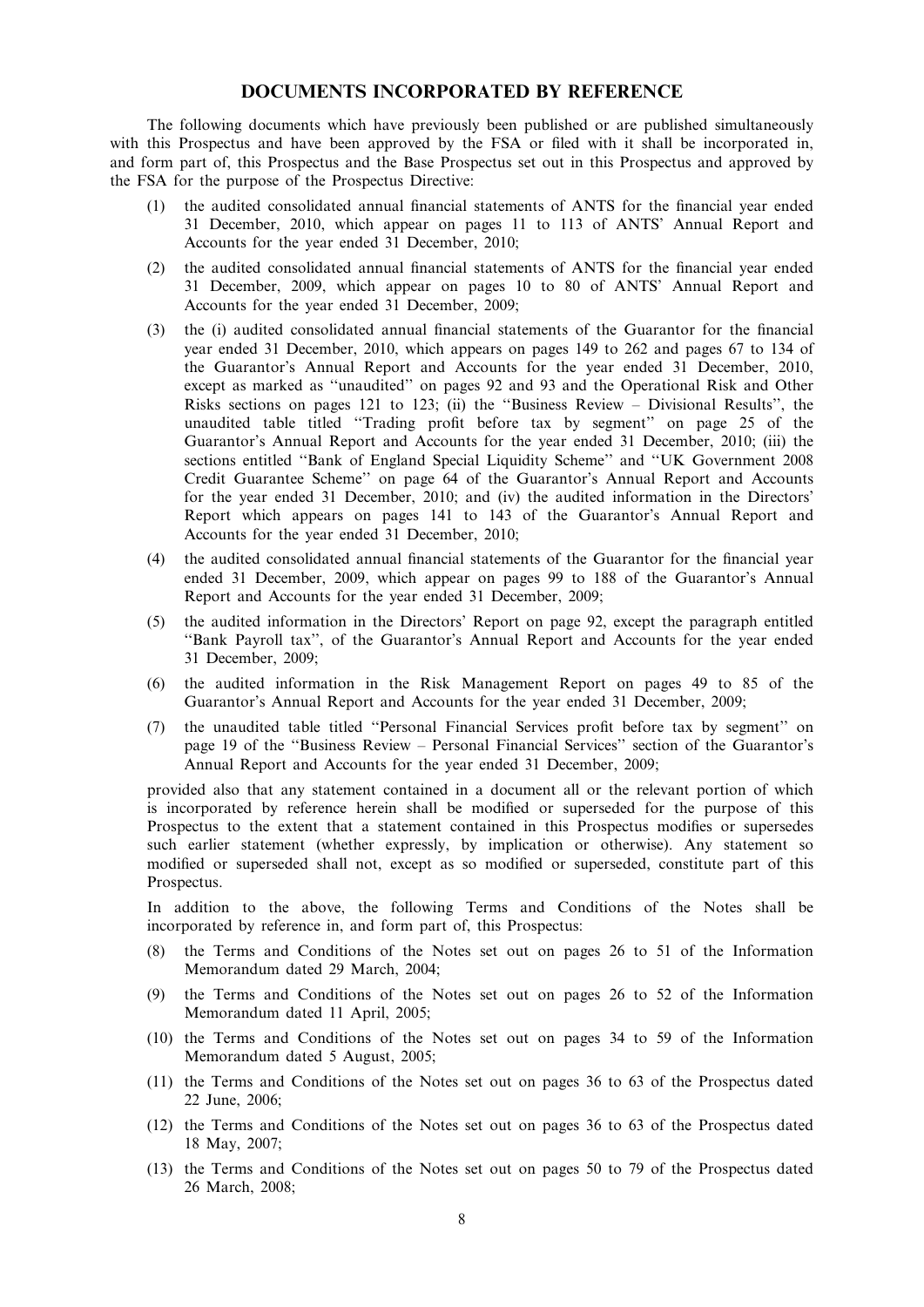- (14) the Terms and Conditions of the Notes set out on pages 54 to 85 of the Prospectus dated 14 April, 2009; and
- (15) the Terms and Conditions of the Notes set out on pages 61 to 93 of the Prospectus dated 5 May, 2010.

Any statement contained herein or in a document which is incorporated by reference herein shall be modified or superseded for the purpose of this Prospectus to the extent that a subsequent statement which is deemed to be incorporated by reference herein or contained herein modifies or supersedes such earlier statement (whether expressly, by implication or otherwise), (provided, however, that such statement shall only form part of the Base Prospectus to the extent that it is contained in a document all of the relevant portion of which is incorporated by reference by way of a supplement proposed in accordance with Article 16 of the Prospectus Directive). Any statement so modified or superseded shall not, except as so modified or superseded, constitute part of this Prospectus.

Copies of the documents incorporated by reference in this Prospectus, listed in (1) to (15) above, can be obtained without charge from the RNS website.

Any documents themselves incorporated by reference in the documents incorporated by reference in this Prospectus shall not form part of this Prospectus.

The Issuers and the Guarantor will, in the event of any significant new factor, material mistake or inaccuracy relating to information included in this Prospectus which is capable of affecting the assessment of any Notes, prepare a supplement to this Prospectus or publish a new Prospectus for use in connection with any subsequent issue of Notes. The Issuers and the Guarantor have undertaken to the Dealers in the Programme Agreement (as defined in ''Subscription and Sale and Transfer and Selling Restrictions'' herein) that they will comply with section 87G of the FSMA.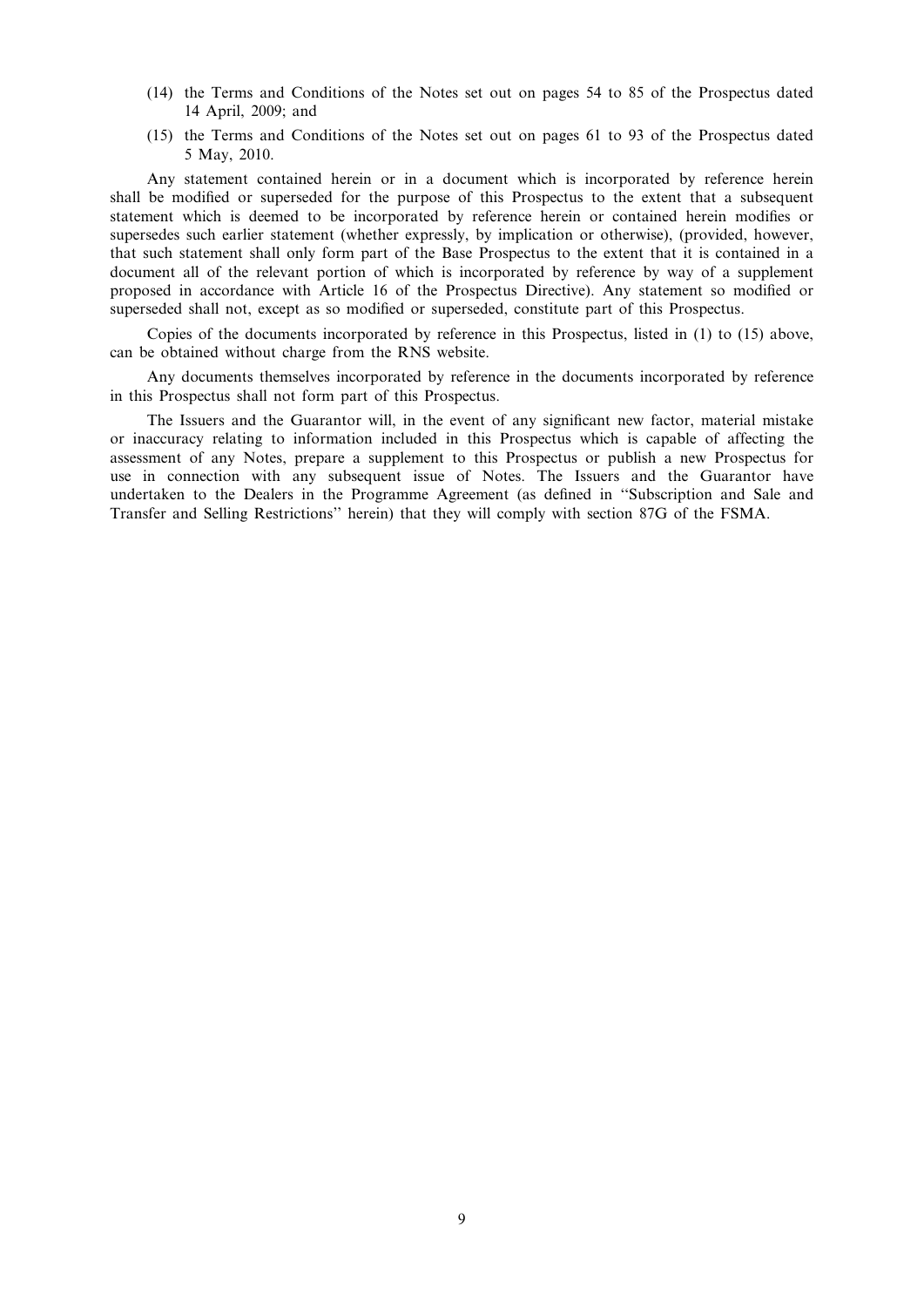## SUMMARY OF THE PROGRAMME

This summary must be read as an introduction to this Prospectus and any decision to invest in any Notes should be based on a consideration of this Prospectus as a whole, including any documents incorporated by reference. Following the implementation of the relevant provisions of the Prospectus Directive in each Member State of the European Economic Area no civil liability will attach to the Responsible Persons in any such Member State solely on the basis of this summary, including any translation hereof, unless it is misleading, inaccurate or inconsistent when read together with the other parts of this Prospectus. Where a claim relating to information contained in this Prospectus is brought before a court in a Member State of the European Economic Area, the plaintiff may, under the national legislation of the Member State where the claim is brought, be required to bear the costs of translating the Prospectus before the legal proceedings are initiated.

Words and expressions defined in ''Form of the Notes'' and ''Terms and Conditions of the Notes'' shall have the same meanings in this summary.

Issuers: Abbey National Treasury Services plc (including any Designated

| Guarantor:     |  |
|----------------|--|
| Description of |  |

**Issuers and** Guarantor:

Branch) Santander UK plc Santander UK plc The Guarantor is the parent company of the Santander UK Group which provides financial services in the U.K. The Guarantor was incorporated in England and Wales in 1988. ANTS is a wholly owned subsidiary of the Guarantor and was incorporated in England and Wales in 1989. The Guarantor and the Issuers form part of the Banco Santander Group. Risk Factors: There are certain factors that may affect the Issuers' and the Guarantor's ability to fulfil their obligations under Notes issued under the Programme. These are set out under "Risk Factors – Business Risk Factors'' below and include risks concerning (i) the creditworthiness of the Issuer and the Guarantor, (ii) general

economic conditions, (iii) competition in the financial services industry, (iv) regulatory and legislative change and (v) operational risks. In addition, there are certain factors set out under ''Risk Factors – Risks relating to the Notes'' below which are material for the purpose of assessing the market risks associated with Notes issued under the Programme, including (i) there being no assurance that a trading market for the Notes will develop or be maintained, (ii) that the Notes may be redeemed prior to their maturity, (iii) the fact that the Notes are subject to certain transfer restrictions, (iv) that the Issuer and Guarantor may rely on paying agents and clearing systems, (v) that the Subordinated Issuer's obligations under the Subordinated Notes are subordinated and (vi) the loss of all or part of a Noteholder's initial investment or anticipated return due, inter alia, to Notes bearing a fixed-to-floating (or floating-to-fixed) rate of interest, an inverse floating rate of interest, a capped or variable rate of interest or to payments of principal or interest on Notes being determined by reference to an index, formula, asset or other reference factor, as specified in the applicable Final Terms.

Description: Euro Medium Term Note Programme

Arranger: Deutsche Bank AG, London Branch

Dealers: Banco Santander, S.A. Barclays Bank PLC BNP Paribas Citigroup Global Markets Limited Credit Suisse Securities (Europe) Limited Deutsche Bank AG, London Branch Goldman Sachs International The Hongkong and Shanghai Banking Corporation Limited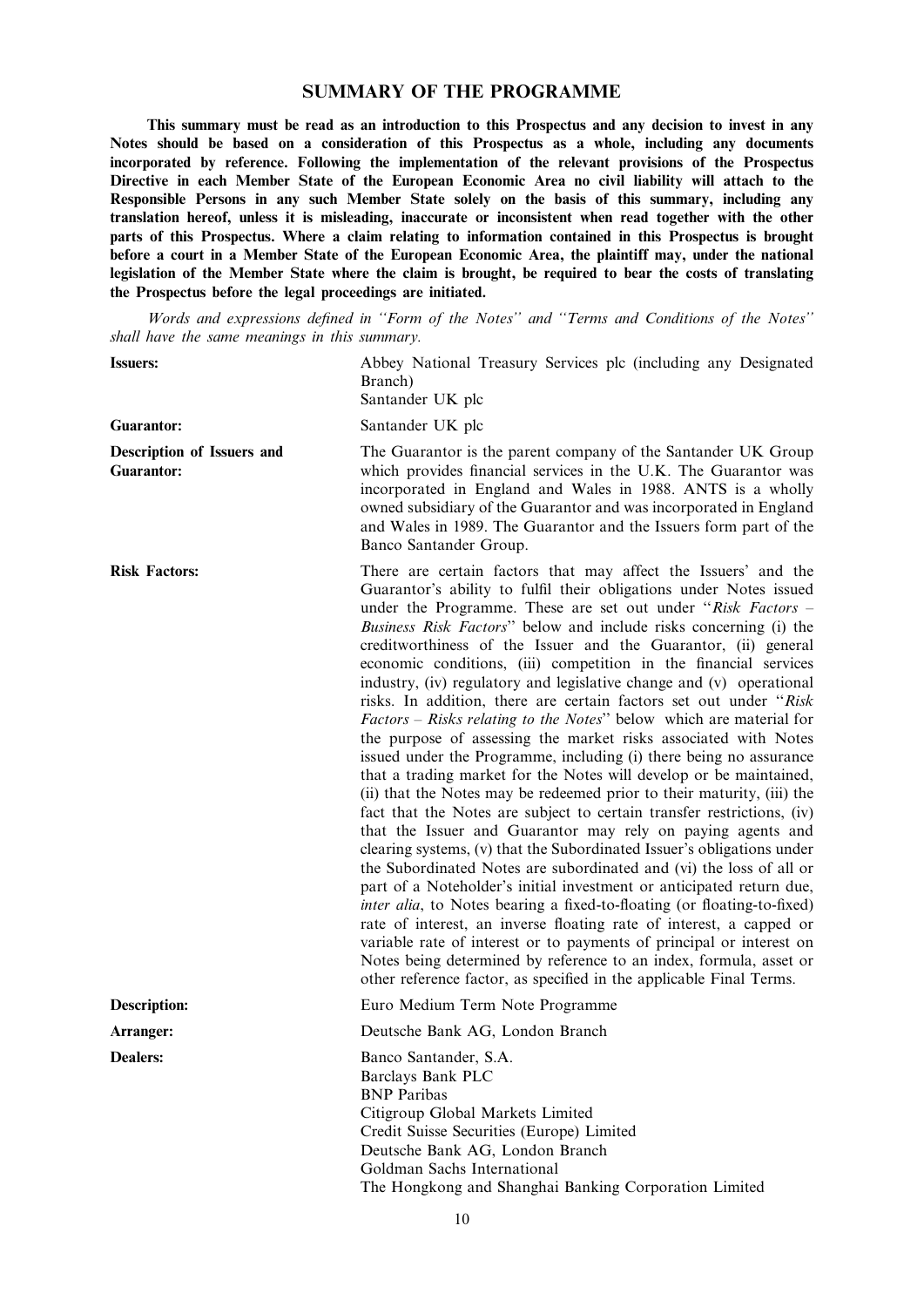HSBC Bank plc J.P. Morgan Securities Ltd. Merrill Lynch International Morgan Stanley & Co. International plc The Royal Bank of Scotland plc UBS Limited

and any other Dealers appointed in accordance with the Programme Agreement.

Certain Restrictions: Each issue of Notes denominated in a currency in respect of which particular laws, guidelines, regulations, restrictions or reporting requirements apply will only be issued in circumstances which comply with such laws, guidelines, regulations, restrictions or reporting requirements from time to time (see ''Subscription and Sale and Transfer and Selling Restrictions'').

#### Australian dollars

Notes denominated in Australian dollars may only be issued in the Australian domestic capital markets by entities which are authorised as banks in their home jurisdiction in accordance with the directive issued by the Assistant Treasurer of the Commonwealth of Australia dated 23 September, 1996 as contained in the Banking (Exemption) Order No. 82 which requires all offers and any transfers which occur in Australia of such Notes to be for a consideration of at least A\$500,000.

ANTS may issue Notes denominated in Australian dollars in the Australian domestic capital markets (''Australian Domestic Notes'') in accordance with these requirements.

Australian Domestic Notes:

- will be issued in registered, uncertificated (or inscribed) form, constituted by the Deed Poll dated on or around 14 April, 2009 executed by ANTS and governed by the laws of New South Wales, Australia (as amended, supplemented or replaced from time to time) (the ''Deed Poll'') and take the form of entries on a register to be maintained by Computershare Investor Services Pty Limited (ABN 48 078 279 277) or such other Australian registrar appointed by ANTS and specified in the applicable Final Terms (the ''Australian Registrar'');
- will provide for payments of principal and interest to be made in Australia;
- will provide for ANTS to submit to the jurisdiction of the courts of New South Wales and appoint Dabserv Corporate Services Pty Limited (ABN 73 001 824 111) (or such other person specified in the applicable Final Terms) as its agent for the service of process in New South Wales;
- may be listed on the Australian Stock Exchange Limited; and
- will be eligible for lodgement into the Austraclear System operated by Austraclear Limited (ABN 94 002 060 773).

The requirements of the Banking (Exemption) Order No. 82 do not apply to transfers of Australian Domestic Notes which occur outside Australia.

It is not intended that Santander UK will issue Australian Domestic **Notes**.

### Canadian dollars

Subject to any applicable laws and regulations, under the Programme ANTS may issue Notes denominated in Canadian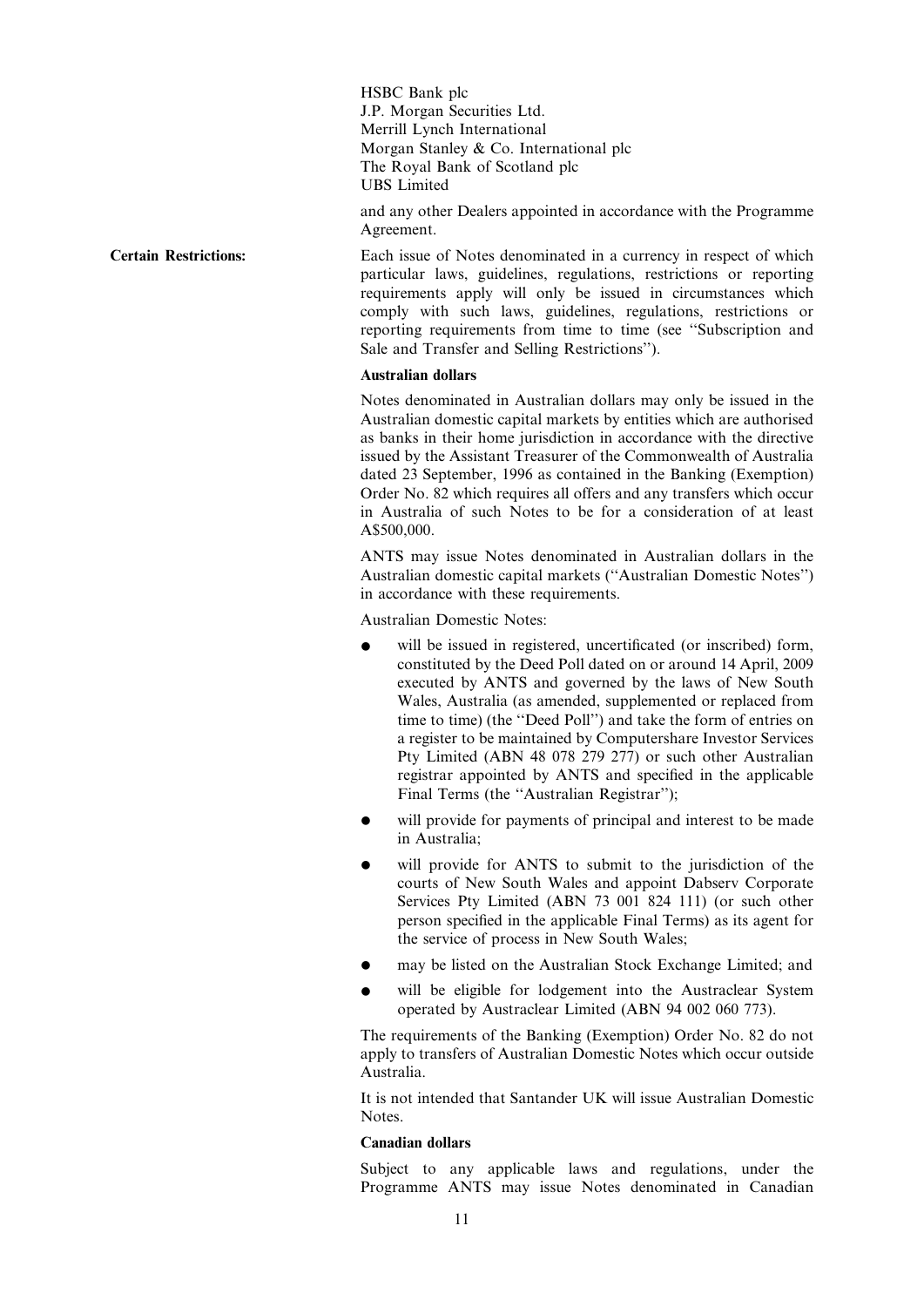|                                               | dollars settling and clearing through the clearing system operated in<br>Canada by CDS and (if so indicated in the applicable Final Terms)<br>also clearing through Euroclear and/or Clearstream, Luxembourg<br>("Canadian Notes"). Canadian Notes will be issued in registered<br>form, represented by certificates, each certificate representing one or<br>more Notes registered in the name of the recorded holder of such<br>Canadian Notes. Canadian Notes will be issued under a sub-paying<br>agency agreement (the "Sub-Paying Agency Agreement") dated<br>5 May, 2010 between ANTS, the Guarantor, the Principal Paying<br>Agent, the Registrar, BNY Trust Company of Canada (the<br>"Canadian Agent") and the Trustee, and pursuant to such other<br>additional documentation as ANTS considers appropriate and in<br>agreement with the Programme documents, and will have the benefit<br>of the Trust Deed. |
|-----------------------------------------------|--------------------------------------------------------------------------------------------------------------------------------------------------------------------------------------------------------------------------------------------------------------------------------------------------------------------------------------------------------------------------------------------------------------------------------------------------------------------------------------------------------------------------------------------------------------------------------------------------------------------------------------------------------------------------------------------------------------------------------------------------------------------------------------------------------------------------------------------------------------------------------------------------------------------------|
|                                               | It is not intended that Santander UK will issue Canadian Notes.                                                                                                                                                                                                                                                                                                                                                                                                                                                                                                                                                                                                                                                                                                                                                                                                                                                          |
| <b>Trustee:</b>                               | The Law Debenture Trust Corporation p.l.c.                                                                                                                                                                                                                                                                                                                                                                                                                                                                                                                                                                                                                                                                                                                                                                                                                                                                               |
| <b>Issuing and Principal Paying</b><br>Agent: | Citibank, N.A., London.                                                                                                                                                                                                                                                                                                                                                                                                                                                                                                                                                                                                                                                                                                                                                                                                                                                                                                  |
| Registrar:                                    | Citigroup Global Markets Deutschland AG.                                                                                                                                                                                                                                                                                                                                                                                                                                                                                                                                                                                                                                                                                                                                                                                                                                                                                 |
| <b>Programme Size:</b>                        | Up to U.S.\$20,000,000,000 (or its equivalent) outstanding at any<br>time. The Issuers and the Guarantor may increase the amount of the<br>Programme in accordance with the terms of the Programme<br>Agreement.                                                                                                                                                                                                                                                                                                                                                                                                                                                                                                                                                                                                                                                                                                         |
| Distribution:                                 | The Notes may be distributed by way of private or public placement<br>and in each case on a syndicated or non-syndicated basis.                                                                                                                                                                                                                                                                                                                                                                                                                                                                                                                                                                                                                                                                                                                                                                                          |
| <b>Currencies:</b>                            | Any currency indicated in the applicable Final Terms.                                                                                                                                                                                                                                                                                                                                                                                                                                                                                                                                                                                                                                                                                                                                                                                                                                                                    |
| <b>Redenomination:</b>                        | The applicable Final Terms may provide that certain Notes may be<br>redenominated in euro and will detail the relevant provisions<br>applicable to any such redenomination, and any renominalisation,<br>reconventioning and/or consolidation with other Notes denominated<br>in euro.                                                                                                                                                                                                                                                                                                                                                                                                                                                                                                                                                                                                                                   |
| <b>Maturities:</b>                            | Subject to any applicable legal or regulatory restrictions and the rules<br>from time to time of any relevant central bank (or equivalent body),<br>such maturity as indicated in the applicable Final Terms.                                                                                                                                                                                                                                                                                                                                                                                                                                                                                                                                                                                                                                                                                                            |
| <b>Issue Price:</b>                           | Notes may be issued on a fully-paid or a partly-paid basis and at an<br>issue price which is at par or at a discount to, or premium over, par.                                                                                                                                                                                                                                                                                                                                                                                                                                                                                                                                                                                                                                                                                                                                                                           |
| Form of Notes:                                | The Notes will be issued in bearer or registered (or inscribed) form as<br>described in "Form of the Notes". Notes issued in bearer form may<br>also be issued in new global note (NGN) form. Registered Notes will<br>not be exchangeable for Bearer Notes or vice versa.                                                                                                                                                                                                                                                                                                                                                                                                                                                                                                                                                                                                                                               |
|                                               | Australian Domestic Notes will take the form of entries in a register<br>maintained by the Australian Registrar.                                                                                                                                                                                                                                                                                                                                                                                                                                                                                                                                                                                                                                                                                                                                                                                                         |
|                                               | Canadian Notes will be issued in registered form.                                                                                                                                                                                                                                                                                                                                                                                                                                                                                                                                                                                                                                                                                                                                                                                                                                                                        |
| <b>Fixed Rate Notes:</b>                      | Interest on Fixed Rate Notes will be payable on such date or dates as<br>indicated in the applicable Final Terms and on redemption and will<br>be calculated on the basis of such Day Count Fraction as may be<br>agreed between the relevant Issuer and the relevant Dealer.                                                                                                                                                                                                                                                                                                                                                                                                                                                                                                                                                                                                                                            |
| <b>Floating Rate Notes:</b>                   | Floating Rate Notes will bear interest at a rate determined:                                                                                                                                                                                                                                                                                                                                                                                                                                                                                                                                                                                                                                                                                                                                                                                                                                                             |
|                                               | on the same basis as the floating rate under a notional interest<br>(1)<br>rate swap transaction in the relevant Specified Currency<br>governed by an agreement incorporating the 2006 ISDA                                                                                                                                                                                                                                                                                                                                                                                                                                                                                                                                                                                                                                                                                                                              |

Definitions (as published by the International Swaps and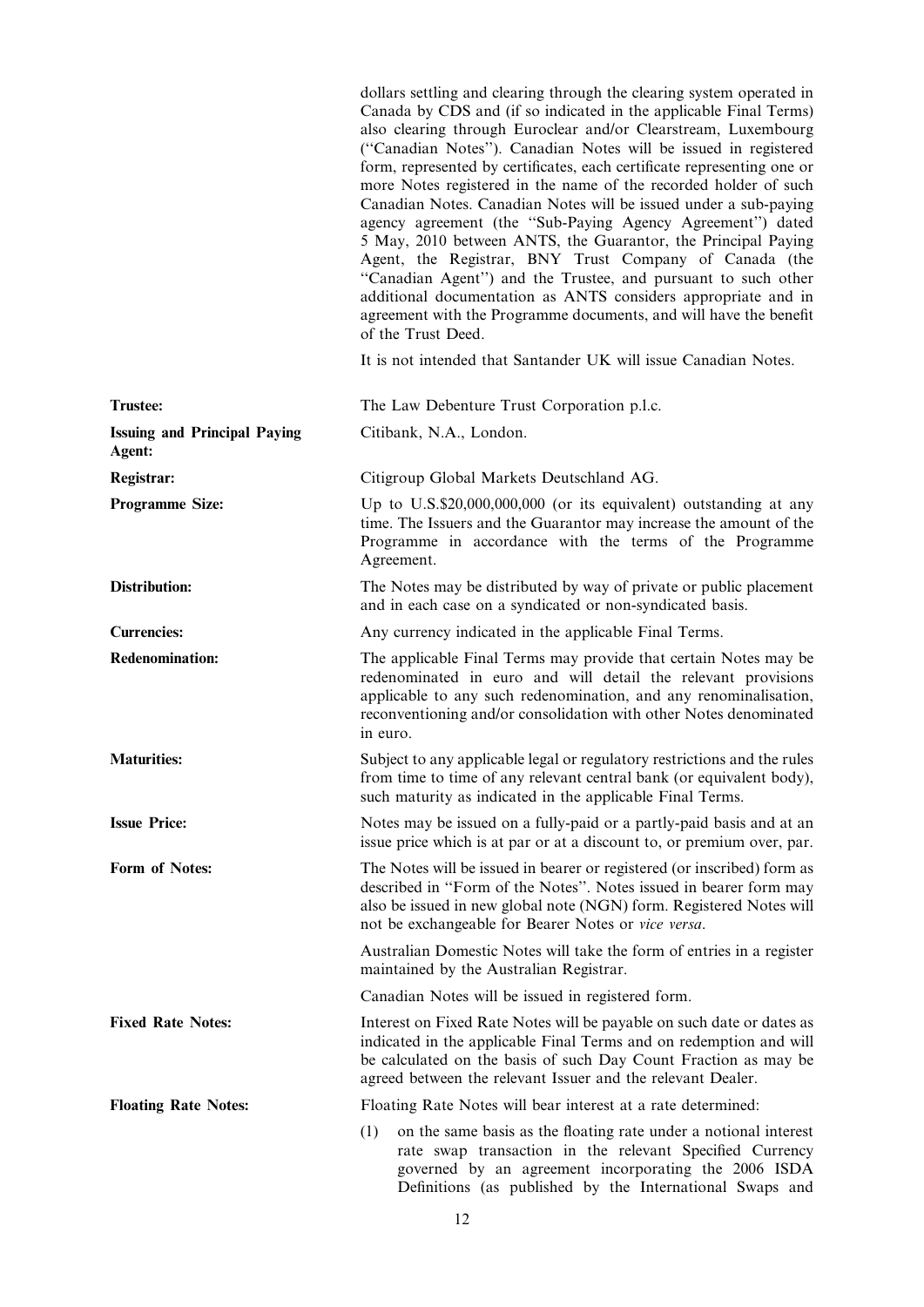|                                                                                                      | Derivatives Association, Inc., and as amended and updated as<br>at the Issue Date of the first Tranche of the Notes of the<br>relevant Series); or                                                                                                                                                                                                                                                                                                                                                                                                                                                                                                                                                                                                                                                               |
|------------------------------------------------------------------------------------------------------|------------------------------------------------------------------------------------------------------------------------------------------------------------------------------------------------------------------------------------------------------------------------------------------------------------------------------------------------------------------------------------------------------------------------------------------------------------------------------------------------------------------------------------------------------------------------------------------------------------------------------------------------------------------------------------------------------------------------------------------------------------------------------------------------------------------|
|                                                                                                      | on the basis of a reference rate appearing on the agreed screen<br>(2)<br>page of a commercial quotation service; or                                                                                                                                                                                                                                                                                                                                                                                                                                                                                                                                                                                                                                                                                             |
|                                                                                                      | (3)<br>on such other basis as indicated in the applicable Final Terms.                                                                                                                                                                                                                                                                                                                                                                                                                                                                                                                                                                                                                                                                                                                                           |
|                                                                                                      | The Margin (if any) relating to such floating rate will be indicated in<br>the applicable Final Terms.                                                                                                                                                                                                                                                                                                                                                                                                                                                                                                                                                                                                                                                                                                           |
| <b>Index Linked Notes:</b>                                                                           | Payments of principal and/or interest in respect of Index Linked<br>Notes will be calculated by reference to a single index or a basket of<br>indices and/or formula or to changes in the prices of securities or<br>commodities, or to such other factors as indicated in the applicable<br>Final Terms.                                                                                                                                                                                                                                                                                                                                                                                                                                                                                                        |
| <b>Credit Linked Notes, Equity</b><br><b>Linked Notes and other</b><br>structured Notes:             | Payments of principal and/or interest in respect of Credit Linked<br>Notes, Equity Linked Notes and other structured Notes will be<br>calculated by reference to the price, value, performance or some<br>other factor relating to one or more Reference Assets and/or the<br>creditworthiness of, performance of obligations by or some other<br>factor relating to one or more Reference Entities, as set out in the<br>applicable Final Terms. Credit Linked Notes, Equity Linked Notes<br>and other structured Notes may be issued as Cash-Settled Notes or<br>Physically-Settled Notes or a combination of both, as set out in the<br>applicable Final Terms.                                                                                                                                               |
| Other provisions in relation to<br><b>Floating Rate Notes and</b><br><b>Variable Interest Notes:</b> | Floating Rate Notes and Variable Interest Notes may also have a<br>maximum interest rate, a minimum interest rate or both.<br>Interest on Floating Rate Notes and Variable Interest Notes in<br>respect of each Interest Period, as agreed prior to issue by the<br>relevant Issuer and the relevant Dealer, will be payable on such<br>Interest Payment Dates, and will be calculated on the basis of such<br>Day Count Fraction, as indicated in the applicable Final Terms.                                                                                                                                                                                                                                                                                                                                   |
| Change of interest/payment basis:                                                                    | Notes may be converted from one interest and/or payment basis to<br>another if so provided in the applicable Final Terms.                                                                                                                                                                                                                                                                                                                                                                                                                                                                                                                                                                                                                                                                                        |
| <b>Dual Currency Notes:</b>                                                                          | Payments (whether in respect of principal or interest and whether at<br>maturity or otherwise) in respect of Dual Currency Notes will be<br>made in such currencies, and based on such rates of exchange, as<br>indicated in the applicable Final Terms.                                                                                                                                                                                                                                                                                                                                                                                                                                                                                                                                                         |
| <b>Variable Notes:</b>                                                                               | Index Linked Redemption Notes, Credit Linked Redemption Notes,<br>Equity Linked Redemption Notes, Dual Currency Notes and other<br>Notes where the Redemption Amount is variable are referred to as<br>"Variable Redemption Notes". Index Linked Interest Notes<br>(together with Index Linked Redemption Notes, "Index Linked<br>Notes"), Credit Linked Interest Notes (together with Credit Linked<br>Redemption Notes, "Credit Linked Notes"), Equity Linked Interest<br>Notes (together with Equity Linked Redemption Notes, "Equity<br>Linked Notes") and other Notes (excluding Floating Rate Notes)<br>where the rate of interest is variable are referred to as "Variable<br>Interest Notes". Variable Redemption Notes and Variable Interest<br>Notes are collectively referred to as "Variable Notes". |
| <b>Zero Coupon/Discount Notes:</b>                                                                   | Zero Coupon Notes and Discount Notes will be offered and sold at a<br>discount to their nominal amount and, in the case of Zero Coupon<br>Notes, will not bear interest.                                                                                                                                                                                                                                                                                                                                                                                                                                                                                                                                                                                                                                         |
| <b>Non-Interest Bearing Notes:</b>                                                                   | Non-Interest Bearing Notes are Variable Redemption Notes which<br>do not bear interest. Such Notes do not have a Stated Yield.                                                                                                                                                                                                                                                                                                                                                                                                                                                                                                                                                                                                                                                                                   |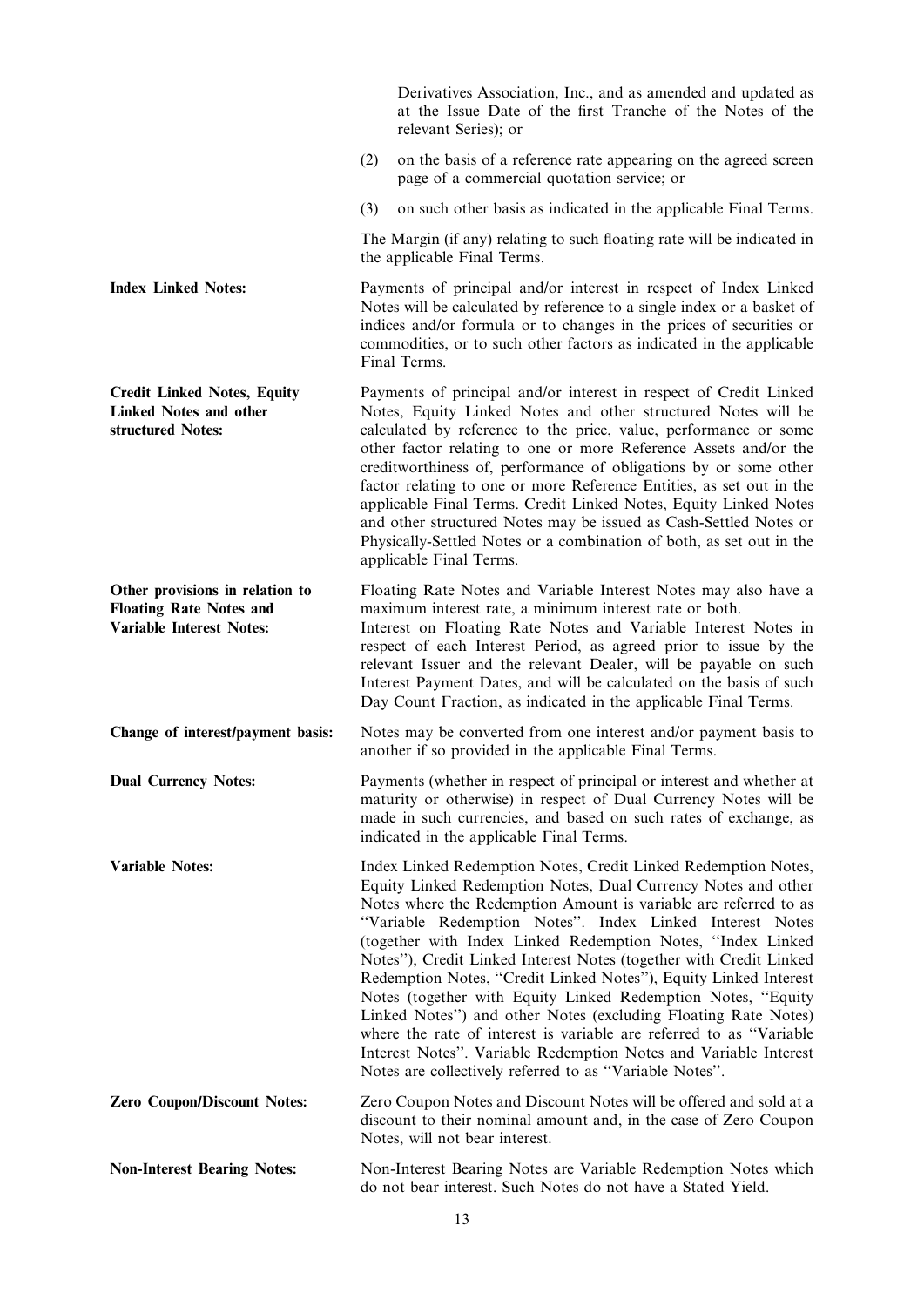Partly-Paid Notes: Notes may be issued on a partly-paid basis in which case interest will accrue on the paid-up amount of such Notes or on such other basis as may be agreed between the relevant Issuer and the relevant Dealer and indicated in the applicable Final Terms. Redemption: The applicable Final Terms will indicate either that the relevant Notes cannot be redeemed prior to their stated maturity (other than in specified instalments, if applicable, or for taxation reasons or following an Event of Default or a credit event) or that such Notes will be redeemable at the option of the relevant Issuer and/or the Noteholders upon giving notice to the Noteholders or the relevant Issuer, as the case may be, on a date or dates specified prior to such stated maturity or automatically upon the occurrence of certain specified events and at a price or prices and on such other terms as may be agreed between the relevant Issuer and the relevant Dealer and indicated in the applicable Final Terms. The applicable Final Terms may provide that Notes may be redeemable in two or more instalments of such amounts and on such dates as are indicated in the applicable Final Terms. Denomination of Notes: Notes will be issued in such denominations as indicated in the applicable Final Terms save that the minimum denomination of each Note will be such as may be allowed or required from time to time by the relevant central bank (or equivalent body) or any laws or regulations applicable to the relevant Specified Currency see ''Certain Restrictions – Notes having a Maturity of less than one year'' in this Summary. No sales of Restricted Notes in the United States to any one purchaser will be for less than U.S.\$100,000. Non principal protected Variable Notes issued by ANTS will have a minimum denomination of Euro 50,000. Although there is no minimum denomination for Australian Domestic Notes, the minimum subscription price for Australian Domestic Notes will be A\$500,000 (disregarding moneys lent by ANTS or its associates) unless the offer otherwise does not require disclosure to investors in accordance with Parts 6D.2 or 7.9 of the Corporations Act. The issue must also comply with the Bank (Exemption) Order No. 82 promulgated under the Banking Act 1959 of the Commonwealth of Australia (to the extent applicable) (which requires all offers and any transfers which occur in Australia of Australian Domestic Notes to be for a consideration of at least A\$500,000) and any other applicable laws, regulations or directives. Taxation: All payments in respect of the Notes will be made without withholding of or deduction for or on account of taxes imposed by the relevant tax jurisdiction, subject as provided in Condition 8. In the event that any such withholding or deduction is required by law, the relevant Issuer or, as the case may be, the Guarantor will, save in certain circumstances provided in Condition 8, be required to pay additional amounts to cover the amounts so deducted. Status of the Senior Notes: The Senior Notes will constitute direct, unconditional and unsecured obligations of the relevant Issuer and will rank without preference among themselves and, subject as aforesaid, pari passu with all other outstanding unsecured and unsubordinated obligations of the relevant Issuer, present and future, but, in the event of insolvency, only to the extent permitted by laws relating to creditors' rights. Status of the Subordinated Notes: The Subordinated Notes will be direct, unsecured, subordinated obligations of the Subordinated Issuer and will rank pari passu and without any preference among themselves. The rights of holders of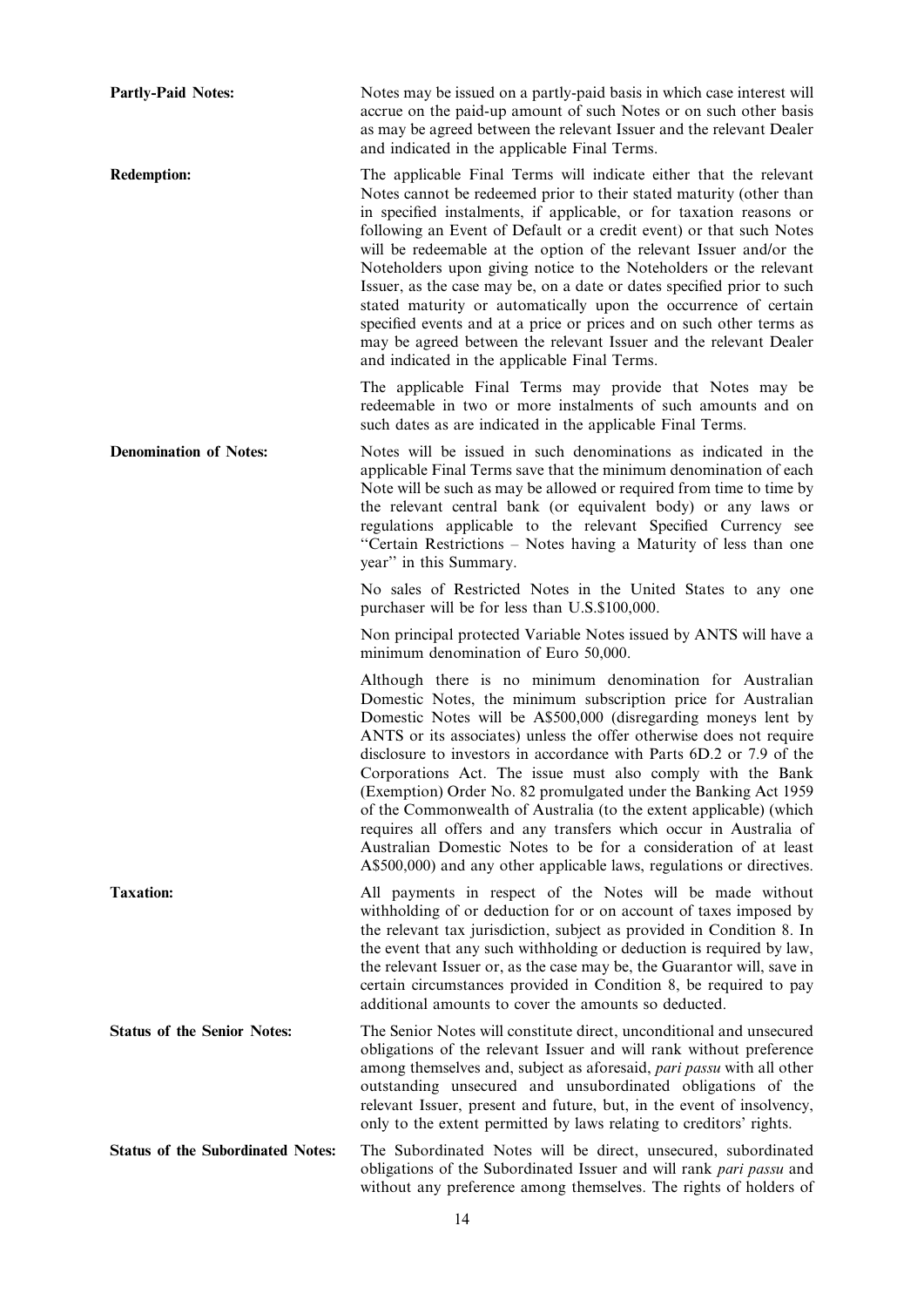|                              | Subordinated Notes will be subordinated in right of payment in the<br>manner provided in the Trust Deed and as specified in Condition<br>$3(b)(i)$ .                                                                                                                                                                                                                                                                                                                                                                                                         |
|------------------------------|--------------------------------------------------------------------------------------------------------------------------------------------------------------------------------------------------------------------------------------------------------------------------------------------------------------------------------------------------------------------------------------------------------------------------------------------------------------------------------------------------------------------------------------------------------------|
| <b>Guarantee:</b>            | The Senior Notes will be unconditionally and irrevocably guaranteed<br>by the Guarantor. The obligations of the Guarantor under such<br>guarantee will constitute direct, unconditional and unsecured<br>obligations of the Guarantor and will rank without any preference<br>among themselves and, subject as aforesaid, pari passu with all other<br>outstanding unsecured and unsubordinated obligations of the<br>Guarantor, present and future, but, in the event of insolvency,<br>only to the extent permitted by laws relating to creditors' rights. |
| <b>Rating:</b>               | The rating of the Notes to be issued under the Programme will be<br>specified in the applicable Final Terms.                                                                                                                                                                                                                                                                                                                                                                                                                                                 |
| Listing:                     | Application has been made for Notes issued under the Programme to<br>be admitted to the Official List and trading on the London Stock<br>Exchange's Regulated Market. The Notes may also be listed on such<br>other or further stock exchange(s) as indicated in the applicable<br>Final Terms in relation to each Series. In particular, Australian<br>Domestic Notes may be listed on the Australian Stock Exchange<br>Limited.                                                                                                                            |
|                              | Unlisted Notes may also be issued.                                                                                                                                                                                                                                                                                                                                                                                                                                                                                                                           |
|                              | The applicable Final Terms will state whether or not the relevant<br>Notes are to be listed and, if so, on which stock exchange(s).                                                                                                                                                                                                                                                                                                                                                                                                                          |
| <b>Governing Law:</b>        | The Notes and any non-contractual obligations arising out of or in<br>connection therewith will be governed by, and construed in<br>accordance with, English law except that Australian Domestic<br>Notes will be governed by, and construed in accordance with, the<br>laws of New South Wales, Australia.                                                                                                                                                                                                                                                  |
| <b>Selling Restrictions:</b> | There are restrictions on the offer, sale and transfer of Notes in<br>certain jurisdictions, including in the United States, the European<br>Economic Area, the United Kingdom, Australia, Canada, Japan,<br>Hong Kong and Singapore and such other restrictions as may be<br>required in connection with the offering and sale of a particular<br>Tranche of Notes (see "Subscription and Sale and Transfer and<br>Selling Restrictions").                                                                                                                  |

Neither the Trust Deed constituting the Notes nor the Terms and Conditions of the Notes will contain any negative pledge covenant by either of the Issuers or any events of default other than those set out in Condition 10 (which do not include, inter alia, a cross default provision).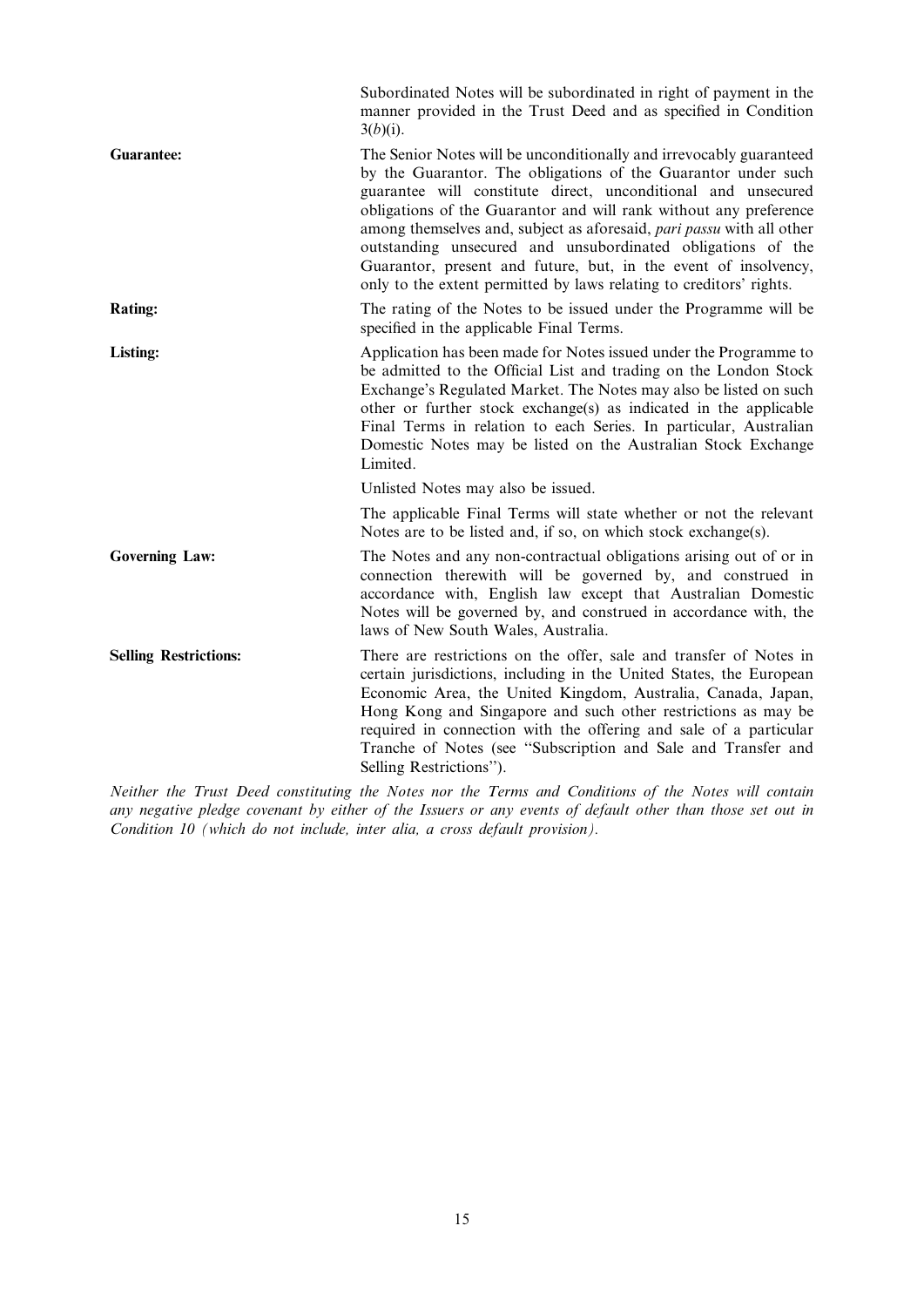# RISK FACTORS

The Issuers and the Guarantor believe that the following factors may affect their ability to fulfil their respective obligations under the Notes issued under the Programme. Most of these factors are contingencies which may or may not occur and the Issuers and the Guarantor are not in a position to express a view on the likelihood of any such contingency occurring. In addition, risk factors which are specific to the Notes are also described below.

The Issuers and the Guarantor believe that the factors described below represent the principal risks inherent in investing in the Notes issued under the Programme, but the inability of the Issuers and the Guarantor to pay interest, principal or other amounts on or in connection with any Notes may occur for other reasons and the Issuers and the Guarantor do not represent that the statements below regarding the risks of holding any Notes are exhaustive. Prospective investors should also read the detailed information set out elsewhere in this Prospectus and reach their own views prior to making any investment decision.

Words and expressions defined in the ''Terms and Conditions of the Notes'' below or elsewhere in this Prospectus have the same meanings in this section.

# Business Risk Factors

In this context the following specific risks have been identified as areas of focus:

# 1. Risk factors relating to the Senior Issuer

The Senior Issuer is a wholly-owned subsidiary of the Guarantor, which is an indirect whollyowned subsidiary of Banco Santander. The principal activity of the Senior Issuer is to provide treasury, corporate and wholesale banking services. As part of this activity the Senior Issuer provides a treasury function, incorporating liquidity, funding, capital and risk management products to the Guarantor. It also provides treasury services, supplying products and risk management services for other financial services companies, and corporate banking services principally to small and medium sized UK companies. As a result, the Senior Issuer's ability to meet and perform its obligations may be affected by any inability of third parties to perform obligations owed to the Senior Issuer.

# 2. Risk factors relating to the Issuers, the Guarantor and the Group

The Group provides a comprehensive range of personal financial services, including savings and investments, mortgages, unsecured lending, banking, pensions, life and general insurance products to customers throughout the UK. In addition, the Group provides offshore operations in certain jurisdictions. As a result, the Guarantor's ability to meet and perform its obligations may be affected by the performance of the Group.

#### The Group's results may be materially impacted by economic conditions in the UK

The Group's business activities are concentrated in the UK and on the offering of mortgage related products and services. As a consequence, the Group's business, financial condition and/or results of operations are significantly affected by economic conditions in the UK generally, and by the UK property market in particular. In 2008 and 2009, the UK property market suffered a significant correction as a consequence of housing demand being constrained by a combination of subdued earnings growth, greater pressure on disposable income, rising unemployment, a decline in the availability of mortgage finance and the continued effect of global market volatility. In 2010, there was some improvement in UK property market conditions, but the number of loans approved for house purchase remains low relative to the experience of the past decade.

UK economic conditions and uncertainties may have an adverse effect on the quality of the Group's loan portfolio and may result in a rise in delinquency and default rates. There can be no assurance that the Group will not have to increase its provisions for loan losses in the future as a result of increases in non-performing loans or for other reasons beyond its control. Any increases in the Group's provisions for loan losses and write-offs/charge-offs could have a material adverse effect on the Group's business, financial condition and/or results of operations.

Although the UK economy has begun to show signs of recovery from the recession that followed in the wake of the financial crisis, the economic recovery remains fragile and consumer sentiment remains weak amid concerns of a possible "double-dip" recession precipitated by (amongst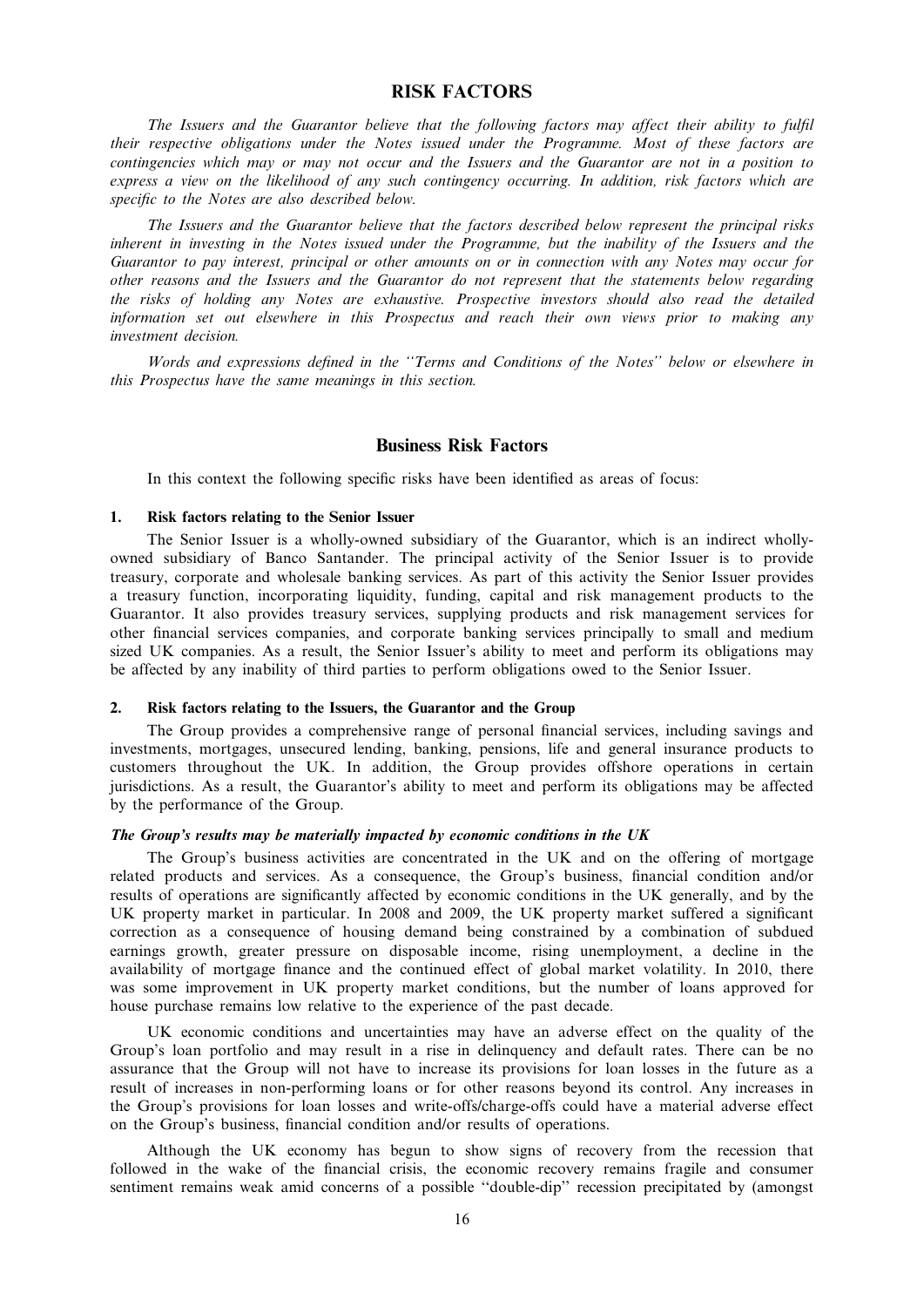other things) the UK Government's emergency budget and the possibility of rising interest rates in the face of persistent inflation above the Bank of England's target rate of 2.00 per cent. The housing market correction in the UK combined with increasing unemployment continue to adversely affect the credit performance of real estate related exposures, including both residential mortgages and loans to the real estate sector by Corporate Banking, resulting in impairments of asset values by financial institutions, including the Group. These conditions may continue to affect consumer confidence levels and may cause further adverse changes in payment patterns, causing increases in delinquencies and default rates, which may impact the Group's provision for credit losses and write-offs/charge-offs.

UK Government measures to tackle the record levels of national debt, including taxation rises and the £81 billion of public spending cuts announced in the Government Spending Review in October 2010, are also likely to result in a slower recovery than other recent recessions. Political involvement in the regulatory environment and the major financial institutions in which the UK Government has a direct financial interest will continue. UK Government demands for financial institutions to increase lending to support the economic recovery will increase competition for deposits, potentially narrowing margins.

The combination of slow economic recovery, UK Government intervention and competition for deposits will maintain the pressure on the Group's retail business model. Credit quality may improve in some sectors as the economy returns to growth but could be adversely affected by any increase in unemployment. These negative conditions in the UK, together with any related significant reduction in the demand for the Group's products and services, could have a material adverse effect on the Group's business, financial condition and/or results of operations.

# The Group's business, financial condition and / or results of operations may be negatively affected by conditions in global financial markets

The extreme volatility and disruption in global capital and credit markets over the past three years has led to severe dislocation of financial markets around the world, unprecedented reduced liquidity and increased credit risk premiums for many market participants. This has caused severe problems at many of the world's largest commercial banks, investment banks and insurance companies, a number of which are the Group's counterparties or customers in the ordinary course of business. These conditions have also resulted in a material reduction in the availability of financing, both for financial institutions and their customers, compelling many financial institutions to rely on central banks and governments to provide liquidity and, in some cases, additional capital during this period. Governments around the world have sought to provide this liquidity in order to stabilise financial markets and prevent the failure of financial institutions.

Although these conditions have eased to some extent since 2009, the volatility of the capital and credit markets has continued and liquidity problems remain, exacerbated recently by fears concerning the financial health of a number of European governments. The continuing sovereign debt concerns and fiscal deterioration in relation to certain European countries may continue to accentuate the existing disruption in the capital and credit markets. The continuing market instability and reduction of available credit have contributed to decreasing consumer confidence, increased market volatility, increased funding costs, reduced business activity and, consequently, increasing commercial and consumer loan delinquencies, and market value declines on debt securities held by the Group, all of which could have a material adverse effect on the Group's business, financial condition and/or results of operations.

## The Group's risk management measures may not be successful

The management of risk is an integral part of all of the Group's activities. Risk constitutes the Group's exposure to uncertainty and the consequent variability of return. Specifically, risk equates to the adverse effect on profitability or financial condition arising from different sources of uncertainty including credit risk (retail), credit risk (wholesale), credit risk (corporate) market risk, operational risk, securitisation risk, non-traded market risk, concentration risk, liquidity and funding risk, reputational risk, strategic risk, pension obligation risk, residual value risk and regulatory risk. The Group seeks to monitor and manage its risk exposure through a variety of separate but complementary financial, credit, market, operational, compliance and legal reporting systems. While the Group employs a broad and diversified set of risk monitoring and risk mitigation techniques, such techniques, and the judgments that accompany their application, cannot anticipate every unfavourable event or the specifics and timing of every outcome. Accordingly, the Group's ability to successfully identify and balance risks and rewards, and to manage all material risks, is important. Failure to manage such risks appropriately could have a significant effect on the Group's business, financial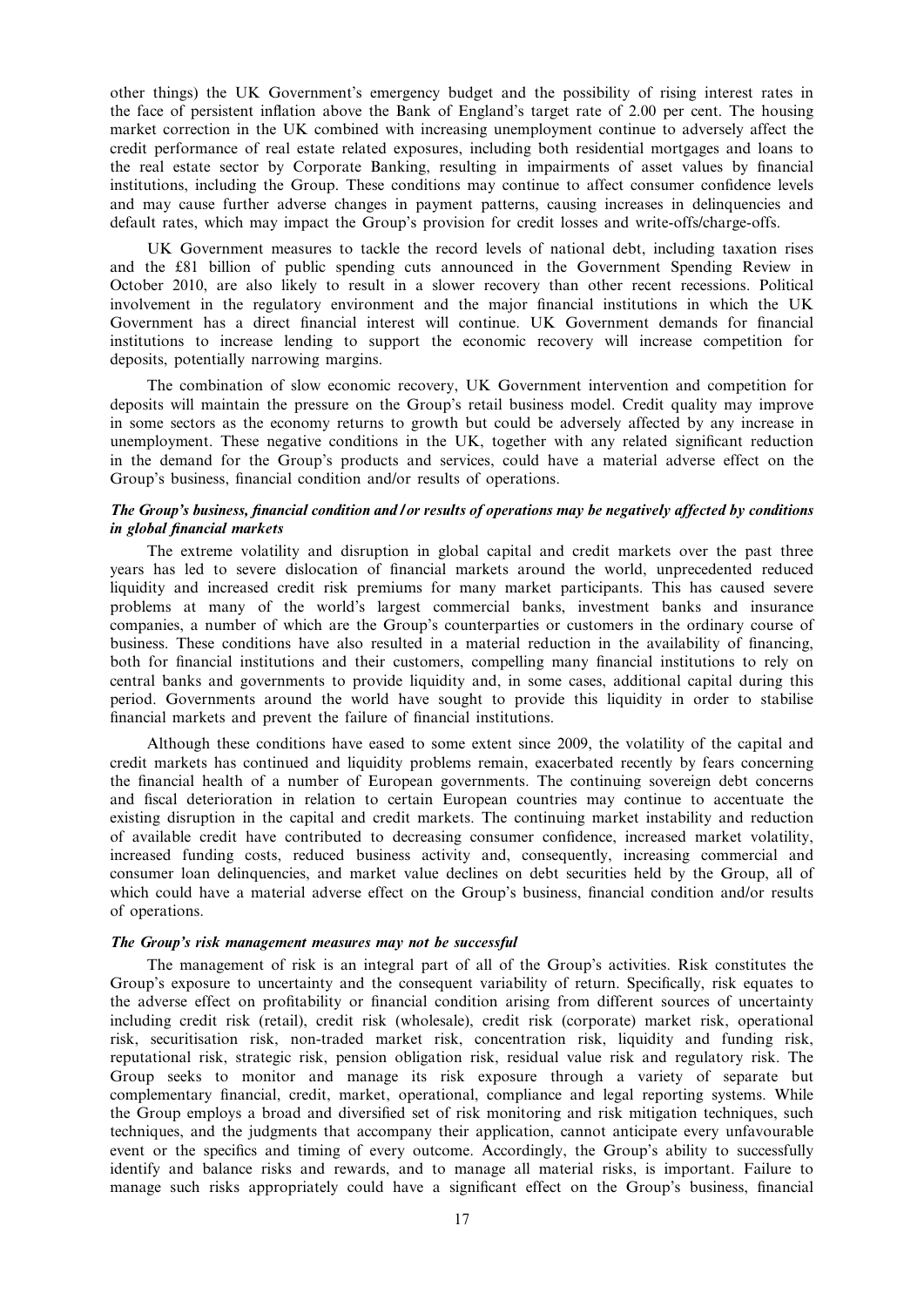condition and/or results of operations. For example, failure to manage the credit risk (retail) associated with mortgage lending could result in the Group making mortgage loans outside of appropriate risk parameters and potentially resulting in higher levels of default or delinquency on the Group's mortgage loan assets.

### Risks concerning borrower credit quality are inherent in the Group's business

Risks arising from changes in credit quality and the recoverability of loans and amounts due from borrowers and counterparties are inherent in a wide range of the Group's businesses. Adverse changes in the credit quality of the Group's borrowers and counterparties as a result of a general deterioration in UK or global economic conditions, or arising from systemic risks in the financial system, could reduce the recoverability and value of the Group's assets and require an increase in the Group's level of provisions for bad and doubtful debts.

The Group estimates and establishes reserves for credit risks and potential credit losses inherent in its credit exposure. This process, which is critical to its results and financial condition, requires difficult, subjective and complex judgments, including forecasts of how these economic conditions might impair the ability of its borrowers to repay their loans. As is the case with any such assessments, the Group may fail to estimate accurately the impact of factors that it identifies. Any such failure may have a material adverse impact on the Group's business, financial condition and/or results of operations.

### The soundness of other financial institutions could materially and adversely affect the Group's business

The Group's ability to engage in routine funding transactions could be adversely affected by the actions and commercial soundness or perceived commercial soundness of other financial institutions. Financial services institutions are interrelated as a result of trading, clearing, counterparty or other relationships. The Group has exposure to many different industries and counterparties, and routinely executes transactions with counterparties in the financial industry, including brokers and dealers, commercial banks, investment banks, mutual funds and other institutional clients. Defaults by, or even rumours or questions about, one or more financial services institutions, or the financial services industry generally, have led to market-wide liquidity problems and could lead to losses for the Group or other institutions as well as increased funding costs. Many transactions expose the Group to credit risk in the event of default of the Group's counterparty or client. In addition, the Group's credit risk may be exacerbated when the collateral held by the Group cannot be realised or is liquidated at prices not sufficient to recover the full amount of the loan or derivative exposure due to the Group. There is no assurance that any such losses would not materially and adversely affect the Group's business, financial condition and/or results of operations.

#### Risks associated with liquidity and funding are inherent in the Group's business

Liquidity risk is the risk that the Group, although solvent, either does not have available or sufficient financial resources to enable it to meet its obligations as they fall due or can secure them only at excessive cost. This risk is inherent in any retail and commercial banking business and can be heightened by a number of enterprise-specific factors, including over-reliance on a particular source of funding, changes in credit ratings or market-wide phenomena such as market dislocation. While the Group has implemented liquidity management processes to seek to mitigate and control these risks, unforeseen systemic market factors in particular make it difficult to eliminate completely these risks. Adverse and continued constraints in the supply of liquidity, including inter-bank lending, has affected and may materially and adversely affect the cost of funding the Group's business and extreme liquidity constraints may affect the Group's current operations as well as limit growth possibilities. Such events may also have a material adverse effect on the market value and liquidity of bonds issued by the Group in the secondary markets. From 2007 to 2010, the prime residential mortgage securitisation and covered bond markets experienced severe disruption as a result of a material reduction in investor demand for these securities. These markets, which are important sources of funding for the Group, remain relatively constrained for new external issuances of securities. Global investor confidence also remains low and other forms of wholesale funding remain relatively scarce.

Continued or worsening disruption and volatility in the global financial markets could have a material adverse effect on the Group's ability to access capital and liquidity on financial terms acceptable to it. If capital markets financing ceases to become available, or becomes excessively expensive, the Group may be forced to raise the rates it pays on deposits with a view to attracting more customers, and/or to sell assets, potentially at depressed prices. While central banks around the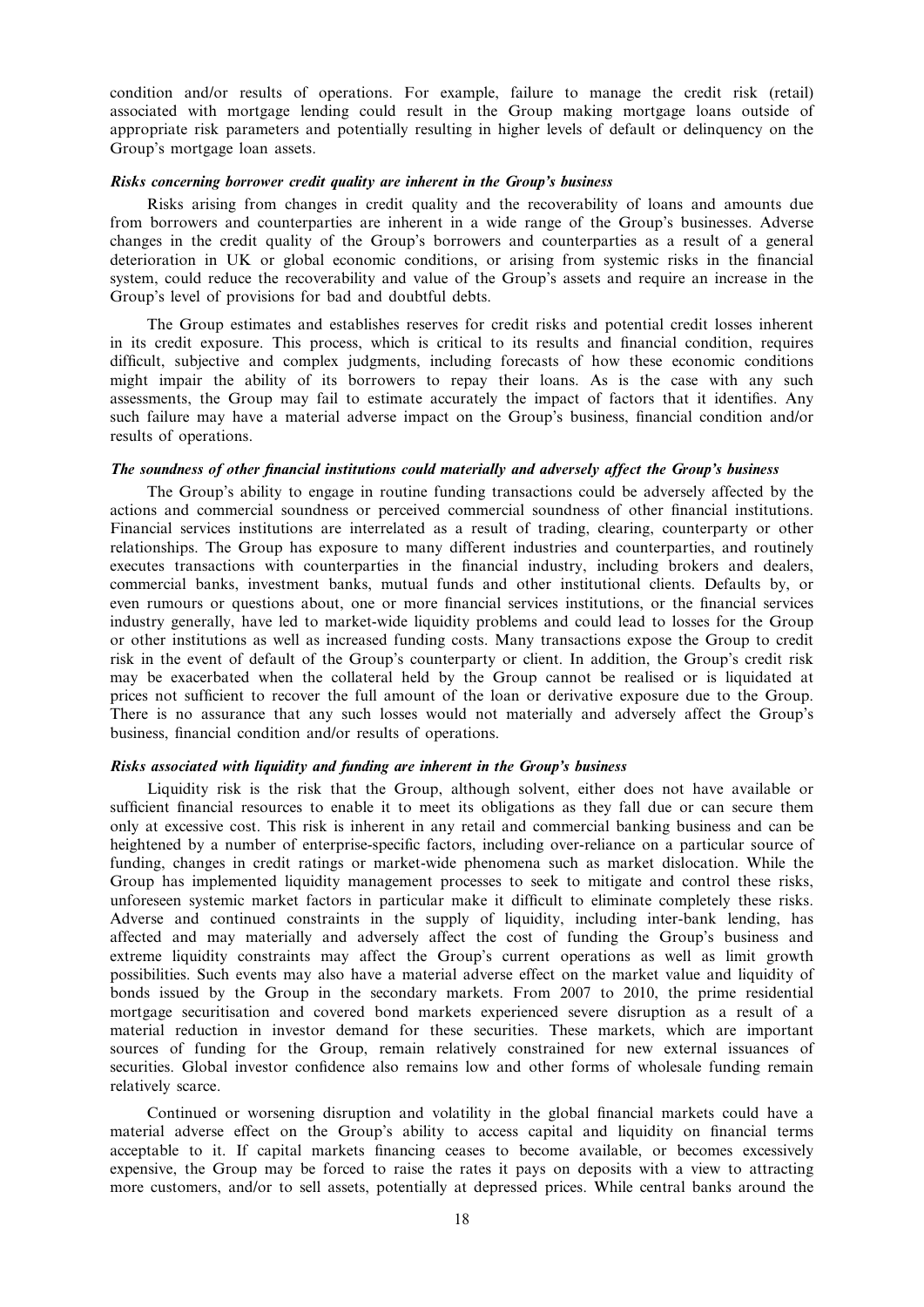world have made coordinated efforts to increase liquidity in the financial markets by taking measures such as increasing the amounts they lend directly to financial institutions, lowering interest rates and significantly increasing temporary reciprocal currency arrangements (or swap lines), it is not known how long central bank schemes will continue or on what terms. The Bank of England has indicated that the Special Liquidity Scheme will not be extended when it expires in January 2012. It is also possible that the Bank of England will raise interest rates in the near-term, thereby increasing the cost of the Group's funding. The persistence or worsening of these adverse market conditions and the withdrawal of such central bank schemes or an increase in base interest rates, could have a material adverse effect on the Group's ability to access liquidity and cost of funding (whether directly or indirectly).

The Group relies, and will continue to rely, primarily on retail deposits to fund lending activities. The ongoing availability of this type of funding is sensitive to a variety of factors outside the Group's control, such as general economic conditions and the confidence of retail depositors in the economy, in general, and the financial services industry in particular, and the availability and extent of deposit guarantees, as well as competition between banks for deposits. Any of these factors could significantly increase the amount of retail deposit withdrawals in a short period of time, thereby reducing the Group's ability to access retail deposit funding on appropriate terms, or at all, in the future. If these circumstances were to arise, this could have a material adverse effect on the Group's business, financial condition and/or results of operations.

# Any reduction in the credit rating assigned to the Group, any member of the Group or to any of their respective debt securities could increase the Group's cost of funding and liquidity position and adversely affect its interest margins

Credit ratings affect the cost and other terms upon which the Group is able to obtain funding. Rating agencies regularly evaluate the Group and certain members of the Group, as well as their respective debt securities. Their ratings are based on a number of factors, including the financial strength of the Group or of the relevant member, as well as conditions affecting the financial services industry generally. There can be no assurance that the rating agencies will maintain the Group's or the relevant member's current ratings or outlook, especially in light of the difficulties in the financial services industry and the financial markets. Any reduction in those ratings and outlook could increase the cost of the Group's funding, limit access to capital markets, and require additional collateral to be placed, and consequently, adversely affect the Group's interest margins and/or affect its liquidity position.

# Fluctuations in interest rates, bond and equity prices and other market factors are inherent in the Group's business

The Group faces significant interest rate and bond and equity price risks. Fluctuations in interest rates could adversely affect the Group's operations and financial condition in a number of different ways. An increase in interest rates generally may decrease the relative value of the Group's fixed rate loans and raise the Group's funding costs, although it would increase income from variable rate loans. Such an increase could also generally decrease the relative value of fixed rate debt securities in the Group's securities portfolio. In addition, an increase in interest rates may reduce overall demand for new loans and increase the risk of customer default, while general volatility in interest rates may result in a gap between the Group's interest rate-sensitive assets and liabilities. Interest rates are sensitive to many factors beyond the Group's control, including the policies of central banks, including, in particular, the Bank of England, as well as domestic and international economic conditions and political factors. It remains difficult to predict any changes in economic or financial market conditions, although there is increasing speculation that the Bank of England may have to increase interest rates in the near-term due to concerns over persistent inflation above the bank's target rate of 2.00 per cent.

Dramatic declines in housing markets over the past three years have adversely affected the credit performance of real estate-related loans and resulted in write-downs of asset values by many financial institutions (including the Group). These write-downs, initially of asset-backed securities but spreading to other securities and loans, have caused many financial institutions to seek additional capital, to reduce or eliminate dividends, to merge with larger and stronger institutions and, in some cases, to fail. Reflecting concern about the stability of the financial markets generally and the strength of counterparties, many lenders and institutional investors have reduced funding to borrowers, including to other financial institutions. As a result of these market forces, volatility in interest rates and basis spreads has increased, which has increased the Group's borrowing costs, while decreasing values of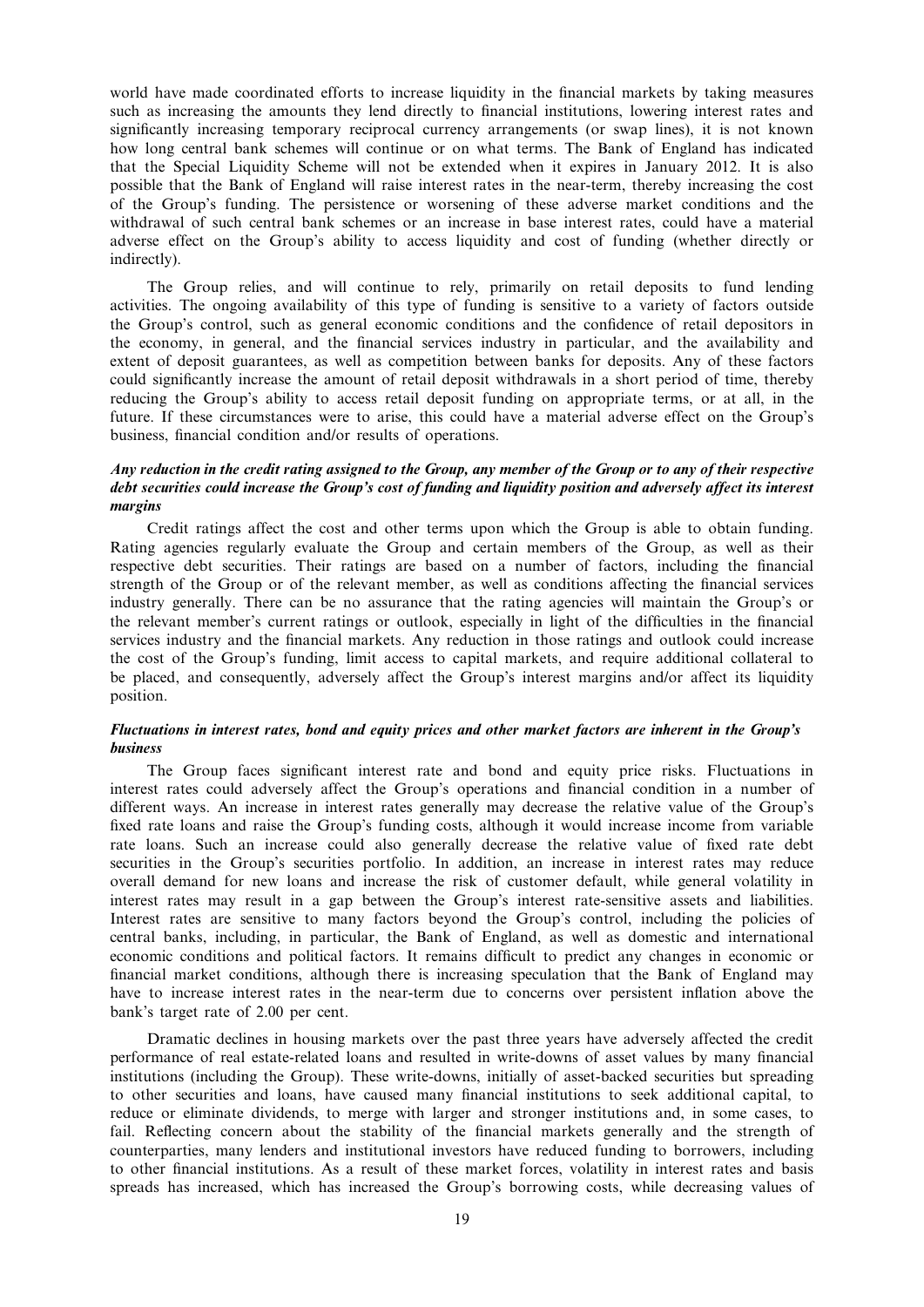global debt and equity markets have had an adverse effect on the value of the Group's portfolio of mortgage-backed securities and other asset-backed securities issued by Banco Santander entities held for yield and liquidity purposes.

Any further increase in capital markets funding costs or deposit rates could precipitate a repricing of loans to customers, which could result in a reduction of volumes, and could also have an adverse effect on the Group's interest margins. While the Group would also expect to increase lending rates, there can be no assurance that it would be able to offset in full or at all its funding costs and, in addition, may face competitive pressure to pass on interest rate rises to retain existing and capture new customer deposits.

The Group also sponsors a number of defined benefit staff pension schemes, and its obligations to those schemes may increase depending on the performance of financial markets. Although the Group is undertaking measures to mitigate and control the effects of these conditions, there can be no assurances that such controls will insulate the Group from deteriorating market conditions.

Changes in foreign exchange rates affect the value of assets and liabilities denominated in foreign currencies, and such changes, and the degree of volatility with respect thereto, may affect earnings reported by the Group.

# Market conditions have resulted, and could result in the future, in material changes to the estimated fair values of financial assets of the Group. Negative fair value adjustments could have a material adverse effect on the Group's operating results, financial condition and prospects

In the past three years, financial markets have been subject to significant stress conditions resulting in steep falls in perceived or actual financial asset values, particularly due to the recent volatility in global financial markets and the resulting widening of credit spreads.

The Group has material exposures to securities and other investments that are recorded at fair value and are therefore exposed to potential negative fair value adjustments. Asset valuations in future periods, reflecting then prevailing market conditions, may result in negative changes in the fair values of the Group's financial assets and these may also translate into increased impairments. In addition, the value ultimately realised by the Group on disposal may be lower than the current fair value. Any of these factors could require the Group to record negative fair value adjustments, which may have a material adverse effect on its operating results, financial condition or prospects.

In addition, to the extent that fair values are determined using financial valuation models, such values may be inaccurate or subject to change, as the data used by such models may not be available or may become unavailable due to changes in market conditions, particularly for illiquid assets, and particularly in times of economic instability. In such circumstances, the Group's valuation methodologies require it to make assumptions, judgments and estimates in order to establish fair value, and reliable assumptions are difficult to make and are inherently uncertain and valuation models are complex, making them inherently imperfect predictors of actual results. Any consequential impairments or write-downs could have a material adverse effect on the Group's operating results, financial condition and prospects.

# A core strategy of Santander UK is to grow the Group's operations and it may not be able to manage such growth effectively, which could have an adverse impact on its profitability

The Group allocates management and planning resources to develop strategic plans for organic growth, and to identify possible acquisitions and disposals and areas for restructuring the Group's businesses. The Group cannot provide assurance that it will, in all cases, be able to manage its growth effectively or deliver its strategic growth objectives. Challenges that may result from the strategic growth decisions include the Group's ability to:

- manage efficiently the operations and employees of expanding businesses;
- maintain or grow its existing customer base:
- assess the value, strengths and weaknesses of investment or acquisition candidates;
- finance strategic investments or acquisitions;
- fully integrate strategic investments, or newly established entities or acquisitions in line with its strategy;
- align its current information technology systems adequately with those of an enlarged Group;
- apply its risk management policy effectively to an enlarged Group; and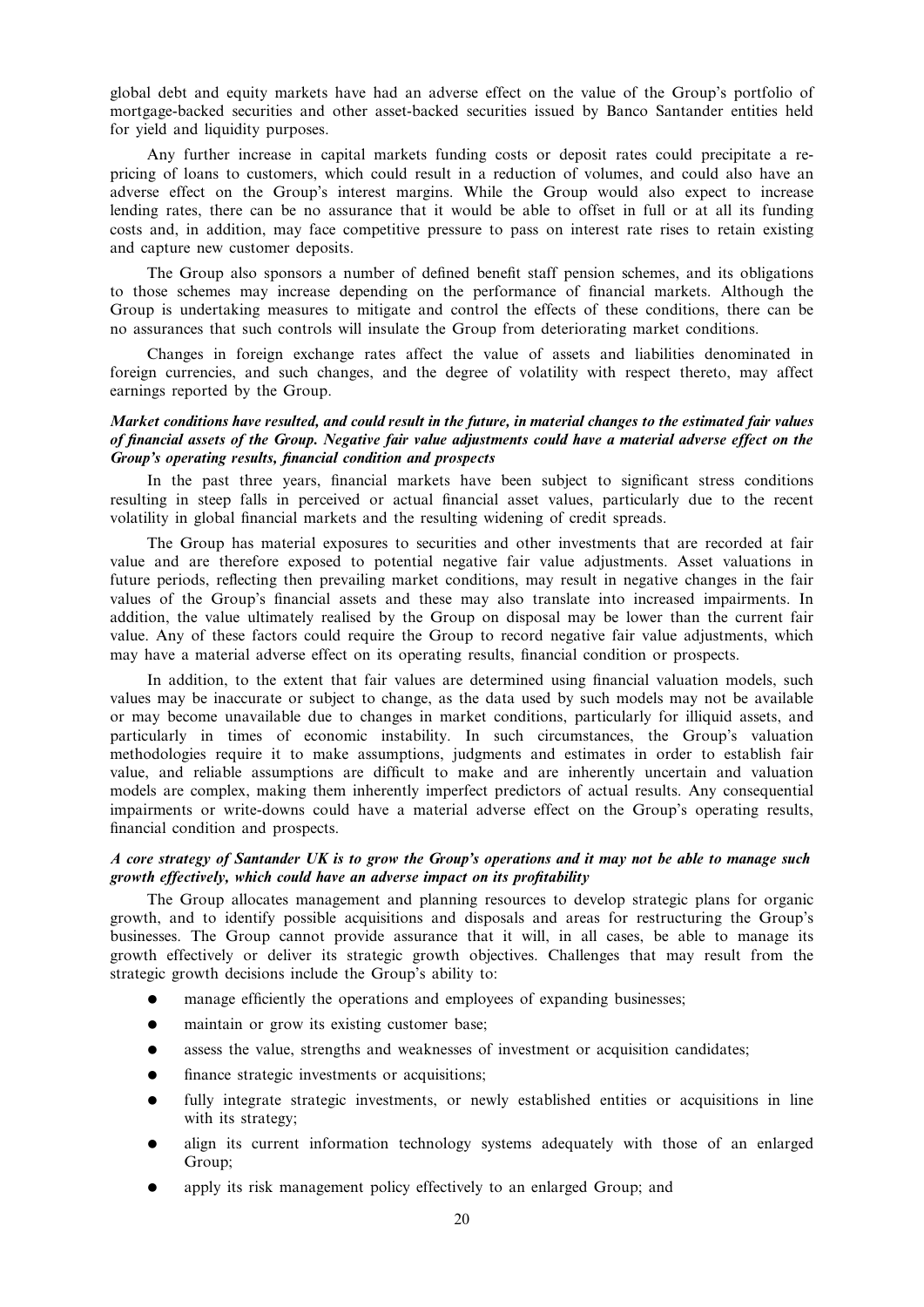manage a growing number of entities without over-committing management or losing key personnel.

#### The Group may incur unanticipated losses related to its business combinations

The Group has made several recent business acquisitions, including the acquisition of A&L and the retail deposits, branch network and related employees of Bradford & Bingley. In October and November 2010, the Guarantor also acquired the following Banco Santander entities:

- Santander Cards Limited, Santander Cards UK Limited (and its subsidiaries) and Santander Cards Ireland Limited;
- Santander Consumer (UK) plc (of which Santander UK already held 49.9%); and
- Santander PB UK (Holdings) Limited (of which Santander UK already held 51%) and its subsidiaries, (together, the ''Reorganisation'')

The Guarantor will also acquire those parts of the banking business of the Royal Bank of Scotland Group which are carried out through its Royal Bank of Scotland branches in England and Wales and its NatWest branches in Scotland (the ''RBS Acquisition'') upon completion of the acquisition.

The Group's assessment of the businesses acquired under the Reorganisation and to be acquired under the RBS Acquisition is based on certain assumptions with respect to operations, profitability, asset quality and other matters that may prove to be incorrect. In the case of the RBS Acquisition, this assessment was also based on limited information, as there were no standalone audited financial statements in respect of the relevant assets. There can be no assurance that the Group will not be exposed to currently unknown liabilities resulting from these business combinations. Any unanticipated losses or liabilities could have a material adverse effect on the Group's business, financial condition and/or results of operations.

### The Group may fail to realise the anticipated benefits of its recent or proposed business combinations

The success of the Group's business combinations will depend, in part, on the Group's ability to realise the anticipated benefits from combining with the businesses of A&L, those acquired under the Reorganisation and the assets to be acquired under the RBS Acquisition, with the Group's business. It is possible that the integration process could take longer or be more costly than anticipated. The eventual integration of the assets to be acquired under the RBS Acquisition is dependent upon, among other things, the successful transition to Partenon (the proprietary IT platform used by the Banco Santander Group). Any delay could result in additional costs to the Group and mean that the Group does not receive the full benefit anticipated from such acquisition. The Group's efforts to integrate these businesses are also likely to divert management attention and resources. If the Group takes longer than anticipated or is not able to integrate these businesses, the anticipated benefits of the Group's business combinations may not be realised fully or at all.

## Goodwill impairments may be required in relation to certain of the Group's acquired businesses

The Group has made several recent business acquisitions (including the transfer of A&L, and the acquisition of the retail deposits, branch network and related employees of Bradford & Bingley, and certain businesses under the Reorganisation), and will acquire certain assets under the RBS Acquisition. It is possible that the goodwill which has been attributed, or will be attributed, to these businesses may have to be written-down if the Guarantor's valuation assumptions are required to be reassessed as a result of any deterioration in their underlying profitability, asset quality and other relevant matters. Impairment testing in respect of goodwill is performed annually, more frequently if there are impairment indicators present, and comprises a comparison of the carrying amount of the cash-generating unit with its recoverable amount. There can be no assurances that the Guarantor will not have to write down the value attributed to goodwill in the future, which would adversely affect the Group's results and net assets.

### The Group's business is conducted in a highly competitive environment

The market for UK financial services is highly competitive and the recent financial crisis has reshaped the banking landscape in the UK, reinforcing both the importance of a retail deposit funding base and strong capitalisation. The Group expects such competition to intensify in response to consumer demand, technological changes, the impact of consolidation regulator actions and other factors. If financial markets remain unstable, financial institution consolidation may continue (whether as a result of the UK Government taking ownership and control over other financial institutions in the UK or otherwise). Financial institution consolidation could also result from the UK Government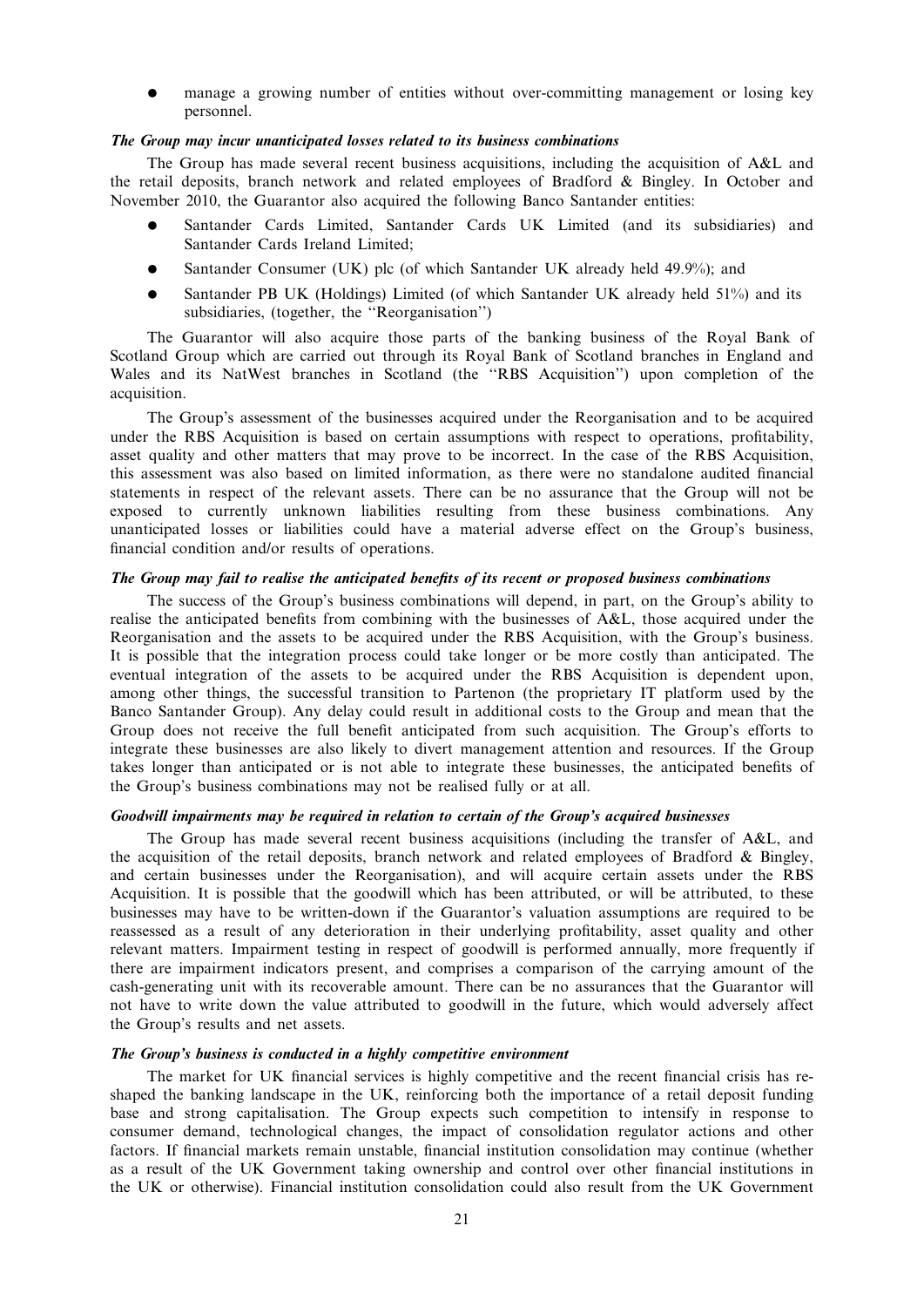disposing of its stake in those financial institutions it currently controls. Such consolidation could adversely affect the Group's business, financial condition and/or results of operations. The increased competition could result in declining lending margins or competition for savings driving up funding costs that cannot be recovered from borrowers, all of which could adversely affect the Group's business, financial condition, and/or results of operations.

In addition, if the Group's customer service levels were perceived by the market to be materially below those of its UK competitor financial institutions, the Group could lose existing and potential new business. If the Group is not successful in retaining and strengthening customer relationships, it may lose market share, incur losses on some or all of its activities or fail to attract new deposits or retain existing deposits, which could have a material adverse effect on its business, financial condition and/or results of operations.

# Operational risks are inherent in the Group's business

Operational losses can result from fraud, criminal acts, errors by employees, failure to document transactions properly or to obtain proper authorisation, failure to comply with regulatory requirements and conduct of business rules, failure or breakdown of accounting, data processing and other record keeping systems, natural disasters, or failure or breakdown of external systems, including those of the Group's suppliers or counterparties. Such operational losses could have a material adverse effect on the Group's business, financial condition and/or results of operations.

Nothing in this risk factor should be taken to imply that any of the Issuers or the Guarantor would be unable to comply with their obligations as a company with securities admitted to the Official List or as a supervised firm Regulated by the FSA.

## Reputational risk could cause harm to the Group and its business prospects

The Group's ability to attract and retain customers and conduct business transactions with its counterparties could be adversely affected to the extent that its reputation, the reputation of Banco Santander (as the majority shareholder in Santander UK) or the reputation of affiliates operating under the Santander brand or any of its other brands is damaged. Failure to address, or appearing to fail to address, various issues that could give rise to reputational risk could cause harm to the Group and its business prospects. Reputational issues include, but are not limited to: appropriately addressing potential conflicts of interest; legal and regulatory requirements; ethical issues; adequacy of anti-money laundering processes; privacy issues; customer service issues; record-keeping; sales and trading practices; proper identification of the legal, reputational, credit, liquidity and market risks inherent in products offered; and general company performance (including the quality of the Guarantor's customer services). A failure to address these issues appropriately could make customers unwilling to do business with the Group, which could adversely affect its business, financial condition and/or results of operations.

# The Group's business is subject to substantial legislative, regulatory and governmental oversight

The Group is subject to extensive financial services laws, regulations, administrative actions and policies in each location in which the Group operates (including in the U.S. and, indirectly, in Spain, as a result of being part of the Banco Santander Group).

During the recent market turmoil there have been unprecedented levels of government and regulatory intervention and scrutiny and changes to the regulations governing financial institutions. In addition, in light of the financial crises, regulatory and governmental authorities are considering, or may consider, further enhanced or new legal or regulatory requirements intended to prevent future crisis or otherwise assure the stability of institutions under their supervision. It is anticipated that this intensive approach to supervision will be continued by any successor regulatory authorities to the FSA.

Recent proposals and measures taken by governmental, tax and regulatory authorities and future changes in supervision and regulation, in particular in the UK, which are beyond the Group's control, could materially affect the Group's business, the products and services offered or the value of assets as well as the Group's operations and result in significant increases in operational costs. Changes in UK legislation and regulation to address the stability of the financial sector may also affect the competitive position of the UK banks, including the Guarantor, particularly if such changes are implemented before international consensus is reached on key issues affecting the industry, for instance in relation to the FSA's regulations on liquidity risk management and also the UK Government's introduction of a levy on banks. Although the Group works closely with its regulators and continually monitors the situation, future changes in regulation, fiscal or other policies can be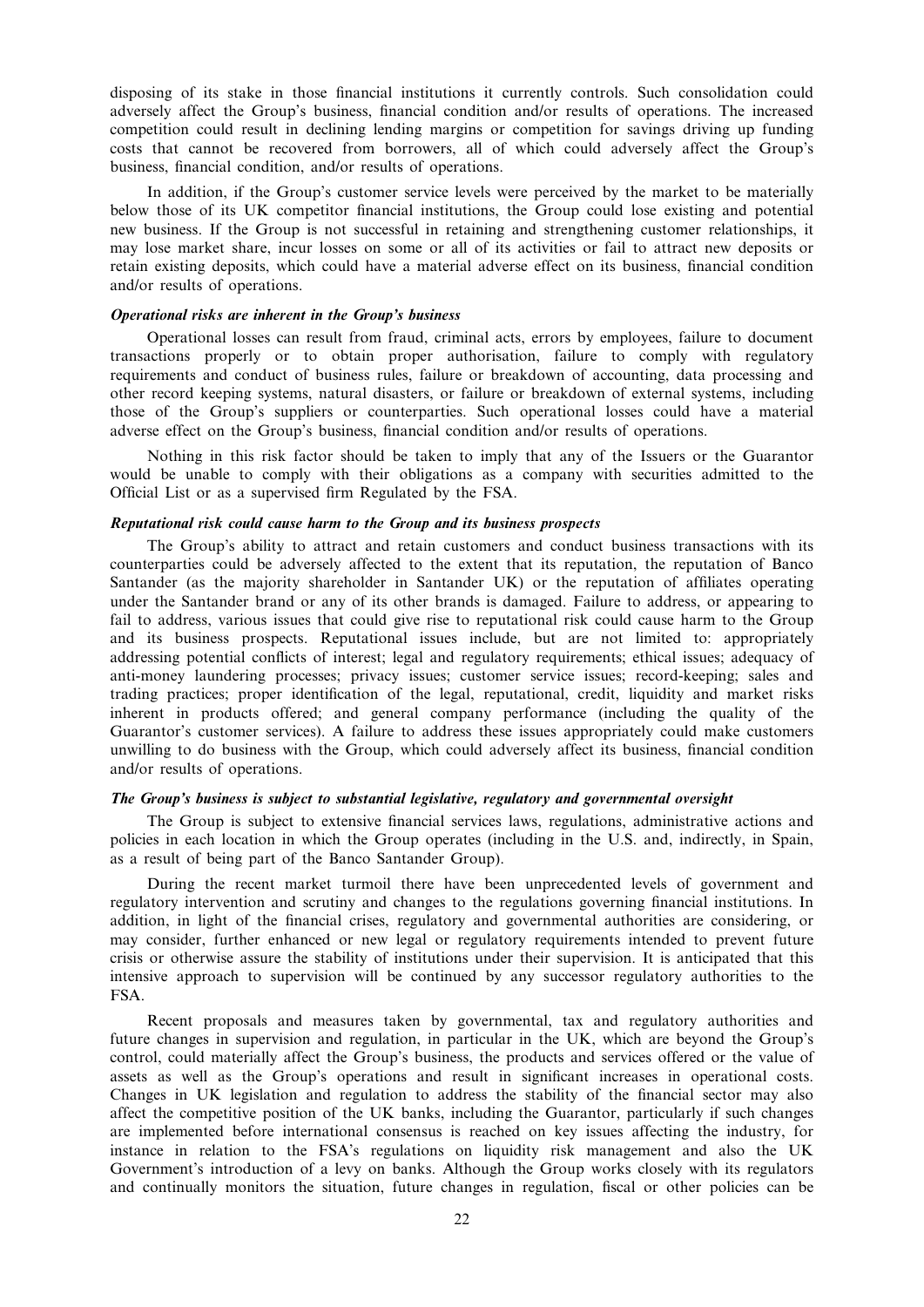unpredictable and are beyond the control of the Group. No assurance can be given generally that laws or regulations will be adopted, enforced or interpreted in a manner that will not have an adverse effect on the Group's business. The resolution of a number of issues, including regulatory investigations and reviews (such as the review of the Office of Fair Trading (the "OFT") of barriers to entry, expansion and exit in retail banking in the UK, the results of which were published on 4 November 2010) and court cases, affecting the UK financial services industry could have an adverse effect on the Group's business, financial condition and/or results of operations or its relations with some of its customers and potential customers.

# The Group is subject to regulatory capital and liquidity requirements that could limit its operations, and changes to these requirements may further limit and adversely affect its business, financial condition and / or results of operations

The Group is subject to capital adequacy requirements adopted by the FSA for banks, which provide for a minimum ratio of total capital to risk-adjusted assets both on a consolidated basis and on a solo consolidated basis (the basis used by the FSA solely for the purpose of the calculation of capital resources and capital resources requirements, which comprises the Guarantor and certain subsidiaries), expressed as a percentage. Any failure by the Group to maintain its ratios may result in administrative actions or sanctions which may affect the Group's ability to fulfil its obligations.

In response to the recent financial crisis, the FSA has imposed, and may continue to impose more stringent capital adequacy requirements, including increasing the minimum regulatory capital requirements imposed on the Group. For instance, the FSA has adopted a supervisory approach in relation to certain UK banks, including the Group, under which those banks are expected to maintain Tier 1 Capital in excess of the minimum levels required by the existing rules and guidance of the FSA. The FSA is currently considering, and in the process of consulting on, changes to the eligibility criteria for Tier 1 Capital as well as provisions that may result in banks being required to increase the level of regulatory capital held in respect of trading book risks. This consultation is taking place ahead of the UK implementation of the recent amendments and proposed amendments to the EU-wide capital adequacy requirements (as set out in the amended Directive 2006/48/EC and Directive 2006/49/EC).

On 5 October 2009, the FSA published its new liquidity rules which significantly broadened the scope of the existing liquidity regime and are designed to enhance regulated firms' liquidity risk management practices. As part of these reforms, the FSA is also expected to implement gradually requirements for financial institutions to hold prescribed levels of liquid assets and have in place other sources of liquidity to address the institution-specific and market-wide liquidity risks that institutions may face in short-term and prolonged stress scenarios.

Following its consultation paper issued in December 2009, the Basel Committee on Banking Supervision announced in September 2010 that it had reached agreement on a number of proposals to reform international capital adequacy and liquidity standards in order to increase resilience in the banking sector from financial and economic stresses (broadly referred to as Basel III). The changes brought about by Basel III include, among other things, phasing out Innovative Tier 1 Capital instruments with incentives to redeem and implementing a leverage ratio on institutions in addition to current risk-based regulatory capital requirements. As a retail bank, Santander UK's current leverage ratio is high, reflecting the low risk-weighting of its assets. Basel III also requires institutions to build counter-cyclical capital buffers that may be drawn upon in stress scenarios, as well as increasing the amount and quality of Tier I Capital that institutions are required to hold. The changes brought about by Basel III will be phased in gradually between January 2013 and January 2019. The most recent Basel capital rules have raised the minimum level of tangible common equity capital from 2 to 7 per cent. of risk-weighted assets, however it is not yet known whether the FSA will require UK banks to hold a further buffer above this level.

These measures could have a material adverse effect on the Group's business, financial condition and/or results of operations. There is a risk that changes to the UK capital adequacy regime (including any introduction of a minimum leverage ratio) may result in increased minimum capital requirements, which could reduce available capital and thereby adversely affect the Group's profitability and ability to pay dividends, continue organic growth (including increased lending) or pursue acquisitions or other strategic opportunities (unless the Group were to restructure its balance sheet in order to reduce the capital charges incurred pursuant to the FSA Rules in relation to the assets held, or alternatively raise additional capital but at increased cost and subject to prevailing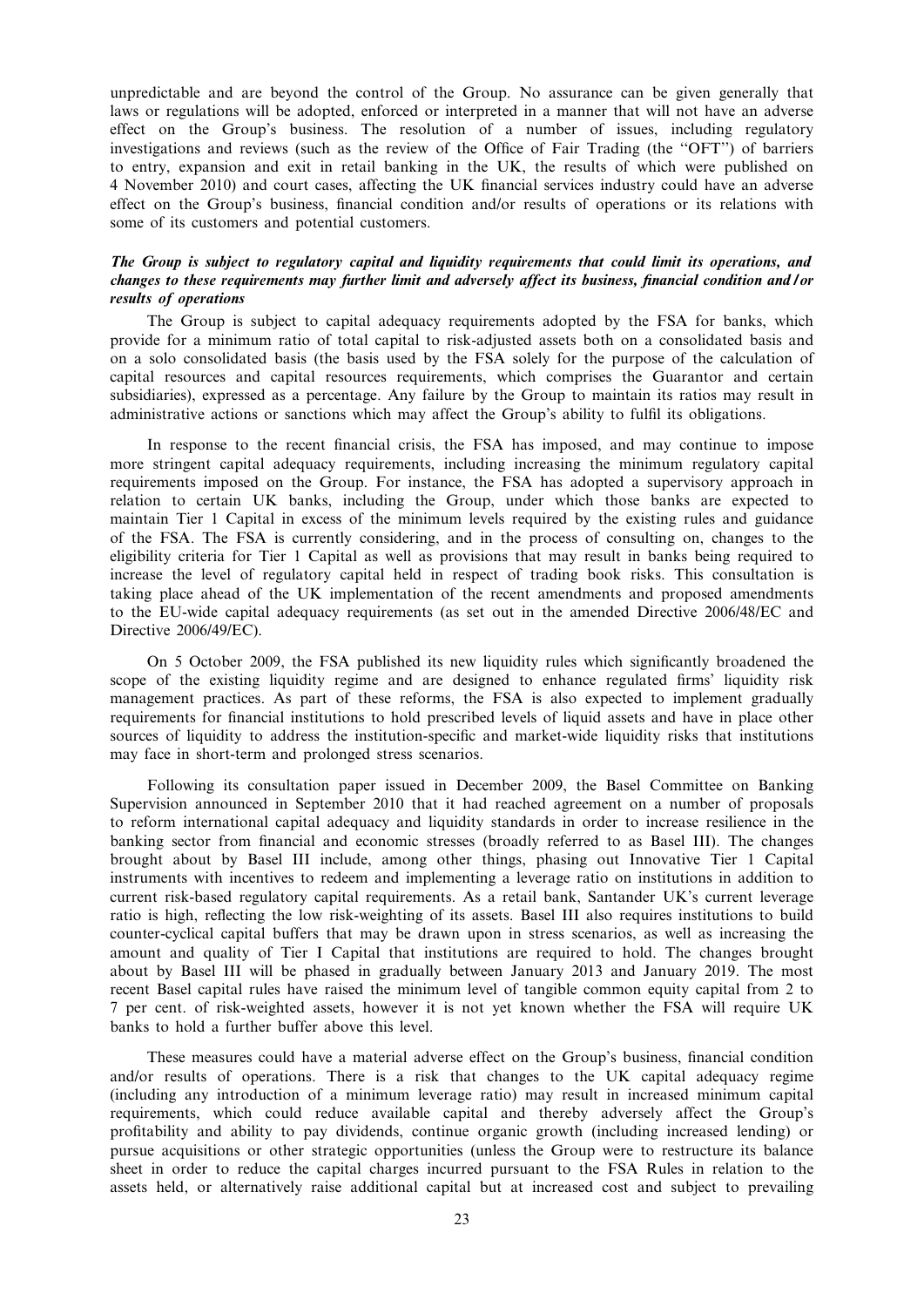market conditions). In addition, changes to the eligibility criteria for Tier 1 Capital may affect the Group's ability to raise Tier 1 Capital or the eligibility of existing Tier I Capital resources.

There is also a risk that implementing and maintaining enhanced liquidity risk management systems may incur significant costs and more stringent requirements to hold liquid assets may materially affect the Group's lending business as more funds may be required to acquire or maintain a liquidity buffer, thereby reducing future profitability.

### UK tax changes (including the new bank levy) could have a material adverse effect on the Group's business

The Finance (No. 3) Bill published on 31 March, 2011 included a permanent bank levy due to take effect (when enacted) from 1 January, 2011. The bank levy will be imposed on (amongst other entities) UK banking groups and subsidiaries, and therefore applies to the Group. The amount of the levy will be based on a bank's total liabilities, excluding (amongst other things) Tier 1 Capital, insured retail deposits and repos secured on sovereign debt. A reduced rate will be applied to longerterm liabilities.

HM Treasury has emphasised that the levy will not be regarded as insurance against future bank failures and that it is exploring the costs and benefits of imposing a financial activities tax on the profits and remuneration of banking groups.

The bank levy, and possible future changes in the taxation of banking groups in the UK, could have a material adverse effect on the Guarantor's business results of operations and/or financial condition, and the competitive position of UK banks, including the Guarantor.

# The Group is exposed to various forms of legal and regulatory risk, including the risk of misselling financial products, acting in breach of legal or regulatory principles or requirements and giving negligent advice, any of which could have a material adverse effect on its business, financial condition and / or results of operations or its relations with its customers

The Group is exposed to many forms of legal and regulatory risk, which may arise in a number of ways. Primarily:

- certain aspects of the Group's business may be determined by the Bank of England, the FSA, HM Treasury, the Financial Ombudsman Service (''FOS'') or the courts as not being conducted in accordance with applicable laws or regulations, or, in the case of the FOS, with what is fair and reasonable in the Ombudsman's opinion;
- the alleged misselling of financial products, resulting in disciplinary action or requirements to amend sales processes, withdraw products, or provide restitution to affected customers, all of which may require additional provisions;
- the Group holds accounts for entities that might be or are subject to interest from various regulators, including the Serious Fraud Office, those in the US and others. The Group is not aware of any current investigation into the Group as a result of any such enquiries but cannot exclude the possibility of the Group's conduct being reviewed as part of any such investigations; and
- the Group may be liable for damages to third parties harmed by the conduct of its business.

In addition, the Group faces both financial and reputational risk where legal or regulatory proceedings, or the FOS, or other complaints are brought against it in the UK High Court or elsewhere, or in jurisdictions outside the UK, including other European countries and the United States.

Failure to manage these risks adequately could have a material adverse effect on the Group's reputation and/or its business, financial condition and/or results of operations.

# The structure of the financial regulatory authorities in the UK and the UK regulatory framework that applies to members of the Group is the subject of reform and reorganisation

The UK Government announced proposals on 16 and 17 June 2010 to reform the institutional framework for UK financial regulation. Specifically, the UK Government intends to disband the FSA and reallocate its current responsibilities between three new regulatory authorities.

Any substantial reorganisation of the regulatory framework has the potential to cause administrative and operational disruption for the regulatory authorities concerned. This disruption could impact on the resources which the FSA or any successor authority is able to devote to the supervision of regulated financial services firms, the nature of its approach to supervision and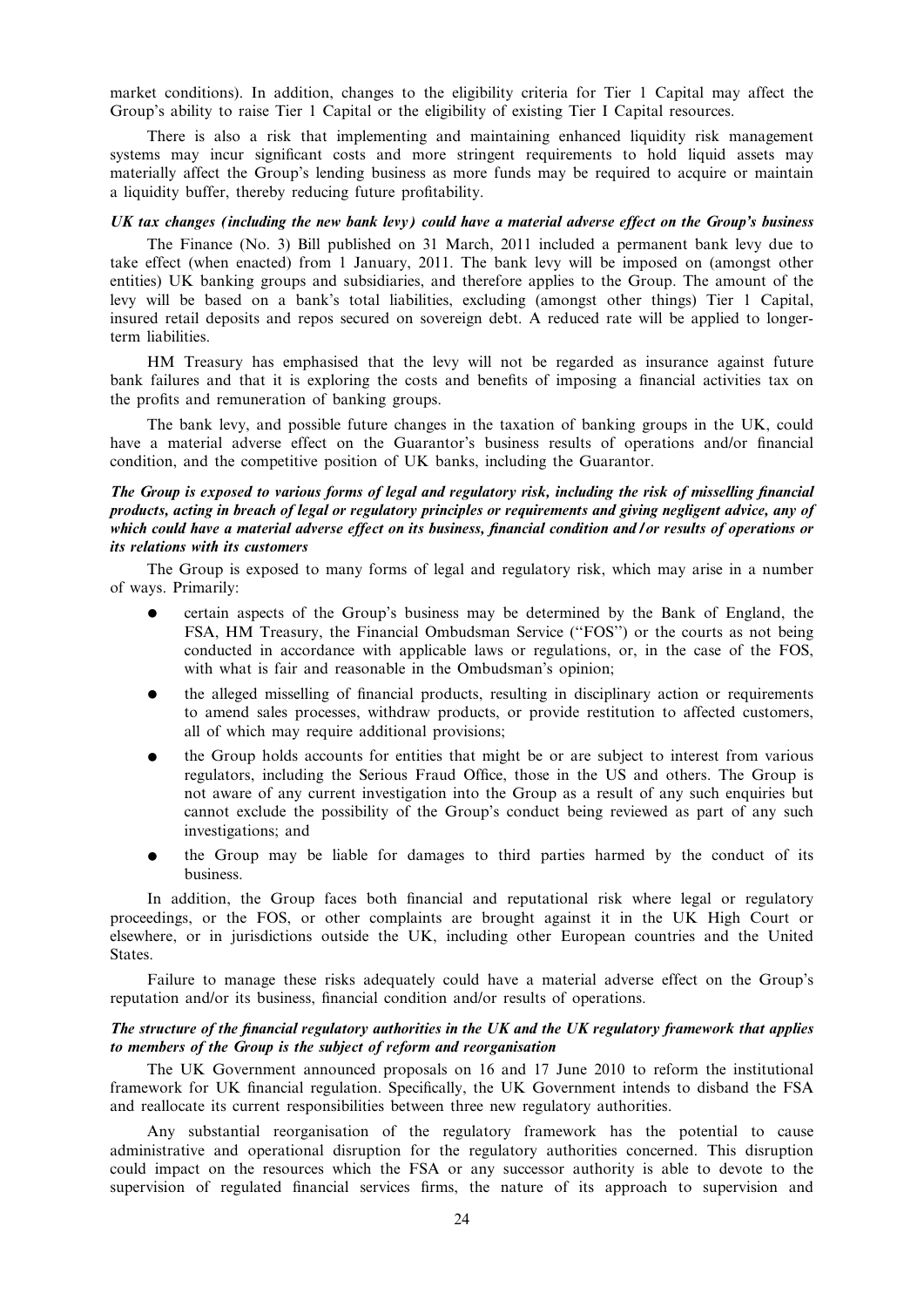accordingly, the ability of regulated financial sector firms (including members of the Group) to deal effectively with their supervisors and to anticipate and respond appropriately to developments in regulatory policy.

While it is not presently anticipated that the structural reorganisation of the regulatory authorities concerned will, itself, lead to substantive changes in the regulatory provisions and conduct of business rules and guidance which have been made or are being consulted on by the FSA, it is possible that future changes in the nature of, or policies for, prudential and conduct of business supervision, as performed by any successor authority to the FSA, will differ from the current approach taken by the FSA and that this could lead to a period of some uncertainty for members of the Group.

Any or all of these factors could have a material adverse effect on the conduct of the business of the Group and, therefore, also on its strategy and profitability, and its ability to respond to and satisfy the supervisory requirements of the relevant UK regulatory authorities.

# Various new reforms to the mortgage lending market have been proposed which could require significant implementation costs or changes to the business strategy of relevant members of the Group and may create uncertainty in the application of relevant laws or regulation

In March 2009, the Turner Review, ''A regulatory response to the global banking crisis'', was published and set out a detailed analysis of how the global financial crisis began along with a number of recommendations for future reforms and proposals for consultation. In the Turner Review, it was announced that the FSA would publish a discussion paper considering the possibility of a move towards the regulation of mortgage products (in addition to the product providers) and other options for reform of the mortgage market. This discussion paper (Discussion Paper 09/3) was published in October 2009 and launched the FSA's ''Mortgage Market Review''. The review involved a consultation concerning various potential reforms to the regulatory framework applicable to mortgage lenders and mortgage intermediaries, including in relation to mortgage firms' conduct of business, product distribution and advice, and their handling of arrears and repossessions.

Separately, HM Treasury announced on 26 March 2010 that it had decided to transfer the responsibility for the regulation of second charge residential mortgages, including existing loans, from the OFT to the FSA, and further to consider changes to the form of regulation proposed to protect consumers in the buy-to-let sector and to take action to protect borrowers when mortgage books are on-sold.

At this stage, it is not possible accurately to predict the nature and impact that these reforms (and any further reforms considered as part of the Mortgage Market Review) may have. However, it is possible that such reforms, if adopted, could lead to a period of uncertainty for the affected members of the Group, particularly as regards changes that may be required to the operational strategy and capital management of the relevant entity, and the supervisory approach taken by the FSA in relation to second charge mortgages, a portfolio of which the Group acquired as a result of its acquisition of A&L. In addition, a change of UK Government has occurred since these proposals were adopted and a new UK regulatory structure has been proposed. While there is, at present, nothing to suggest that these proposals will not be implemented, the change of UK Government and the proposed reforms to the regulatory supervisory structure could give rise to uncertainty for members of the Group as to whether or when the proposed reforms will take place.

As a consequence of such changes and any associated costs that may arise, it is possible that there could be a material adverse effect on the business, financial condition and/or results of operations of the Group.

# Potential intervention by the FSA (or an overseas regulator) may occur, particularly in response to attempts by customers to seek redress from financial service institutions, including the Group, where it is alleged that particular products fail to meet the customers' reasonable expectations

Customers of financial services institutions, including customers of the Group, may seek redress if they consider that they have suffered loss as a result of the misselling of a particular product, or through incorrect application of the terms and conditions of a particular product. Given the inherent unpredictability of litigation and the evolution of judgments by the FOS, it is possible that an adverse outcome in some matters could have a material adverse effect on the business, results of operations and/or financial condition of the Group arising from any penalties imposed or compensation awarded, together with the costs of defending such an action.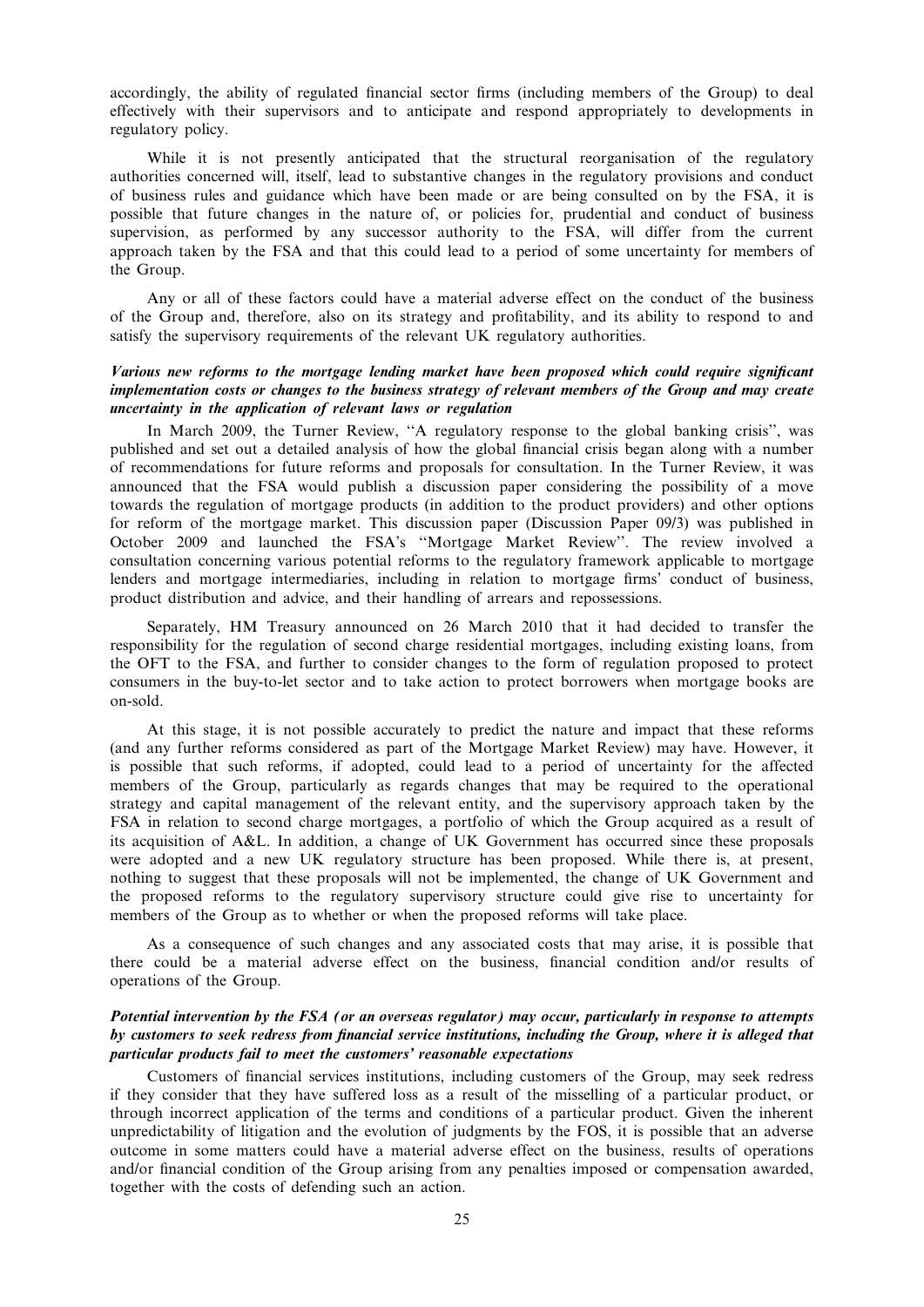The Financial Services Act 2010 has provided for a new power for the FSA which enables the FSA to require authorised firms, including members of the Group, to establish a consumer redress scheme if it considers that consumers have suffered loss or damage as a consequence of a widespread or regular regulatory failing, including misselling.

In recent years there have been several industry-wide issues in which the FSA has intervened directly. One such issue is the misselling of Payment Protection Insurance (''PPI''), on which topic, in August 2010, the FSA published Policy Statement 10/12 entitled ''The assessment and redress of Payment Protection Insurance complaints''. This policy statement contains final FSA Rules which alter the basis on which FSA regulated firms (including the Guarantor and certain members of the Group) must consider and deal with complaints in relation to the sale of PPI and may potentially increase the amount of compensation payable to customers whose complaints are upheld. In October 2010 the British Bankers' Association applied for judicial review of these new rules and it is currently uncertain as to whether this application will lead to further changes to the rules. The Guarantor and certain members of the Group have sold and continue to sell PPI. At this point in time, the Guarantor and the relevant members of the Group are assessing the likely impact of the revised FSA Rules on this subject. However, it is possible that these new rules may increase the costs associated with assessing PPI complaints and may lead to the Guarantor and/or members of the Group paying out substantially higher amounts in compensation to customers who make such complaints. As a result, this may ultimately have an impact on the business, financial condition and/or results of operations of the Guarantor and the Group.

The FSA may identify future industry-wide misselling or other issues that could affect the Group. This may lead from time to time to: (i) significant direct costs or liabilities (including in relation to misselling); and (ii) changes in the practices of such businesses which benefit customers at a cost to shareholders.

Decisions taken by the FOS (or any overseas equivalent that has jurisdiction) could, if applied to a wider class or grouping of customers, have a material adverse effect on the business, results of operations and/or financial condition of the Group.

# Members of the Group are responsible for contributing to compensation schemes in the UK in respect of banks and other authorised financial services firms that are unable to meet their obligations to customers

In the UK, the Financial Services Compensation Scheme (the "FSCS") was established under FSMA and is the UK's statutory fund of last resort for customers of authorised financial services firms. The FSCS can pay compensation to customers if an FSA authorised firm is unable, or likely to be unable, to pay claims against it (for instance, an authorised bank is unable to pay claims by depositors). The FSCS is funded by levies on firms authorised by the FSA, including the Guarantor and other members of the Group.

In the event that the FSCS raises funds from authorised firms, raises those funds more frequently or significantly increases the levies to be paid by such firms, the associated costs to the Group may have a material adverse effect on its business, financial condition and/or results of operations. The recent measures taken to protect the depositors of deposit-taking institutions involving the FSCS have resulted in a significant increase in the levies made by the FSCS on the industry and such levies may continue to go up in the future if similar measures are required to protect depositors of other institutions.

In addition, regulatory reform initiatives in the UK and internationally may result in further changes to the FSCS, which could result in additional costs and risks for the Group. For instance, the FSA produced a consultation paper on pre-funding the FSCS, which may affect the profitability of the Guarantor (and other members of the Group required to contribute to the FSCS), although the UK Government has stated that pre-funding would not be introduced before 2012.

As a result of the structural reorganisation and reform of the UK financial regulatory authorities, it is proposed that the FSCS will become the responsibility of one of the successor regulatory authorities to the FSA. It is possible that future policy of the FSCS and future levies on the firms authorised by the FSA may differ from those at present and that this could lead to a period of some uncertainty for members of the Group. In addition, it is possible that other jurisdictions where the Group operates could introduce similar compensation, contributory or reimbursement schemes. As a result of any such developments, the Group may incur additional costs and liabilities which may adversely affect its business, financial condition and/or results of operations.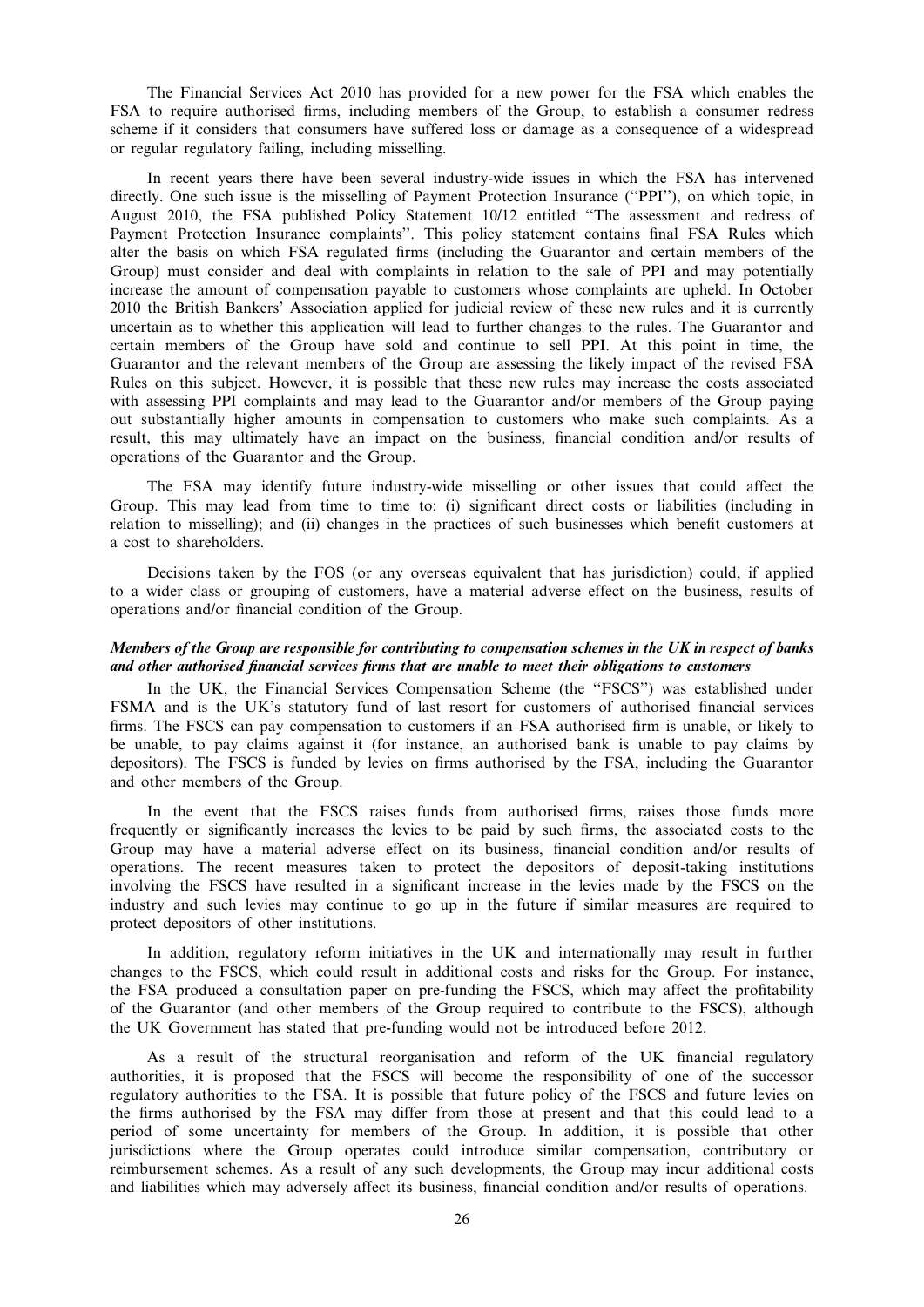# The Banking Act may adversely affect the Group's business

The Banking Act came into force on 21 February 2009. It provides HM Treasury, the Bank of England and the FSA with a variety of tools for dealing with UK institutions which are authorised deposit takers and are failing. If the position of a relevant entity in the Group were to decline so dramatically that it was considered to be failing, or likely to fail, to meet threshold authorisation conditions set out in FSMA (for example, if there were a mass withdrawal of deposits over solvency fears surrounding the Guarantor, in a manner analogous to the situation that occurred at Northern Rock, adversely affecting the ability of the Guarantor to continue to trade), it could become subject to the exercise of powers by HM Treasury, the Bank of England and the FSA under the special resolution regime set out in the Banking Act. The special resolution regime provides HM Treasury, the Bank of England and the FSA with a variety of powers for dealing with UK deposit taking institutions that are failing or likely to fail, including: (i) to take a bank or bank holding company into temporary public ownership; (ii) to transfer all or part of the business of a bank to a private sector purchaser; or (iii) to transfer all or part of the business of a bank to a ''bridge bank''. The special resolution regime also comprises a separate insolvency procedure and administration procedure each of which is of specific application to banks. These insolvency and administration measures may be invoked prior to the point at which an application for insolvency proceedings with respect to a relevant institution could be made.

If an instrument or order were made under the Banking Act in respect of Santander UK, such instrument or order (as the case may be) may (among other things): (i) result in a compulsory transfer of the Notes and/or other securities or property of Santander UK; and/or (ii) impact on the rights of the holders of the Notes, and/or result in the nullification or modification of the terms and conditions of the Notes; and/or (iii) result in the de-listing of the Notes. In addition, such an order may affect matters in respect of the Guarantor and/or other aspects of the Notes which may negatively affect the ability of the Guarantor to meet its obligations in respect of the Notes.

At present, no instruments or orders have been made under the Banking Act in respect of the Group and there has been no indication that any such order will be made, but there can be no assurance that holders of the Notes would not be adversely affected by any such order if made in the future.

#### The Group's operations are highly dependent on its information technology systems

The Group's business, financial performance and ability to meet its strategic objectives depend to a significant extent upon the functionality of its information technology systems, including Partenon, and its ability to increase systems capacity. The proper functioning of the Group's financial control, risk management, credit analysis and reporting, accounting, customer service and other information technology systems, as well as the communication networks between its branches and main data processing centres, are critical to the Group's business and its ability to compete. For example, the Group's ability to process credit card and other electronic transactions for its customers is an essential element of its business. A disruption (even short-term) to the functionality of the Group's information technology systems (whether as a result of migrating any new business onto Partenon or otherwise), delays or other problems in increasing the capacity of the information technology systems or increased costs associated with such systems could have a material adverse effect on the Group's business, financial condition and/or results of operations.

The Group relies upon certain outsourced services (including information technology support, maintenance and consultancy services in connection with Partenon) provided by certain other members of the Banco Santander Group. Any material change in the basis upon which these services are provided to the Group could have a material adverse effect on the Group's business, financial condition and/or results of operations.

In addition, if the Group fails to update and develop its existing information technology systems as effectively as its competitors, this may result in a loss of the competitive advantages that the Group believes its information technology systems provide, which could also have a material adverse effect on the Group's business, financial condition and/or results of operations.

# Third parties may use the Group as a conduit for illegal activities without the Group's knowledge, which could have a material adverse effect on the Group

The Group is required to comply with applicable anti-money laundering laws and regulations and has adopted various policies and procedures, including internal control and ''know-yourcustomer'' procedures, aimed at preventing use of the Group for money laundering. For example, a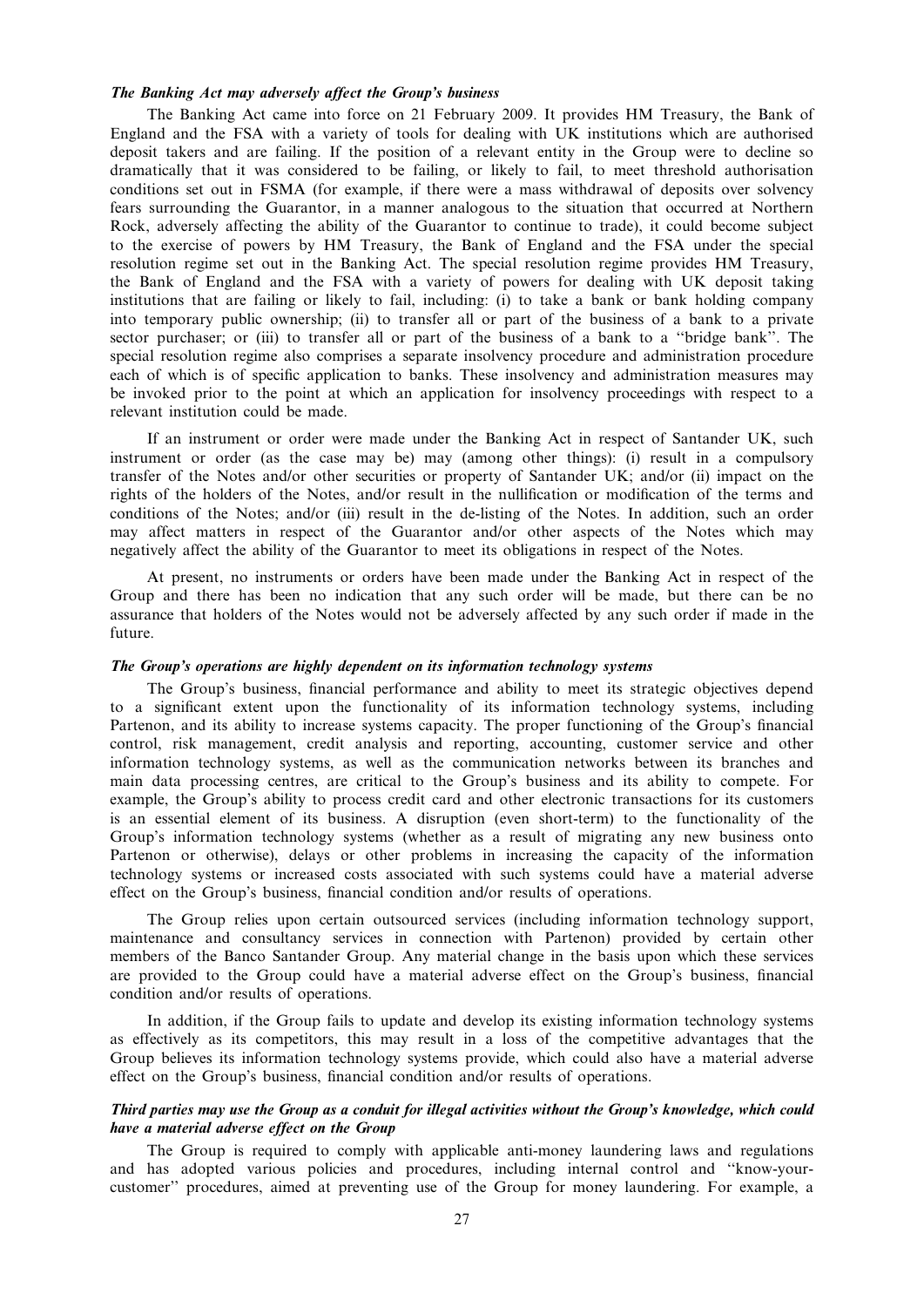major focus of US governmental policy relating to financial institutions in recent years has been combating money laundering and enforcing compliance with US economic sanctions. The outcome of any proceeding or complaint is inherently uncertain and could have a material adverse effect on the Group's operations and/or financial condition, especially to the extent that the scope of any such proceedings expands beyond its original focus.

In addition, while the Group reviews its relevant counterparties' internal policies and procedures with respect to such matters, the Group, to a large degree, relies upon its relevant counterparties to maintain and properly apply their own appropriate anti-money laundering procedures. Such measures, procedures and compliance may not be completely effective in preventing third parties from using the Group (and its relevant counterparties) as a conduit for money laundering (including illegal cash operations) without the Group's (and its relevant counterparties') knowledge. If the Group is associated with, or even accused of being associated with, or becomes a party to, money laundering, then its reputation could suffer and/or it could become subject to fines, sanctions and/or legal enforcement (including being added to any ''black lists'' that would prohibit certain parties from engaging in transactions with the Group), any one of which could have a material adverse effect on the Group's business, financial condition and/or results of operations.

# Changes in the pension liabilities and obligations of the Group could have a materially adverse effect on the **Group**

The Group provides retirement benefits for many of its former and current employees in the United Kingdom through a number of defined benefit pension schemes established under trust. The Group has only limited control over the rate at which it pays into such schemes. Under the UK statutory funding requirements, employers are usually required to contribute to the schemes at the rate they agree with the scheme trustees, although if they cannot agree, such rate can be set by the Pensions Regulator. The scheme trustees may, in the course of discussions about future valuations, seek higher employer contributions. The scheme trustees' power in relation to the payment of pension contributions depends on the terms of the trust deed and rules governing the pension schemes.

The UK Pensions Regulator has the power to issue a financial support direction to companies within a group in respect of the liability of employers participating in the UK defined benefit pension plans where that employer is a service company, or is otherwise ''insufficiently resourced'' (as defined for the purposes of the relevant legislation). As some of the employers within the Group are service companies or may become insufficiently resourced, other companies within the Group which are connected with or an associate of those employers are at risk of a financial support direction in respect of those employers' liabilities to the defined benefit pension schemes in circumstances where the Pensions Regulator properly considers it reasonable to issue one. Such a financial support direction could require the companies to guarantee to provide security for the pension liabilities of those employers, or could require additional amounts to be paid into the relevant pension schemes in respect of them.

The High Court decided in the 2010 case of Bloom and others v The Pensions Regulator (Nortel, Re) that liabilities under financial support directions issued by the Pensions Regulator against companies after they have gone into administration were payable as an expense of the administration, and did not rank as provable debts. This means that such liabilities will have to be satisfied before any distributions to unsecured creditors could be made. The matter is not yet settled as it is understood that there will be an expedited appeal to the Court of Appeal and amendment to the existing legislation may be introduced.

The Pensions Regulator can also issue contribution notices if it is of the opinion that an employer has taken actions, or failed to take actions, deliberately designed to avoid meeting its pension promises or which are materially detrimental to the scheme's ability to meet its pension promises. A contribution notice can be moved to any company which is connected with or an associate of such employer in circumstances where the Regulator considers it reasonable to issue. The risk of a contribution notice being imposed may inhibit the freedom of the Group to restructure itself or to undertake certain corporate activities.

Changes in the size of the deficit in the defined benefit schemes operated by the Group, due to reduction in the value of the pension fund assets (depending on the performance of financial markets) or an increase in the pension fund liabilities due to changes in mortality assumptions, the rate of increase of salaries, discount rate assumptions, inflation, the expected rate of return on plan assets, or other factors, could result in the Group having to make increased contributions to reduce or satisfy the deficits which would divert resources from use in other areas of the Group's business and reduce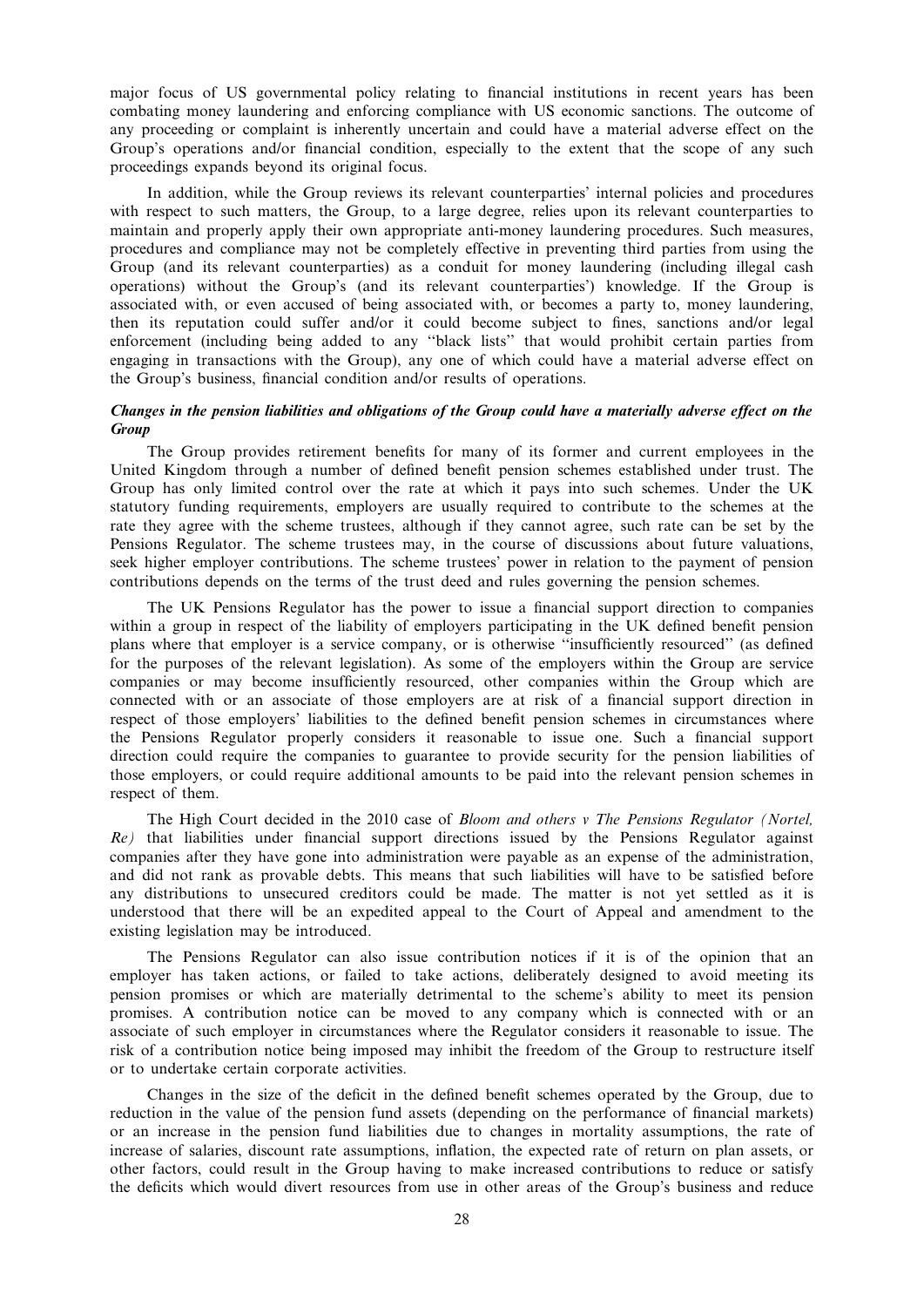the Guarantor's capital resources. While a number of the above factors can be controlled by the Group, there are some over which it has no or limited control. Although the trustees of the defined benefit pension schemes are obliged to consult the Group before changing the pension schemes' investment strategy, the trustees have the final say.

### The Group relies on recruiting, retaining and developing appropriate senior management and skilled personnel

The Group's continued success depends in part on the continued service of key members of its management team. The ability to continue to attract, train, motivate and retain highly qualified professionals is a key element of the Group's strategy. The successful implementation of the Group's growth strategy depends on the availability of skilled management, both at its head office and at each of its business units. If the Group or one of its business units or other functions fails to staff their operations appropriately or loses one or more of its key senior executives and fails to replace them in a satisfactory and timely manner, its business, financial condition and/or results of operations, including control and operational risks, may be adversely affected. Likewise, if the Group fails to attract and appropriately train, motivate and retain qualified professionals, its business may be affected.

# Risks relating to the Notes

In this context the following specific risks have been identified as areas for focus:

### The Issuers and the Guarantor cannot assure a trading market for the Notes will ever develop or be maintained

Each of the Issuers may issue Notes in different series with different terms in amounts that are to be determined. Such Notes may be unlisted or listed on a recognised stock exchange and there can be no assurance that an active trading market will develop for any series of Notes. There can also be no assurance regarding the ability of Noteholders to sell their Notes or the price at which such holders may be able to sell their Notes. If a trading market were to develop, the Notes could trade at prices that may be higher or lower than the initial offering price and this may result in a return that is greater or less than the interest rate on the Notes, depending on many factors, including:

- the Group's financial results;
- any change in the Issuers' or the Guarantor's creditworthiness;
- the market for similar securities;
- $\bullet$  the complexity and volatility of the index or formula applicable to the Notes;
- the method of calculating the principal, premium and interest in respect of the Notes;
- $\bullet$  the time remaining to the majority of the Notes;
- the outstanding amount of the Notes:
- the redemption features of the Notes;
- the amount of other debt securities linked to the index or formula applicable to the Notes; and
- $\bullet$  the level, direction and volatility of market interest rates generally.

In addition, certain Notes have a more limited trading market and experience more price volatility because they were designed for specific investment objectives or strategies. There may be a limited number of buyers when an investor decides to sell such Notes. This may affect the price an investor receives for such Notes or the ability of an investor to sell such Notes at all.

### Risks associated with redemption of the Notes

If the applicable Final Terms specify that the Notes are redeemable at the option of an Issuer, or are otherwise subject to mandatory redemption, the relevant Issuer may (in the case of optional redemption) or must (in the case of mandatory redemption) choose to redeem such Notes at times when prevailing interest rates may be relatively low. Accordingly, an investor generally will not be able to reinvest the redemption proceeds in a comparable security at an effective interest rate as high as that of the Notes.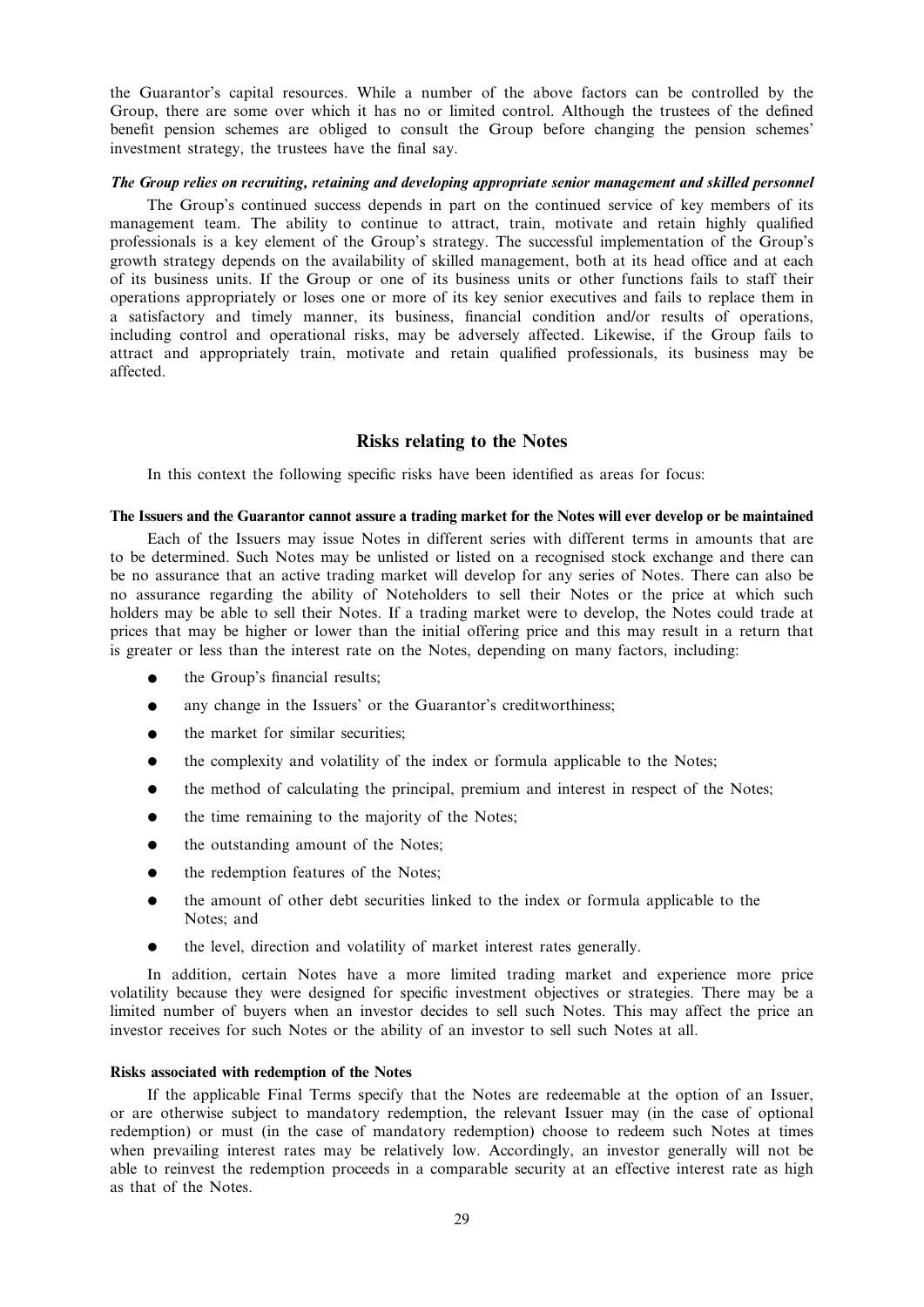## The yield to maturity of the Notes may be adversely affected by redemptions by the Issuer

The yield to maturity of each class of Notes will depend mostly on: (i) the amount and timing of the repayment of principal on the Notes and (ii) the price paid by the Noteholders of each class. The yield to maturity of the Notes may be adversely affected by a higher or lower than anticipated rate of redemptions on the Notes.

## The Notes are subject to selling and transfer restrictions that may affect the existence and liquidity of any secondary market in the Notes

The Notes have not been, and will not be, registered under the Securities Act or any other securities laws. Accordingly, the Notes are subject to certain restrictions on the resale and other transfer thereof as set forth under ''Subscription and Sale and Transfer and Selling Restrictions''. As a result of such restrictions, the Issuers and the Guarantor cannot be certain of the existence of a secondary market for the Notes or the liquidity of such market if one develops. Consequently, a Noteholder must be able to bear the economic risk of an investment in such Notes for an indefinite period of time.

# The Issuer and the Guarantor may rely on third parties and the Noteholders may be adversely affected if such third party fails to perform their obligations

The Issuers and the Guarantor may be a party to contracts with a number of other third parties that have agreed to perform services in relation to the Notes. For example, a paying agent and the agent bank have agreed to provide payment and calculation services in connection with the Notes; and Euroclear and Clearstream, Luxembourg have in respect of Bearer Global Notes in NGN form, agreed, inter alia, to accept such Bearer Global Notes as eligible for settlement and to properly service the same, and to maintain up to date records in respect of the total amount outstanding of such Bearer Global Notes in NGN form. In the event that any relevant third party was to fail to perform its obligations under the respective agreements to which it is a party, the Noteholders may be adversely affected.

## If the United Kingdom joins the European Monetary Union prior to the maturity of the Notes, the Issuers and the Guarantor cannot assure the Noteholders that this would not adversely affect payments on the Notes

It is possible that prior to the maturity of the Notes the United Kingdom may become a participating member state in the European economic and monetary union and the euro may become the lawful currency of the United Kingdom. In that event (i) all amounts payable in respect of any Notes denominated in pounds sterling may become payable in euro; (ii) applicable provisions of law may allow or require the Issuers to re-denominate such Notes into euro and take additional measures in respect of such Notes; and (iii) the introduction of the euro as the lawful currency of the United Kingdom may result in the disappearance of published or displayed rates for deposits in pounds sterling used to determine the rates of interest on such notes or changes in the way those rates are calculated, quoted and published or displayed. It cannot be said with certainty what effect, if any, adoption of the euro by the United Kingdom would have on investors in the Notes.

#### Notes where denominations involve integral multiples: definitive Notes

In relation to any issue of Notes which have denominations consisting of a minimum Specified Denomination plus one or more higher integral multiples of another smaller amount, it is possible that such Notes may be traded in amounts that are not integral multiples of such minimum Specified Denomination. In such a case a holder who, as a result of trading such amounts, holds an amount which is less than the minimum Specified Denomination in his account with the relevant clearing system at the relevant time may not receive a definitive Note in respect of such holding (should definitive Notes be printed) and would need to purchase a principal amount of Notes such that its holding amounts to a Specified Denomination.

If definitive Notes are issued, holders should be aware that definitive Notes which have a denomination that is not an integral multiple of the minimum Specified Denomination may be illiquid and difficult to trade.

### EU Savings Directive

Under EC Council Directive 2003/48/EC on the taxation of savings income (the ''Savings Directive''), Member States are required to provide to the tax authorities of another Member State details of payments of interest (or similar income) paid by a person within its jurisdiction to an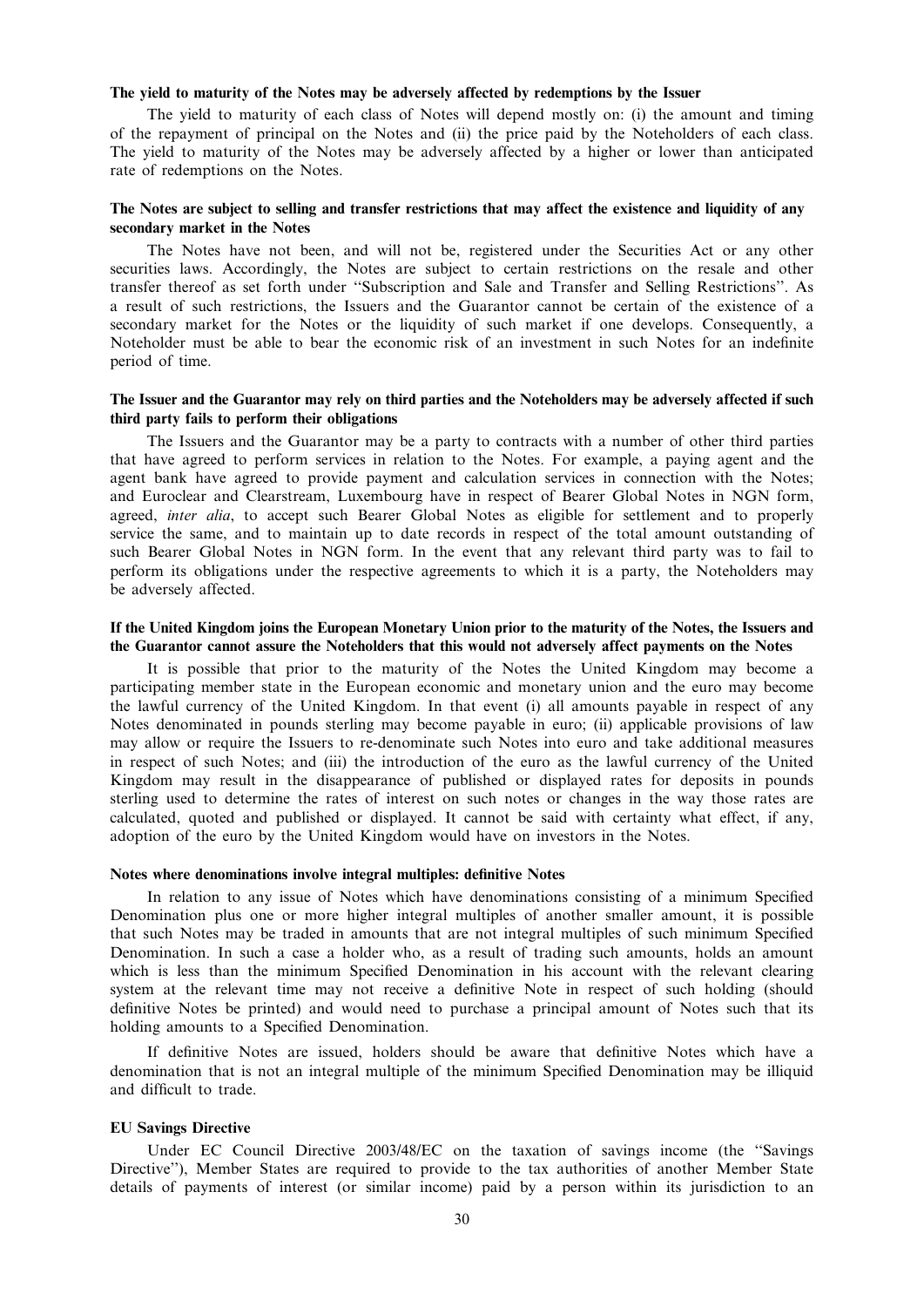individual resident in that other Member State or to certain limited types of entities established in that other Member State. However, for a transitional period, Luxembourg and Austria are instead required (unless during that period they elect otherwise) to operate a withholding system in relation to such payments (the ending of such transitional period being dependent upon the conclusion of certain other agreements relating to information exchange with certain other countries). A number of non-EU countries and territories including Switzerland have adopted similar measures (a withholding system in the case of Switzerland).

The European Commission has proposed certain amendments to the Savings Directive which may, if implemented, amend or broaden the scope of the requirements described above.

If a payment were to be made or collected through a Member State which has opted for a withholding system and an amount of, or in respect of, tax were to be withheld from that payment, neither the Issuer nor any Paying Agent nor any other person would be obliged to pay additional amounts with respect to any Note as a result of the imposition of such withholding tax. The Issuer is required to maintain a Paying Agent in a Member State that is not obliged to withhold or deduct tax pursuant to the Savings Directive.

The Savings Directive does not preclude Member States from levying other types of withholding tax.

#### Risks relating to:

### Fixed Rate Notes

Investment in Fixed Rate Notes involves the risk that subsequent changes in the market interest rates may adversely affect the value of the Fixed Rate Notes.

#### Fixed / Floating Rate Notes

Fixed/Floating Rate Notes may bear interest at a rate that converts from a fixed rate to a floating rate or vice versa. If the rate converts from a fixed rate to a floating rate, the spread on the Fixed/Floating Rate Notes may be less favourable than then prevailing spreads on comparable Floating Rate Notes relating to the same reference rate. In addition, the new floating rate at any time may be lower than the interest rates payable on other Notes. If the rate converts from a floating rate to a fixed rate, the fixed rate may be lower than the then prevailing interest rates payable on the Notes.

#### Inverse Floating Rate Notes

Inverse Floating Rate Notes have an interest rate equal to a fixed rate minus a rate based upon a reference rate such as the London Interbank Offered Rate (''LIBOR''). The market value of Inverse Floating Rate Notes typically is more volatile than the market value of other more conventional floating rate debt securities based on the same reference rate (and with otherwise comparable terms). Inverse Floating Rate Notes are more volatile because an increase in the reference rate not only decreases the interest rate payable on the Notes, but may also reflect an increase in prevailing interest rates, which may further adversely affect the market value of these Notes.

#### Capped Floating Rate Notes

Capped Floating Rate Notes usually have an interest rate equal to the sum of a reference rate such as LIBOR and the specified margin (if any) subject to a maximum specified rate. The maximum amount of interest payable in respect of these Notes will occur when the sum of the reference rate and the specified margin (if any) equals the maximum specified rate. Investors in Capped Floating Rate Notes will therefore not benefit from any increase in the relevant reference rate which, when the specified margin is added to such reference rate, would otherwise cause such interest rate to exceed the maximum specified rate. The market value of these Notes would therefore typically fall the closer the sum of the relevant reference rate and the margin is to the maximum specified rate.

#### Variable Interest Notes

Notes with variable interest rates can be volatile investments. If they are structured to include multipliers or other leverage factors, or caps or floors, or any combination of those features or other similar related features, their market value may be more volatile than those for securities that do not include these features. The investor may receive substantially less or no interest at all on such Variable Interest Notes.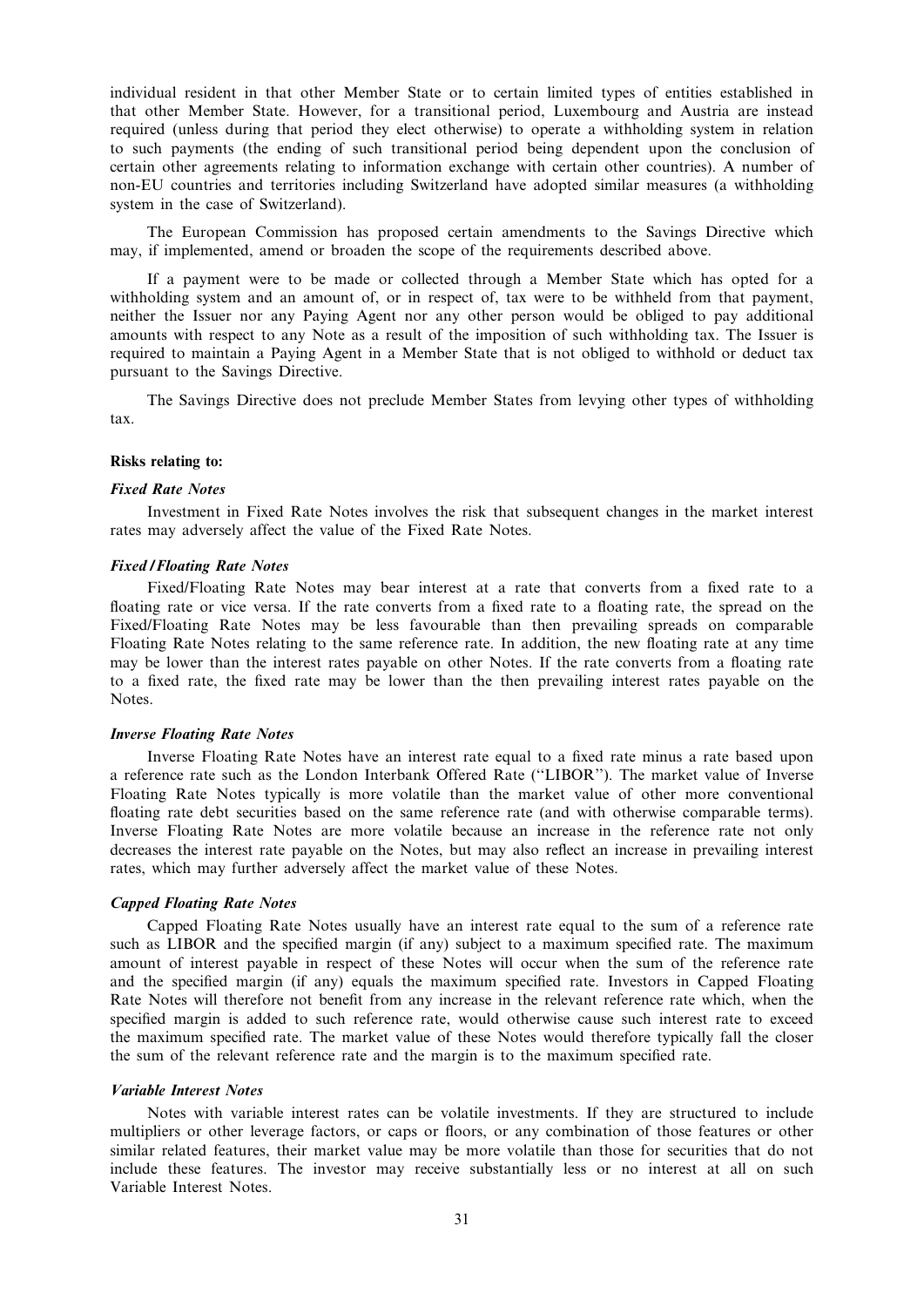## Notes issued at a substantial discount or premium

The market value of securities issued at a substantial discount or premium from their principal amount tend to fluctuate more in relation to general changes in interest rates than do prices for conventional interest-bearing securities. Generally, the longer the remaining term of the securities, the greater the price volatility as compared to conventional interest-bearing securities with comparable maturities.

### Credit Linked Notes, Equity Linked Notes, Index Linked Notes or other Variable Notes

The amount of principal and/or interest payable (if any) in respect of such Notes, and payable by the Guarantor under its guarantee thereof, is based on the price, value, performance or some other factor relating to one or more assets or other property (each a ''Reference Asset'') and/or the creditworthiness of, performance of obligations by or some other factor relating to, one or more entities (each a ''Reference Entity''), and/or the level of a particular index each as indicated in the applicable Final Terms. With respect to an investment in such Notes, significant risks exist that are not associated with a conventional fixed rate or floating rate debt security. Such risks may arise from the fluctuation in the value of the Reference Asset, the creditworthiness of the Reference Entity or the level of the relevant index.

In addition, an Issuer may (as indicated in the applicable Final Terms) be entitled to redeem such Notes either by payment of a cash amount ("Cash-Settled Notes") and/or by physical delivery of all or part of a Reference Asset or of some other asset or property (''Physically-Settled Notes''). In certain circumstances (as indicated in the applicable Final Terms), the cash amount payable on Cash-Settled Notes, or the value of assets or property deliverable on Physically-Settled Notes, on redemption of such Notes (whether at maturity or otherwise) may be less than the principal amount of the Notes together with any accrued interest and may in certain circumstances be zero. Moreover, each interest-bearing Note may cease to bear interest from the interest payment date immediately preceding the date of occurrence of the event giving rise to early redemption of the Notes.

In addition, if the formula used to determine any amounts payable in respect of the Notes contains a multiplier or leverage factor, the effect of any fluctuation in the value of the Reference Assets, the adjustments of the Reference Entity or level of the indices to which the Notes are linked or indexed will be magnified. In recent years, values of certain equities, bonds, notes or other financial instruments, indices and formulae have been volatile and such volatility may be expected in the future. However, past experience is not necessarily indicative of what may occur in the future.

The obligations of ANTS are fully and unconditionally guaranteed by the Guarantor. It should however be noted that this guarantee extends only to amounts which have become due and payable in accordance with the terms of the relevant Credit Linked Notes, Equity Linked Notes or other structured Notes. It is not an assurance that any amount will become due and payable under the terms of the relevant Note (for example, in certain circumstances, interest and/or principal will cease to be payable, or the amount payable will be reduced, under the terms of the relevant Note).

Purchasers of such Notes are deemed to have sufficient knowledge, experience and professional advice to make their own investment decisions and to have undertaken their own legal, financial, tax, accounting and other business evaluation of the risks and merits of investments in such Notes and should ensure that they fully understand the risks associated with investments of this nature which are intended to be sold only to sophisticated investors. Purchasers of Notes are solely responsible for making their own independent appraisal of and investigation into the business, financial condition, prospects, creditworthiness, status and affairs of any Reference Entity or Reference Asset and the level or fluctuation of any indices or formulae.

# Investment in Dual Currency Notes may be negatively affected by changes in exchange rates and exchange controls

With respect to an investment in Dual Currency Notes that are denominated and/or payable in a Specified Currency, there will be significant risks associated with such an investment, including the possibility of material changes in the exchange controls by the applicable governments. The Issuers and the Guarantor have no control over the factors that generally affect these risks, such as economic, financial and political events and the supply and demand for the applicable currencies. Moreover, if payments on Dual Currency Notes are determined by reference to a formula containing a multiplier or leverage factor, the effect of any change in the exchange rates between the applicable currencies will be magnified. In recent years, exchange rates between certain currencies have been highly volatile and volatility between such currencies or with other currencies may be expected in the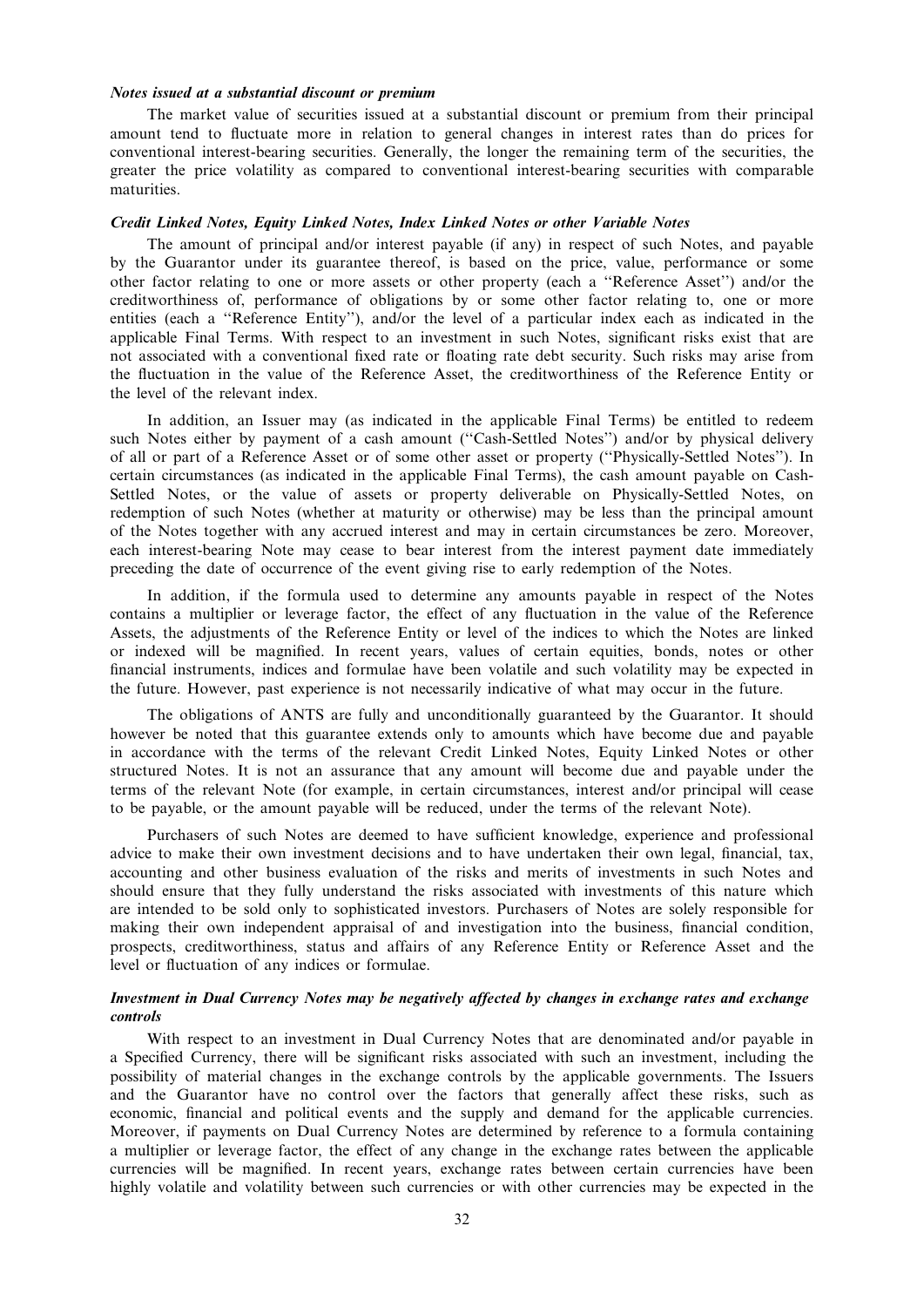future. Fluctuations between currencies in the past are not necessarily indicative, however, of fluctuations that may occur in the future. Depreciation of the payment currency would result in a decrease in the equivalent yield of the Dual Currency Notes, in the equivalent value of the principal and any premium payable at maturity or earlier redemption of the Dual Currency Notes and generally, in the equivalent market value of the Dual Currency Notes. Governmental exchange controls could affect exchange rates and the availability of the payment currency on a required payment date. Even if there are no exchange controls, it is possible that the payment currency will not be available on a required payment date due to circumstances beyond an Issuer's or the Guarantor's control.

#### Subordinated Notes

The Subordinated Issuer may issue Subordinated Notes. The obligations of the Subordinated Issuer in case of the Subordinated Notes constitute unsecured and subordinated obligations. In the event of the dissolution, liquidation, insolvency, composition or other proceedings for the avoidance of insolvency of, or against, the Subordinated Issuer, such obligations will be subordinated to the claims of all unsubordinated creditors of the Issuers so that in any event no amounts will be payable under such obligations until the claims of all unsubordinated creditors of the Issuers will have been satisfied in full. No holder may set off his claims arising under the Subordinated Notes against any claims of the Issuers. No security of whatever kind is, or will at any time be, provided by the Issuers or any other person securing rights of the holders of such Subordinated Notes. No subsequent agreement may limit the subordination or amend the maturity date in respect of the Subordinated Notes to any earlier date or shorten any applicable notice period. Although Subordinated Notes may pay a higher rate of interest than comparable Notes which are not subordinated, there is a real risk that an investor in Subordinated Notes will lose all or some of his investment should the Subordinated Issuer become insolvent.

#### Basel Committee

On 17 December 2009, the Basel Committee proposed a number of fundamental reforms to the regulatory capital framework in its consultative document entitled 'Strengthening the resilience of the banking sector'. On 16 December 2010 and on 13 January 2011, the Basel Committee issued its final guidance on Basel III. The Basel III reforms require tier 1 and tier 2 capital instruments to be more loss-absorbing. The implementation of the Basel III reforms will begin on 1 January 2013, however the requirements are subject to a series of transitional arrangements and will be phased in over a period of time.

The press release dated 13 January 2011 included the following statements:

The terms and conditions of all non-common tier 1 and tier 2 instruments issued by an internationally active bank must have a provision that requires such instruments, at the option of the relevant authority, to either be written off or converted into common equity upon the occurrence of the trigger event unless:

- (a) the governing jurisdiction of the bank has in place laws that (i) require such tier 1 and tier 2 instruments to be written off upon such event, or (ii) otherwise require such instruments to fully absorb losses before tax payers are exposed to loss;
- (b) a peer group review confirms that the jurisdiction conforms with clause (a); and
- (c) it is disclosed by the relevant regulator and by the issuing bank, in issuance documents going forward, that such instruments are subject to loss under clause (a) in this paragraph.

The trigger event is the earlier of: (1) a decision that a write-off, without which the firm would become non-viable, is necessary, as determined by the relevant authority; and (2) the decision to make a public sector injection of capital, or equivalent support, without which the firm would have become non-viable, as determined by the relevant authority.

The terms of the Subordinated Notes do not contain any such provision. There can be no assurance that the Banking Act 2009 or any amendment or supplementary legislation will be confirmed in due course by a peer group review (as referred to in clause (b) above) to conform with clause (a) above so that such Subordinated Notes would be subject to being written down or fully loss absorbing as set out in clause (a) in the above paragraph. If the authorities having regulatory oversight of the Group at the relevant time (i) disclose that a peer group review has confirmed that the UK legislation conforms with clause (a) above and (ii) disclose that they do not require a change to the terms and conditions of any non-common tier 1 and tier 2 instruments to include a provision that requires either that they be written off or converted into equity upon the occurrence of a trigger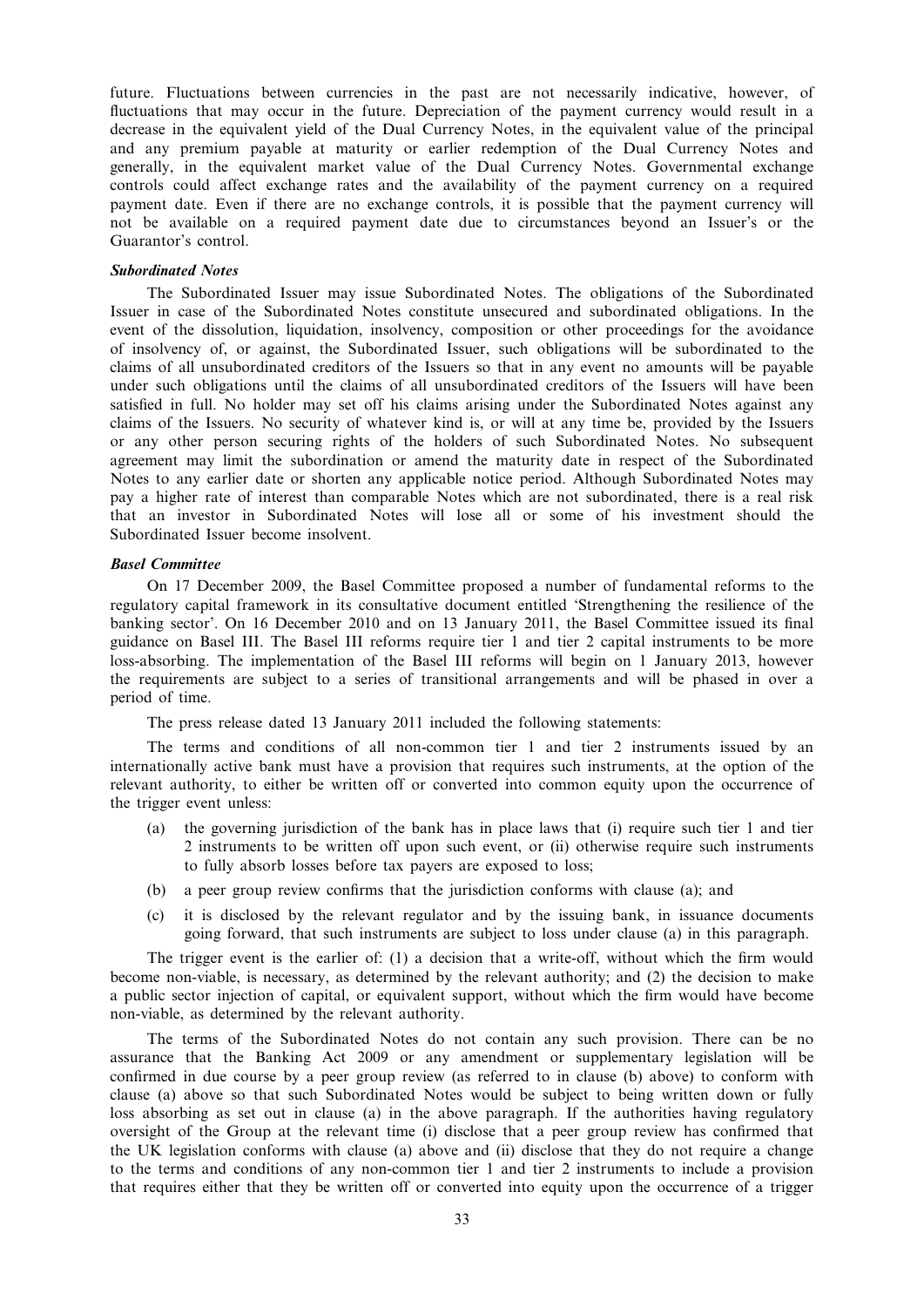event (which they may require even if UK legislation is deemed by a peer group review to conform to clause (a) in the above paragraph), then the Subordinated Issuer will notify holders of any affected Subordinated Notes that, going forward, such instruments are confirmed as subject to loss as set out in clause (a) in the above paragraph.

Furthermore there can be no assurance that, prior to its implementation in 2013, the Basel Committee will not amend the package of reforms described above. Further, the European Commission and/or the FSA may implement the package of reforms, including the terms which capital securities are required to have, in a manner that is different from that which is currently envisaged, or may impose more onerous requirements on UK banks.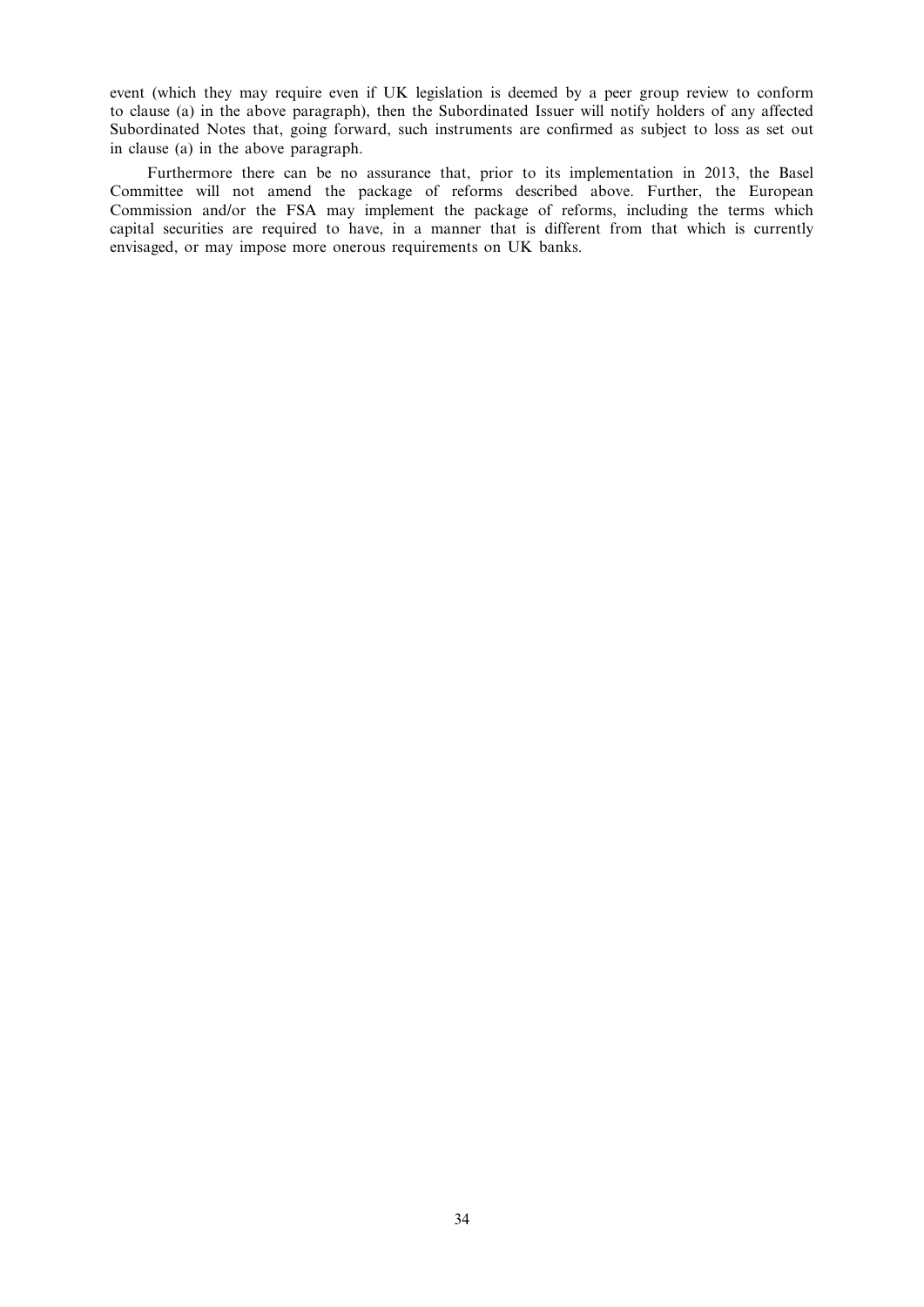# FORM OF THE NOTES

The Notes of each Series will be in either bearer form or registered (or inscribed) form. Bearer Notes will be issued outside the United States in reliance on Regulation S under the Securities Act (''Regulation S'') and Registered Notes will be issued both outside the United States in reliance on the exemption from registration provided by Regulation S and within the United States in reliance on Rule 144A.

#### Bearer Notes

Each Tranche of Bearer Notes will be initially represented by either a temporary bearer global note (a ''Temporary Bearer Global Note'') or a permanent bearer global note (a ''Permanent Bearer Global Note'' and, together with the Temporary Bearer Global Note, the ''Bearer Global Notes'') as indicated in the applicable Final Terms, which, in either case, will:

- (i) if the Global Notes are intended to be issued in new global note (NGN) form, as stated in the applicable Final Terms, be delivered on or prior to the original issue date of the Tranche to a common safekeeper for Euroclear Bank S.A./N.V. (Euroclear) and Clearstream Banking, société anonyme (Clearstream, Luxembourg); and
- (ii) if the Global Notes are not intended to be issued in NGN form, be delivered on or prior to the original issue date of the Tranche to a common depositary for Euroclear and Clearstream, Luxembourg.

Whilst any Bearer Note is represented by a Temporary Bearer Global Note, payments of principal, interest (if any) and any other amount payable in respect of the Notes due prior to the Exchange Date (as defined below) will be made against presentation of the Temporary Bearer Global Note (if the Temporary Global Note is not intended to be issued in NGN form) only to the extent that certification (in a form to be provided) to the effect that the beneficial owners of interests in such Bearer Note are not U.S. persons or persons who have purchased for resale to any U.S. person, as required by U.S. Treasury regulations, has been received by Euroclear and/or Clearstream, Luxembourg and Euroclear and/or Clearstream, Luxembourg, as applicable, has given a like certification (based on the certifications it has received) to the Principal Paying Agent.

In respect of each Tranche of Notes in respect of which a Temporary Bearer Global Note is issued, on and after the date (the ''Exchange Date'') which is 40 days after the Temporary Bearer Global Note is issued, interests in such Temporary Bearer Global Note will be exchangeable (free of charge) upon a request as described therein for either:

- interests in a Permanent Bearer Global Note of the same Series, or
- (ii) definitive Bearer Notes of the same Series with, where applicable, receipts, interest coupons and talons attached (as indicated in the applicable Final Terms and subject, in the case of definitive Bearer Notes, to such notice period as is specified in the applicable Final Terms).

In each case such exchange shall be made against certification of beneficial ownership as described above, unless such certification has already been given. Purchasers in the United States and certain U.S. persons will not be able to receive definitive Bearer Notes. The holder of a Temporary Bearer Global Note will not be entitled to collect any payment of interest, principal or other amount due on or after the Exchange Date unless, upon due presentation and certification, exchange of the Temporary Bearer Global Note for an interest in a Permanent Bearer Global Note or for definitive Bearer Notes is improperly withheld or refused.

Payments of principal, interest (if any) or any other amounts on a Permanent Bearer Global Note will be made through Euroclear and/or Clearstream, Luxembourg against presentation or surrender (as the case may be) of the Permanent Bearer Global Note (if the Permanent Global Note is not intended to be issued in NGN form) without any requirement for certification.

The applicable Final Terms will specify that a Permanent Bearer Global Note will be exchangeable (free of charge), in whole but not in part, for definitive Bearer Notes with, where applicable, receipts, interest coupons and talons attached upon either:

- (1) not less than 60 days' written notice from Euroclear and/or Clearstream, Luxembourg (acting on the instructions of any holder of an interest in such Permanent Bearer Global Note) to the Principal Paying Agent, or
- (2) only upon the occurrence of an Exchange Event (as defined below).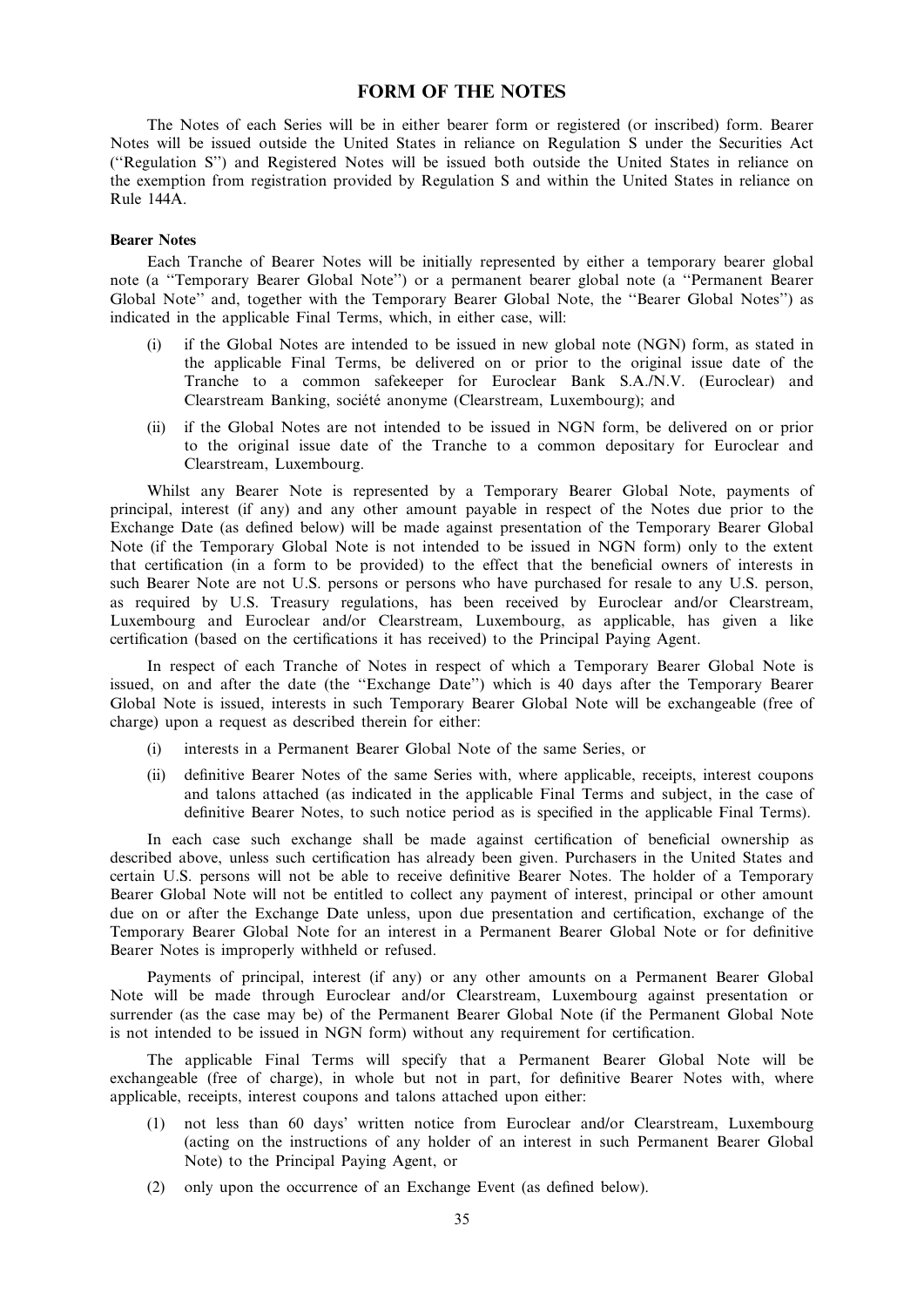No definitive Bearer Notes will be sent by post or otherwise delivered to any location in the United States or its possessions in connection with such exchange.

For these purposes, ''Exchange Event'' means that:

- (1) an Event of Default (as defined in Condition 10a and 10b) has occurred and is continuing,
- (2) the relevant Issuer has been notified that both Euroclear and Clearstream, Luxembourg have been closed for business for a continuous period of 14 days (other than by reason of holiday, statutory or otherwise) or have announced an intention permanently to cease business or have in fact done so and, in any such case, no alternative clearing system satisfactory to the relevant Issuer, the Principal Paying Agent and the Trustee is available, or
- (3) the relevant Issuer or the Guarantor has or will become subject to adverse tax consequences which would not be suffered were the Notes represented by the Permanent Bearer Global Note in definitive form.

The relevant Issuer will promptly give notice to the Noteholders in accordance with Condition 14 if an Exchange Event occurs. In the event of the occurrence of an Exchange Event, Euroclear and/ or Clearstream, Luxembourg (acting on the instructions of any holder of an interest in such Permanent Bearer Global Note) or the Trustee may give notice to the Principal Paying Agent requesting exchange and, in the event of the occurrence of an Exchange Event as described in (3) above, the relevant Issuer or the Guarantor may also give notice to the Principal Paying Agent requesting exchange. Any such exchange shall occur not later than 45 days after the date of receipt of the first relevant notice by the Principal Paying Agent.

The following legend will appear on all Bearer Notes which have an original maturity of more than 365 days and on all Receipts, Talons and Coupons relating to such Notes:

''ANY UNITED STATES PERSON WHO HOLDS THIS OBLIGATION WILL BE SUBJECT TO LIMITATIONS UNDER THE UNITED STATES INCOME TAX LAWS, INCLUDING THE LIMITATIONS PROVIDED IN SECTIONS 165(j) AND 1287(a) OF THE INTERNAL REVENUE CODE.''

The sections referred to provide that United States persons, with certain exceptions, will not be entitled to deduct any loss on Bearer Notes, Receipts, Talons and Coupons and will not be entitled to capital gains treatment of any gain on any sale, disposition, redemption or payment of principal in respect of such Notes, Receipts, Talons and Coupons.

The term ''United States person'', as used in this paragraph and in the preceding paragraph, has the meaning set forth in the Internal Revenue Code and the U.S. Treasury regulations thereunder.

Notes which are represented by a Bearer Global Note will only be transferable in accordance with the rules and procedures for the time being of Euroclear or Clearstream, Luxembourg, as the case may be.

Bearer Notes will not be issued in the Australian domestic capital markets.

### Registered Notes

The following section does not apply to Australian Domestic Notes.

Registered Notes may be offered and sold in reliance on Regulation S or in reliance on Rule 144A.

Registered Notes offered and sold in reliance on Regulation S may only be offered and sold to non-U.S. persons outside the United States and will initially be represented by a global note in registered form, without receipts, interest coupons or talons (a ''Regulation S Global Note'') which will be deposited with a common depositary, common safekeeper or depositary, as the case may be, for, and registered in the name of a common nominee or nominee of, Euroclear and Clearstream, Luxembourg or such other clearing system as may be agreed between the relevant Issuer and the relevant Dealer and specified in the Final Terms, or in the name of a nominee of the common safekeeper. Prior to expiry of the Distribution Compliance Period (as defined in ''Terms and Conditions of the Notes'') applicable to each Tranche of Notes, beneficial interests in a Regulation S Global Note may not be offered or sold to, or for the account or benefit of, a U.S. person save as otherwise provided in Condition 2 and may not be held otherwise than through Euroclear or Clearstream, Luxembourg (or such other clearing system as may be agreed between the relevant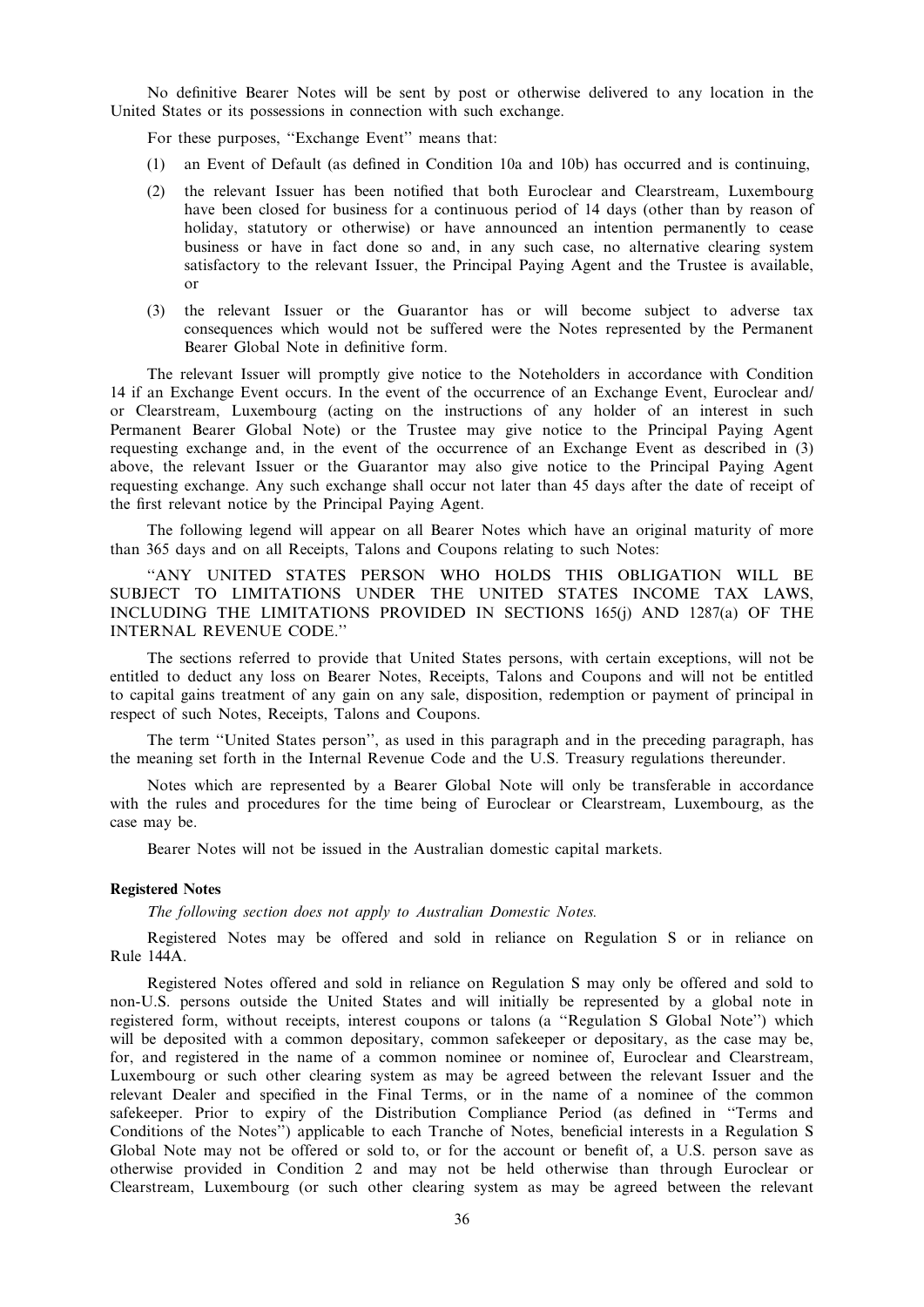Issuer and the relvant Dealer and specified in the Final Terms) and such Regulation S Global Note will bear a legend regarding such restrictions on transfer.

Registered Notes offered and sold in reliance on Rule 144A may only be offered and sold in the United States or to U.S. persons in private transactions to ''qualified institutional buyers'' within the meaning of Rule 144A under the Securities Act (''QIBs'') and will be represented by a global note in registered form, without receipts, interest coupons or talons (a ''Rule 144A Global Note'' and, together with a Regulation S Global Note, the ''Registered Global Notes'') which will be deposited with a custodian for, and registered in the name of a nominee of, The Depository Trust Company (''DTC'').

Canadian Notes will be represented by a global note in registered form, without receipts, interest coupons or talons, which will be deposited with, and registered in the name of a nominee of, CDS.

Persons holding beneficial interests in Registered Global Notes will be entitled or required, as the case may be, under the circumstances described below, to receive physical delivery of definitive Notes in registered form.

The Rule 144A Global Note will be subject to certain restrictions on transfer set forth therein and will bear a legend regarding such restrictions.

Payments of principal, interest and any other amount in respect of the Registered Global Notes will, in the absence of provision to the contrary, be made to the person(s) shown on the Register on the relevant Record Date (each as defined in Condition  $6(d)$ ) as the registered holder(s) of the Registered Global Notes. None of the relevant Issuer, the Guarantor, the Trustee, any Paying Agent, the Canadian Agent and the Registrar will have any responsibility or liability for any aspect of the records relating to or payments or deliveries made on account of beneficial ownership interests in the Registered Global Notes or for maintaining, supervising or reviewing any records relating to such beneficial ownership interests.

Payments of principal, interest or any other amount in respect of the Registered Notes in definitive form will, in the absence of provision to the contrary, be made to the persons shown on the Register on the relevant Record Date (as defined in Condition  $6(d)$ ) immediately preceding the due date for payment in the manner provided in that Condition.

Interests in a Registered Global Note will be exchangeable (free of charge), in whole but not in part, for definitive Registered Notes without receipts, interest coupons or talons attached only upon the occurrence of an Exchange Event. For these purposes, ''Exchange Event'' means that:

- (1) an Event of Default (as defined in Condition 10(a) and 10(b)) has occurred and is continuing;
- (2) in the case of Notes represented by a Rule 144A Global Note only, DTC has notified the relevant Issuer that it is unwilling or unable to continue to act as depository for the Notes and no alternative clearing system satisfactory to the relevant Issuer, the Principal Paying Agent, the Registrar and the Trustee is available;
- (3) in the case of Notes represented by a Rule 144A Global Note only, DTC has ceased to constitute a clearing agency registered under the Exchange Act or in the case of Notes represented by a Regulation S Global Note only, the relevant Issuer has been notified that both Euroclear and Clearstream, Luxembourg have been closed for business for a continuous period of 14 days (other than by reason of holiday, statutory or otherwise) or have announced an intention permanently to cease business or have in fact done so and, in any such case, no alternative clearing system satisfactory to the relevant Issuer, the Principal Paying Agent, the Registrar and the Trustee is available;
- (4) in the case of Canadian Notes, (A) CDS has notified the relevant Issuer that it is unwilling or unable to continue to act as depository for the Canadian Notes; or (B) CDS ceases to be a recognised clearing agency under the Securities Act (Ontario) or a self-regulatory organisation under the Securities Act (Que´bec) or other applicable Canadian securities legislation and a successor clearing system or depository for the Canadian Notes, as the case may be, satisfactory to the relevant Issuer, the Registrar, the Canadian Agent and the Trustee is not appointed by the relevant Issuer within 90 days after the relevant Issuer receives such notice or becomes aware of such unwillingness, inability or cessation; or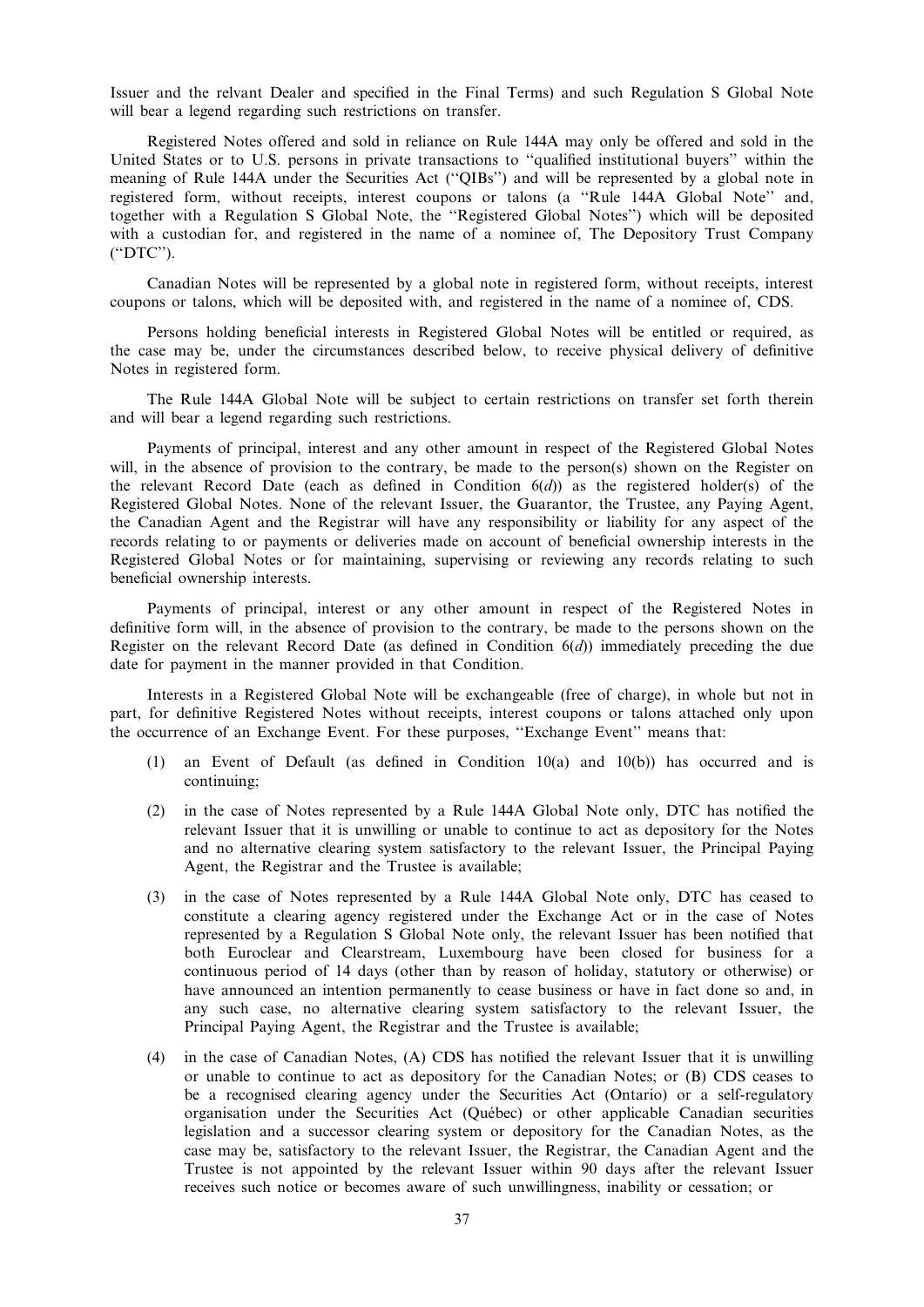(5) the relevant Issuer or the Guarantor has or will become subject to adverse tax consequences which would not be suffered were the Notes represented by the Registered Global Note in definitive form.

The relevant Issuer will promptly give notice to the Noteholders in accordance with Condition 14 if an Exchange Event occurs. In the event of the occurrence of an Exchange Event, DTC, Euroclear and/or Clearstream, Luxembourg, CDS (each acting on the instructions of any holder of an interest in such Registered Global Note) or the Trustee may give notice to the Registrar requesting exchange and, in the event of the occurrence of an Exchange Event as described in (4) above, the relevant Issuer or the Guarantor may also give notice to the Registrar requesting exchange. Any such exchange shall occur not later than 10 days after the date of receipt of the first relevant notice by the Registrar.

### Australian Domestic Notes

Australian Domestic Notes will be issued in registered, uncertificated (or inscribed) form. Such Notes will be constituted by the Deed Poll and will take the form of entries on a register to be maintained by the Australian Registrar, all as more fully described in the applicable Final Terms.

#### Transfer of Interests

Interests in a Registered Global Note may, subject to compliance with all applicable restrictions, be transferred to a person who wishes to hold such interest in another Registered Global Note. No beneficial owner of an interest in a Registered Global Note will be able to transfer such interest, except in accordance with the applicable procedures of DTC, Euroclear, Clearstream, Luxembourg and CDS, in each case to the extent applicable. Registered Notes are also subject to the restrictions on transfer set forth therein and will bear a legend regarding such restrictions, see ''Subscription and Sale and Transfer and Selling Restrictions''.

#### General

Pursuant to the Agency Agreement (as defined under ''Terms and Conditions of the Notes''), the Principal Paying Agent shall arrange that, where a further Tranche of Notes is issued which is intended to form a single Series with an existing Tranche of Notes, the Notes of such further Tranche shall be assigned a common code and ISIN and, where applicable, a CUSIP and CINS number which are different from the common code, ISIN, CUSIP and CINS assigned to Notes of any other Tranche of the same Series until at least the expiry of the Distribution Compliance Period (as defined in ''Terms and Conditions of the Notes'') applicable to the Notes of such Tranche.

For so long as any of the Notes is represented by a Bearer Global Note or a Regulation S Global Note held on behalf of or, as the case may be, registered in the name of a common nominee for, Euroclear, and/or Clearstream, Luxembourg (or, as the case may be, a nominee for the common safekeeper), each person (other than Euroclear or Clearstream, Luxembourg) who is for the time being shown in the records of Euroclear or of Clearstream, Luxembourg as the holder of a particular nominal amount of such Notes (in which regard any certificate or other document issued by Euroclear or Clearstream, Luxembourg as to the nominal amount of such Notes standing to the account of any person shall be conclusive and binding for all purposes save in the case of manifest error) shall be treated by the relevant Issuer, the Guarantor, the Trustee, the Paying Agents, the Transfer Agents and the Registrar as the holder of such nominal amount of such Notes for all purposes other than with respect to the payment of principal or interest on such nominal amount of such Notes, for which purpose the bearer of the relevant Bearer Global Note or the registered holder of the relevant Regulation S Global Note shall be treated by the relevant Issuer, the Guarantor, the Trustee, the Paying Agents, the Transfer Agents and the Registrar as the holder of such nominal amount of such Notes in accordance with and subject to the terms of the relevant Global Note and the expressions ''Noteholder'' and ''holder of Notes'' and related expressions shall be construed accordingly.

For so long as any of the Notes is represented by a Regulation S Global Note registered in the name of CDS or its nominee, each person who is for the time being shown in the records of CDS as the holder of a particular nominal amount of such Notes shall be treated by the relevant Issuer, the Guarantor, the Trustee and the Agents as the holder of such nominal amount of such Notes for all purposes other than with respect to the payment of principal or interest on, or voting, giving consents or making requests in respect of, such nominal amount of such Notes, for which purpose the registered holder of the relevant Regulation S Global Note shall be treated by the relevant Issuer, the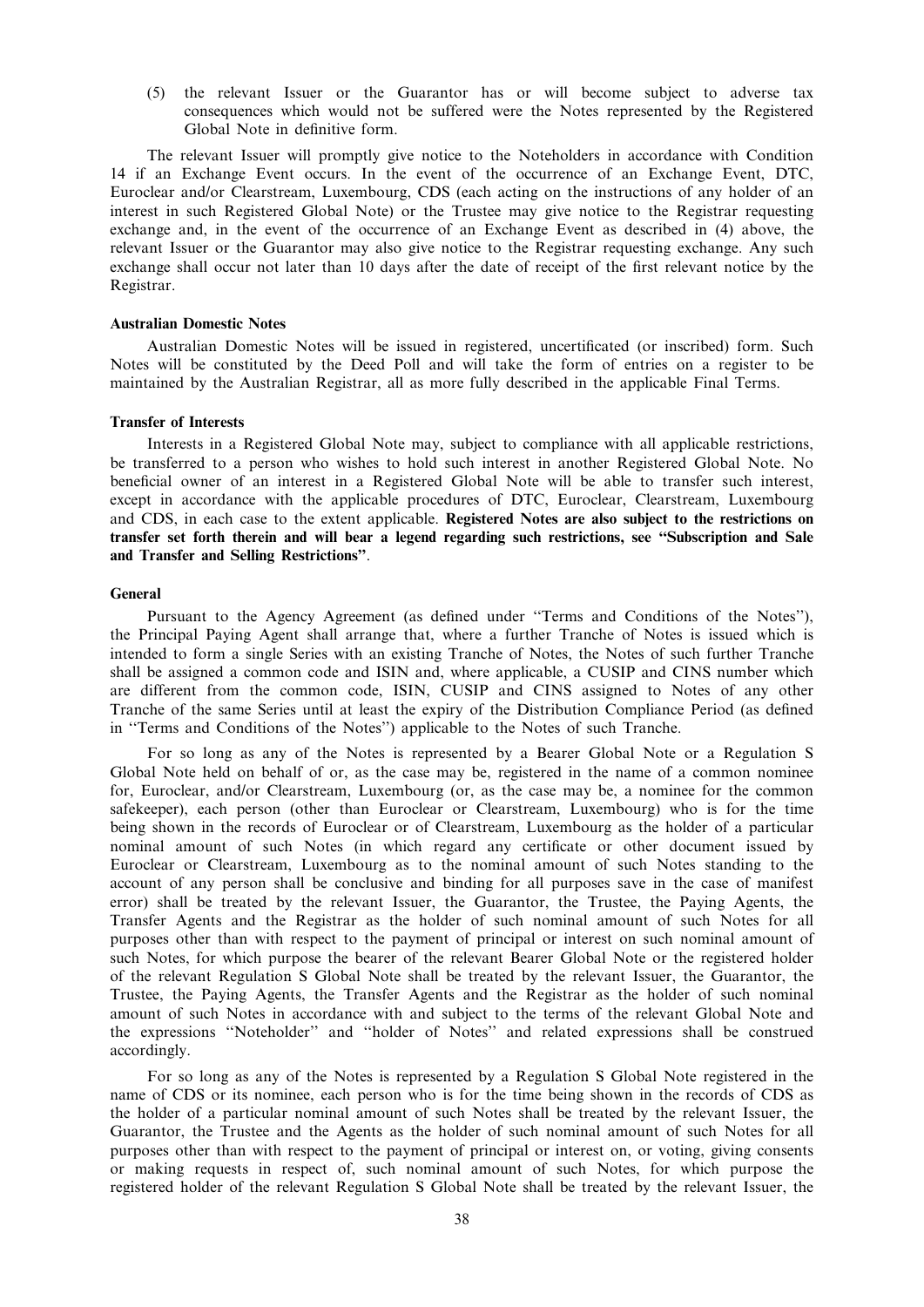Guarantor, the Trustee and the Agents as the holder of such nominal amount of such Notes in accordance with and subject to the terms of such Regulation S Global Note; and the expressions ''Noteholder'' and ''holder of Notes'' and related expressions shall be construed accordingly.

For so long as any of the Notes is represented by a Rule 144A Global Note registered in the name of DTC or its nominee, each person who is for the time being shown in the records of DTC or such nominee as the holder of a particular nominal amount of such Notes shall be treated by the relevant Issuer, the Guarantor, the Trustee, the Paying Agents, the Registrar and the Transfer Agents as the holder of such nominal amount of such Notes for all purposes other than with respect to the payment of principal or interest on, or voting, giving consents or making requests in respect of, such nominal amount of such Notes, for which purpose DTC or, in the case of payments only, its nominee shall be treated by the relevant Issuer, the Guarantor, the Trustee, the Principal Paying Agent, the Paying Agents, the Registrar and the Transfer Agents as the holder of such nominal amount of such Notes in accordance with and subject to the terms of such Rule 144A Global Note; and the expressions ''Noteholder'' and ''holder of Notes'' and related expressions shall be construed accordingly.

Any reference herein to DTC, Euroclear, Clearstream, Luxembourg and/or CDS shall, whenever the context so permits, except in relation to Notes issued in NGN form or held under the New Safekeeping Structure for registered global securities, be deemed to include a reference to any successor operator and/or successor clearing system and/or any additional or alternative clearing system specified in the applicable Final Terms.

Any reference herein to the common depositary, depositary or, as applicable, common safekeeper shall, whenever the context so permits, be deemed to include references to any successor common depositary, depositary or, as applicable, common safekeeper or any additional or alternative common depositary, depositary or, as applicable, common safekeeper as is approved by the relevant Issuer, the Guarantor, the Principal Paying Agent (and, in the case of Canadian Notes, the Canadian Agent), the Registrar and the Trustee.

Any reference herein to the nominee or, as applicable, common nominee shall, whenever the context so permits, be deemed to include references to any successor nominee or, as applicable, common nominee or any additional or alternative nominee or, as applicable, common nominee as is approved by the relevant Issuer, the Guarantor, the Principal Paying Agent (and, in the case of Canadian Notes, the Canadian Agent), the Registrar and the Trustee.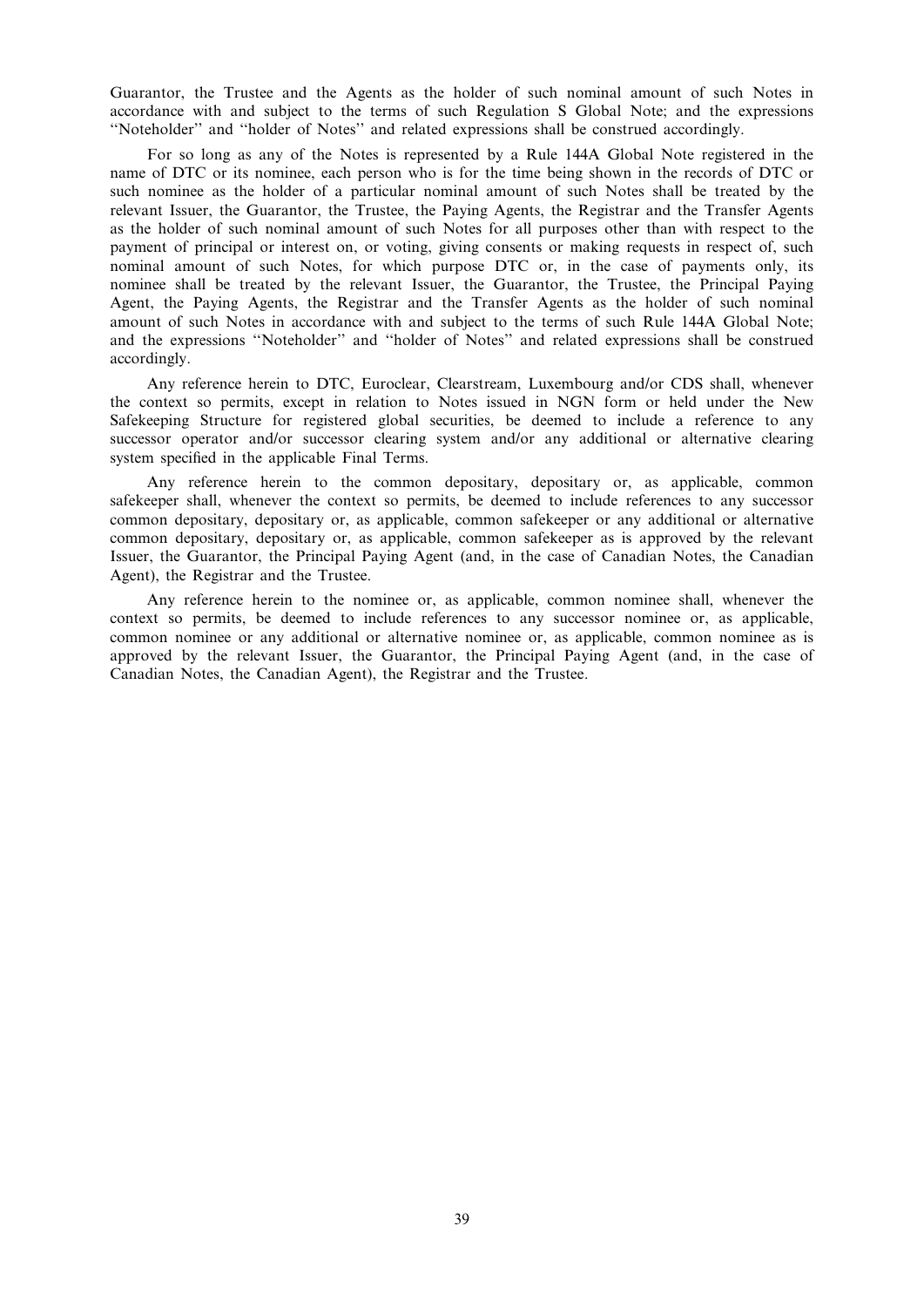Set out below is the form of Final Terms which will be completed for each Tranche of Notes issued under the Programme with a denomination of at least EUR 50,000 (or its equivalent in another currency) pursuant to this Prospectus.

### [Date]

PLEASE CAREFULLY READ THE PROSPECTUS AND THE RISK FACTORS IN THE PROSPECTUS. EACH INVESTOR SHOULD CONSULT ITS OWN FINANCIAL AND LEGAL ADVISORS ABOUT THE RISKS ASSOCIATED WITH AN INVESTMENT IN THE NOTES AND THE SUITABILITY OF AN INVESTMENT IN THE NOTES IN LIGHT OF THEIR PARTICULAR CIRCUMSTANCES.

## [ABBEY NATIONAL TREASURY SERVICES plc /SANTANDER UK plc]

# Issue of [Nominal Amount of Tranche] [Title of Notes] [Guaranteed by Santander UK plc] under the U.S.\$20,000,000,000 Euro Medium Term Note Programme

# PART A – CONTRACTUAL TERMS

Terms used herein shall be deemed to be defined as such for the purposes of the Terms and Conditions (the "Conditions") set forth in the Prospectus dated [date] [and the supplement[s] to it dated  $[date(s)]$ ] which [together] constitute[s] a base prospectus for the purposes of the Prospectus Directive (Directive 2003/71/EC) (the ''Prospectus Directive''). This document constitutes the Final Terms of the Notes described herein for the purposes of Article 5.4 of the Prospectus Directive and must be read in conjunction with the Prospectus[, as supplemented]. Full information on the Issuer[, the Guarantor] and the offer of the Notes is only available on the basis of the combination of these Final Terms and the Prospectus<sup>[</sup>, as supplemented]. The Prospectus [and the supplement<sup>[s]</sup> to it] is [are] available for viewing at, and copies may be obtained from, the registered office of the Issuer [and the Guarantor].

The following alternative language applies if the first tranche of an issue which is being increased was issued under a Prospectus (or, if relevant, an Information Memorandum) with an earlier date.

Terms used herein shall be deemed to be defined as such for the purposes of the Terms and Conditions (the ''Conditions'') set forth in the Prospectus/[Information Memorandum] dated [original date] [and the supplement[s] to it dated  $\left[ \frac{date(s)}{s} \right]$ ] which are incorporated by reference in the Prospectus dated 20 April, 2011 and are attached hereto. This document constitutes the Final Terms of the Notes described herein for the purposes of Article 5.4 of the Prospectus Directive (Directive 2003/71/EC) (the ''Prospectus Directive'') and must be read in conjunction with the Prospectus dated [current date] [and the supplement[s] to it dated  $[date(s)]$ ] which [together] constitute[s] a base prospectus for the purposes of the Prospectus Directive. Full information on the Issuer[, the Guarantor] and the offer of the Notes is only available on the basis of the combination of these Final Terms and the Prospectus dated [*current date*] [and the supplement[s] to it dated  $\left[ \frac{date(s)}{]} \right]$ . Copies of such Information Memoranda and Prospectus [and the supplement[s] to [it] [them] are available for viewing, and copies may be obtained from, the registered office of the Issuer [and the Guarantor].

### [Include the following where the issue is Australian Domestic Notes:

The Issuer is not a bank which is authorised under the Banking Act 1959 of the Commonwealth of Australia. The Notes are not the obligations of any government and in particular, are not guaranteed by the Commonwealth of Australia.]

[Include whichever of the following apply or specify as ''Not Applicable'' (N/A). Note that the numbering should remain as set out below, even if ''Not Applicable'' is indicated for individual paragraphs or sub-paragraphs. Italics denote guidance for completing the Final Terms.]

[When completing any Final Terms or adding any other final terms or information consideration should be given as to whether such terms or information constitute ''significant new factors'' and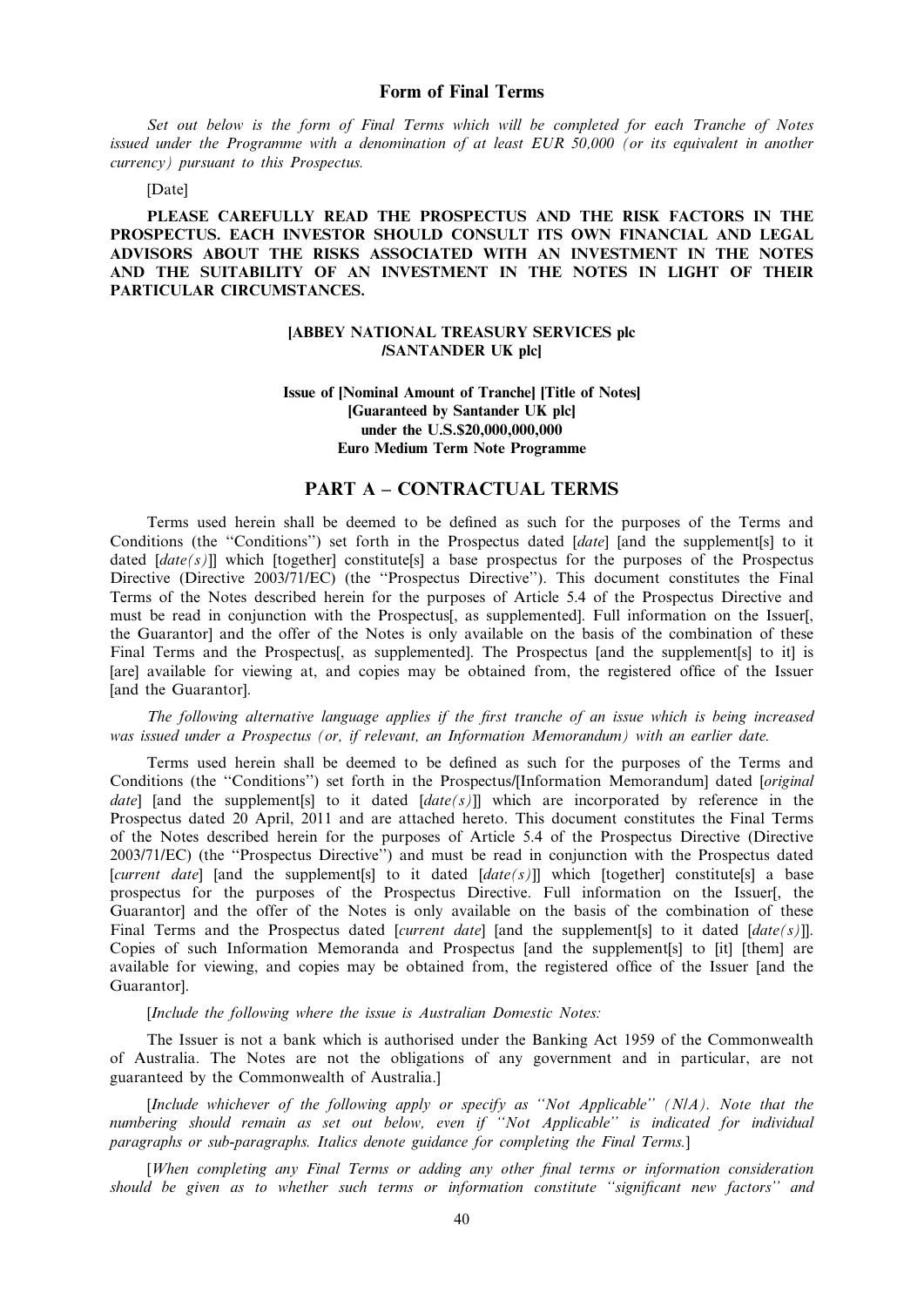consequently trigger the need for a supplement to the Prospectus under Article 16 of the Prospectus Directive.]

| Directive. |       |                                                                                                                                               |                                                                                                                                                                                                                                                                                                                                                                                                                                                                                                                                                                                                                         |
|------------|-------|-----------------------------------------------------------------------------------------------------------------------------------------------|-------------------------------------------------------------------------------------------------------------------------------------------------------------------------------------------------------------------------------------------------------------------------------------------------------------------------------------------------------------------------------------------------------------------------------------------------------------------------------------------------------------------------------------------------------------------------------------------------------------------------|
| 1.         | (i)   | Issuer:                                                                                                                                       | -1                                                                                                                                                                                                                                                                                                                                                                                                                                                                                                                                                                                                                      |
|            | (ii)  | Designated Branch (if Abbey<br>National Treasury Services plc is<br>the Issuer):                                                              | [Insert branch/Not Applicable]                                                                                                                                                                                                                                                                                                                                                                                                                                                                                                                                                                                          |
|            | (iii) | Guarantor:                                                                                                                                    | [Santander UK plc/Not Applicable]                                                                                                                                                                                                                                                                                                                                                                                                                                                                                                                                                                                       |
| 2.         | (i)   | Series Number:                                                                                                                                |                                                                                                                                                                                                                                                                                                                                                                                                                                                                                                                                                                                                                         |
|            | (ii)  | Tranche Number:                                                                                                                               |                                                                                                                                                                                                                                                                                                                                                                                                                                                                                                                                                                                                                         |
|            |       |                                                                                                                                               | (If fungible with an existing Series, insert details of<br>that Series, including the date on which the Notes<br>become fungible)                                                                                                                                                                                                                                                                                                                                                                                                                                                                                       |
| 3.         |       | Specified Currency or Currencies:                                                                                                             | $\lceil$<br>L                                                                                                                                                                                                                                                                                                                                                                                                                                                                                                                                                                                                           |
| 4.         |       | Nominal Amount:                                                                                                                               |                                                                                                                                                                                                                                                                                                                                                                                                                                                                                                                                                                                                                         |
|            | (i)   | Tranche:                                                                                                                                      |                                                                                                                                                                                                                                                                                                                                                                                                                                                                                                                                                                                                                         |
|            | (ii)  | Series:                                                                                                                                       |                                                                                                                                                                                                                                                                                                                                                                                                                                                                                                                                                                                                                         |
| 5.         |       | Issue Price of Tranche:                                                                                                                       | ] per cent. of the Nominal Amount [plus accrued]<br>interest from [insert date] (if applicable)]                                                                                                                                                                                                                                                                                                                                                                                                                                                                                                                        |
| 6.         | (i)   | Specified Denominations:<br>(in the case of Registered Notes,<br>this means the minimum integral<br>amount in which transfers can be<br>made) | $\perp$<br>( <i>Note – where multiple denominations above</i> $\epsilon$ 50,000<br>or equivalent are being used the following sample<br>wording should be followed:<br>" $\text{\textsterling}50,000$ and integral multiples of $\text{\textsterling}1,000$ in excess<br>thereof up to and including $\epsilon$ 99,000. No Notes in<br>definitive form will be issued with a denomination above<br>€99,000." <sup>1</sup> )<br>[In respect of issues of Australian Domestic Notes, the<br>following wording should be used:                                                                                             |
|            |       |                                                                                                                                               | " $A\$ [ ] and multiples thereof, subject to a minimum<br>aggregate consideration of A\$500,000 per offeree or<br>the offer not otherwise requiring disclosure to investors<br>under Parts 6D.2 or 7.9 of the Corporations Act of<br>Australia and the issue complying with the Bank<br>Exemption Order No. 82 promulgated under the<br>Banking Act 1959 of the Commonwealth of Australia<br>(which requires all offers and any transfers which occur<br>in Australia to be for a consideration of at least<br>A\$500,000)"]                                                                                            |
|            |       |                                                                                                                                               | [In any situation where the Issuer wishes to fall within<br>the exemption set out in Article 8.1(b) of Directive<br>2004/109/EC (the "Transparency Directive") as<br>amended, Notes to be admitted to trading on a<br>regulated market within the European Economic Area<br>with a maturity date which will fall after the<br>implementation date of the Directive 2010/73/EU in the<br>Relevant Member State (which must be before 1 July,<br>2012) must have a minimum denomination of $\epsilon$ 100,000<br>(or if Notes are denominated in a currency other than<br>euro, the equivalent amount in such currency).] |

(ii) Calculation Amount (Applicable to Notes in definitive form)

[ ]  $\overrightarrow{H}$  only one Specified Denomination, insert the Specified Denomination. If more than one Specified Denomination, insert the highest common factor. Note: There must be a common

<sup>1</sup> Delete if notes being issued are in registered form.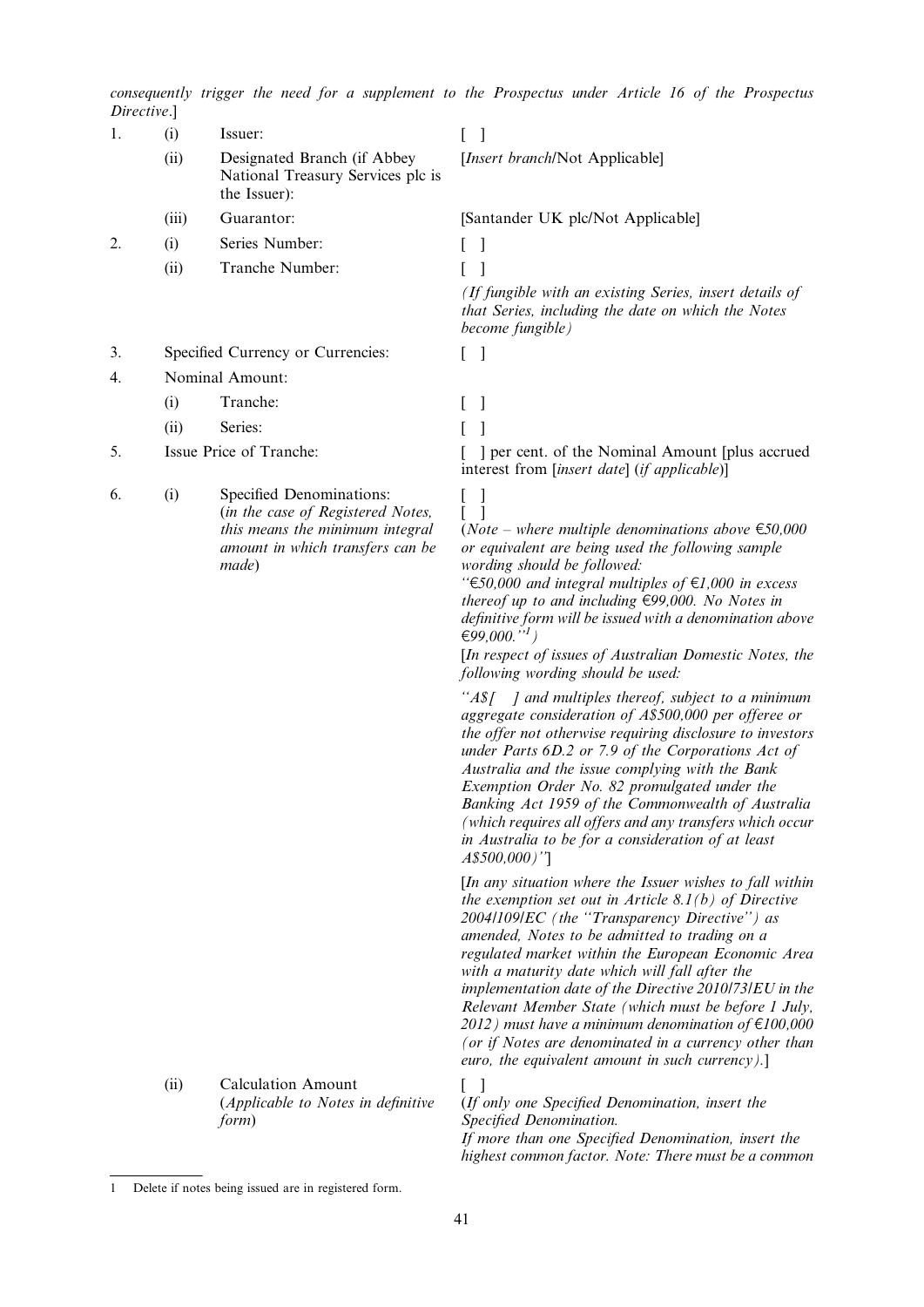|     |                                                           |                                                                             | factor in the case of two or more Specified<br>Denominations.)                                                                                                                                                                                            |
|-----|-----------------------------------------------------------|-----------------------------------------------------------------------------|-----------------------------------------------------------------------------------------------------------------------------------------------------------------------------------------------------------------------------------------------------------|
| 7.  | (i)                                                       | Issue Date:                                                                 | $\lceil$<br>L                                                                                                                                                                                                                                             |
|     | (ii)                                                      | Interest Commencement Date (if<br>different from the Issue Date):           | [Specify date/Not Applicable]                                                                                                                                                                                                                             |
| 8.  | <b>Maturity Date:</b>                                     |                                                                             | [Fixed Ratelany other note other than a Floating Rate<br>$Note - specify$ date<br>Floating Rate - Interest Payment Date falling in or<br>nearest to [specify month and yearlspecify other]]                                                               |
| 9.  | Interest Basis:                                           |                                                                             | [Fixed Rate]<br>[Floating Rate]<br>[Zero Coupon/Discount]<br>[Non-Interest Bearing]<br>[Index Linked Interest]<br>[Credit Linked Interest]<br>[Equity Linked Interest]<br>[Variable Interest]<br>[specify other]<br>(further particulars specified below) |
| 10. | Redemption/Payment Basis:                                 |                                                                             | [Redemption at par]<br>[Index Linked Redemption]<br>[Credit Linked Redemption]<br>[Equity Linked Redemption]<br>[Variable Redemption]<br>[Dual Currency]<br>[Partly-Paid]<br>[Instalment]<br>[specify other]                                              |
| 11. | Change of Interest Basis or Redemption/<br>Payment Basis: |                                                                             | [Specify details of any provision for change of Notes<br>into another Interest Basis or Redemption/Payment<br>Basis]                                                                                                                                      |
| 12. | Put/Call Options:                                         |                                                                             | [Investor Put]<br>[Issuer Call]<br>[(further particulars specified below)]                                                                                                                                                                                |
| 13. |                                                           | Date of [Board] approval for issuance of<br>Notes [and Guarantee] obtained: | $\lceil$ [and $\lceil \cdot \rceil$ , respectively]<br>$\mathbf{L}$                                                                                                                                                                                       |
|     |                                                           |                                                                             | $(N.B.: Only relevant where Board (or similar))$<br>authorisation is required for the particular tranche of<br>Notes or related Guarantee)                                                                                                                |
| 14. |                                                           | Status of the Notes:                                                        | [Senior/Subordinated]                                                                                                                                                                                                                                     |
| 15. | Method of distribution:                                   |                                                                             | [Syndicated/Non-syndicated]                                                                                                                                                                                                                               |
|     |                                                           | PROVISIONS RELATING TO INTEREST (IF ANY) PAYABLE                            |                                                                                                                                                                                                                                                           |
| 16. | <b>Fixed Rate Note Provisions</b>                         |                                                                             | [Applicable/Not Applicable]                                                                                                                                                                                                                               |
|     |                                                           |                                                                             | (If not applicable, delete the remaining sub-paragraphs<br>of this paragraph)                                                                                                                                                                             |
|     | (i)                                                       | Rate(s) of Interest:                                                        | ] per cent. per annum [payable [annually/ semi-<br>annually/quarterly] in arrear]                                                                                                                                                                         |
|     |                                                           |                                                                             | (If payable other than annually consider amending<br>Condition 5)                                                                                                                                                                                         |
|     | (ii)                                                      | Interest Payment Date(s):                                                   | ] in each year                                                                                                                                                                                                                                            |

(iii) Business Day Convention: [Following Business Day Convention/Modified Following Business Day Convention/Preceding Business Day Convention/specify other]